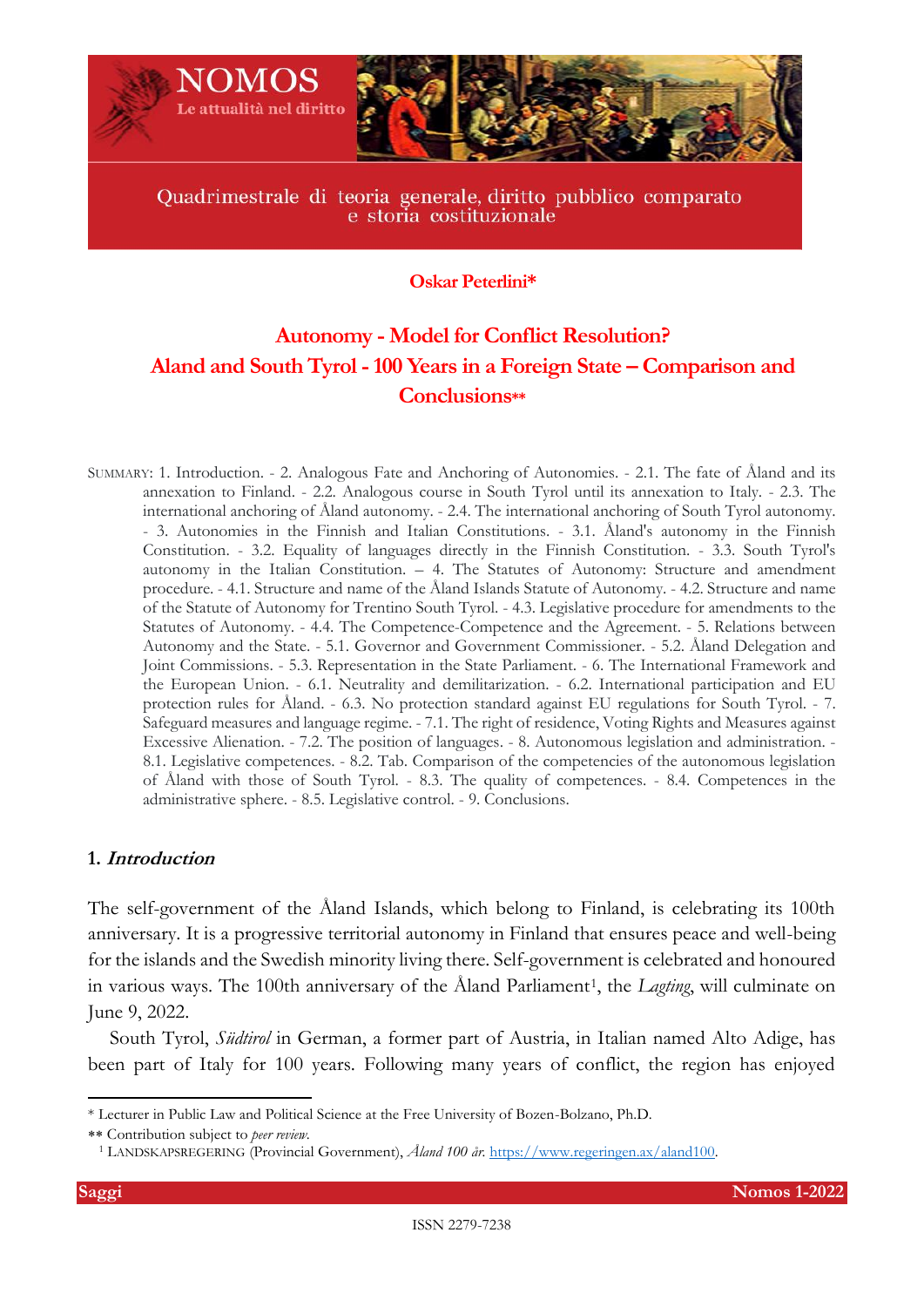progressive territorial autonomy in the Italian state since 1972, ensuring the development of the German and Ladin minorities, and peaceful coexistence with the Italian language group. The new Autonomy Statute will celebrate its 50th anniversary in 2022.

South Tyrol, Südtirol in German, a former part of Austria, in Italian named Alto Adige, has been part of Italy for 100 years. Following many years of conflict, the region has enjoyed progressive territorial autonomy in the Italian state since 1972, ensuring the development of the German and Ladin minorities, and peaceful coexistence with the Italian language group. The new Autonomy Statute will celebrate its 50th anniversary in 2022.

Autonomy has provided a solution that has have helped to defuse conflicts between nationalities in many countries and could serve as a peace model to resolve such conflicts and wars that unfortunately still rock many countries in the world. This comparative study will analyse the extent of these autonomies and their strengths and weaknesses in order to derive suggestions for improvement and peacekeeping around the world.

South Tyrol, located on the southern slopes of the Alps, is politically an autonomous province within the Italian State. It is populated by a German-speaking majority of about two-thirds, Italians make up about a quarter, and there is a small Ladin minority. Åland is a group of islands in the northern Baltic Sea between Finland and Sweden. The islands lie off the southwestern coastal tip of Finland. They are populated by Swedish-speaking people but politically belong to Finland.

While South Tyrol has 533,000 inhabitants and Italy nearly 60 million<sup>2</sup> , Åland's population is much smaller, numbering only about 30,000 out of Finland's roughly 5.5 million<sup>3</sup>. Yet the comparison is pertinent because both have extensive autonomy. In both countries, minorities live in a foreign state<sup>4</sup>. Although the absolute sizes are very different, the relative sizes in terms of relation to the state population are almost the same.

<span id="page-1-0"></span>South Tyrol's population (including all language groups) represents about 0.9 percent of Italy's population, two-thirds of which (about 350,000) are autochthonous minorities of German (62 percent) and Ladin (4 percent) language; 23.4 percent are native Italian speakers, 10.3 percent are foreigners. Accordingly, the German and Ladin minorities represent about 0.6 percent of the population of Italy<sup>5</sup>. Thus, the proportion of South Tyrolean minorities in Italy is about the same as that of Ålanders in Finland, which is 0.5 percent.

<sup>2</sup> ISTAT, *Regione Trentino-Alto Adige/Südtirol, Regioni italiane per popolazione*, ASTAT, *Demographic data*, 2019; CENSUS 2011.

<sup>&</sup>lt;sup>3</sup> Statistics Finland.

<sup>4</sup> Inter alia: T. BENEDIKTER, *Autonomie Weltweit*, Berlin, LIT, 2021, 31-52, 89-105; T. BENEDIKTER (ed.), *Europe's Ethnic Mosaic, A Short Guide to Minority Rights in Europe*, Eurac; Bozen, 2008, 73-76, 81-83; T. BENEDIKTER, *Autonomien der Welt,* Athesia, Bozen, 2007, 78-94, 116-123; J. DOSCH - M. LAKATOS*, South Tyrol and Åland: Collective Identity in the Interplay of Old and New Minorities,* in *Studies in Ethnicity and Nationalism*, 20, n. 2, 2020, 188-207; J. DOSCH - M. LAKATOS, *Südtirol und Åland: Kollektive Identitäten im Spannungsfeld alter und neuer Minderheiten, in* Y. BIZEUL et al. (eds.) *Offene oder geschlossene Kollektividentität. Von der Entstehung einer neuen politischen Konfliktlinie*, Springer Fachmedien, Wiesbaden, 2019, 274; Y. GHAI - S. WOODMAN eds., *Practising Self-Government: A Comparative Study of Autonomous Regions*, Cambridge University Press, Cambridge, New York, 2013, 62-90, 118-162, 449-486; P. HILPOLD, *Modernes Minderheitenrecht*, Manzsche Verlags- und Universitätsbuchhandlung, Wien, 2001; S*. Simolin, The Åland Example in Use 1990-2019*, *Where, When, How, Why and by Whom?* in *Rapport från Ålands fredsinstitut*, n. 1–2020. M. SUKSI, *Prosperity and happiness through autonomy, in* Y. GHAI - S. WOODMAN (eds.), *Practising Self-Government,* Cambridge, 2013; M. SUKSI, *Explaining the Robustness and Longevity of the Åland Example in Comparison with Other Autonomy Solutions, in NIJHOFF International Journal on Minority and Group Rights*, Vol. 20 No. 1, 51-66; R. MEDDA-WINDISCHER, *Diversity Management "neuer Minderheiten", in* R. MEDDA-WINDISCHER et al. eds. *Migration in Südtirol und Tirol*, Europäische Akademie, Bozen, 2011, 19-33. <sup>5</sup> ASTAT, *Demographic data*, *2019*; *Census* 2011: ASTAT-TAB. 6.1, 01/2021.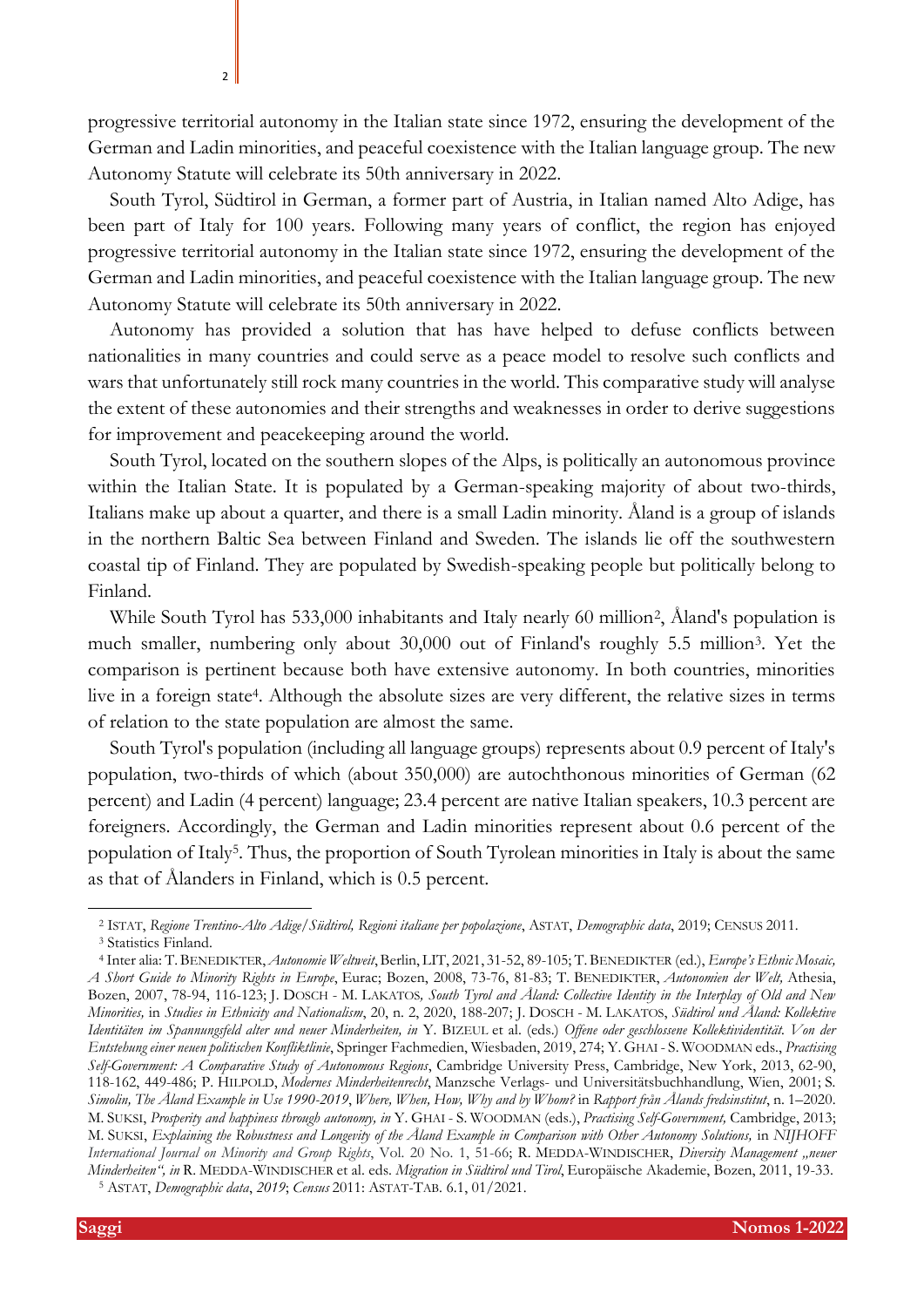The comparison is also well suited because both autonomous provinces, South Tyrol and Åland, not only belong to EU member states, but their relationship states, Sweden and Austria, are EU members, too. Thus, they can also be used to examine the effects of an EU state's membership on its domestic autonomies.

### **2**. **Analogous Fate and Anchoring of Autonomies 2.1. The fate of Åland and its annexation to Finland**

<span id="page-2-0"></span>3

Åland was brought under foreign rule [1714] much earlier than South Tyrol. While Swedish has been the dominant language in the archipelago for centuries, its state affiliation has changed frequently in its eventful history. As early as 1362, Åland participated in the election of the Swedish monarch. It was considered part of the Kingdom of Sweden for the following 350 years<sup>6</sup>.

This ended in 1714 when Peter the Great conquered Finland and the Åland Islands and annexed them to the Tsarist Empire of Russia. By the Treaty of Nystad, Åland reverted to Sweden in 1721 but remained with its motherland for only two decades. Around 1742 it was again occupied by the troops of the Russian Empire. In 1743 it was again returned to Sweden in the Treaty of Åbo<sup>7</sup> .

Half a century later, as a result of the Russo-Swedish War, the archipelago returned to Russian rule in 1809 in the Peace of *Frederikshavn*. During the Crimean War (1853-1856), the French navy occupied the Åland Islands. However, the Peace of Paris of 1856 confirmed the islands' state affiliation with Russia. The treaty also stipulated that the archipelago had to be demilitarised. Within the Russian Empire, Åland belonged to the Grand Duchy of Finland, which had extensive autonomy, and remained so until 1917. After centuries of belonging to the Swedish kingdom, Åland was incorporated into the tsarist empire under Russian rule from 1714 to 1917, with brief interruptions, and belonged to the Grand Duchy of Finland, which even then had autonomy<sup>8</sup> . It is from this point that the common path of destiny with South Tyrol begins.

<sup>6</sup> Historical sources for Åland used: Historical sources for Åland used: all supra note [4;](#page-1-0) Ålands landskapsregering, Facts about Åland; https://www.aland.ax/en/facts-about-aland; F. DAFTARY*, Insular Autonomy: A Framework for Conflict Settlement? A Comparative Study of Corsica and The Åland Islands*, in *Working Paper* 9, Oct. 2000; S. ERIKSSON, *Paradebeispiel Åland: Autonomie beschützt Minderheit, Parlament der Ålandinseln,* (updated June 2017), [https://finland.fi/de/leben-amp](about:blank)[gesellschaft/paradebeispiel-aland-autonomie-beschutzt-minderheit/;](about:blank) C. JANSON*, The Autonomy of Åland: a Reflexion of International and Constitutional Law*, in *NJIL, Nordic Journal of International Law*, Vol. 51/1, 1982, 15-16; I. JANSSON*, The implementation of an international Decision at the Local Level: The League of Nations and the Åland Islands 1920–1951*, in *JASS, Journal of Autonomy and Security Studies*, 4(1) 2020, 32–62; P. KRUHSE (ed.), *History of Finland: A selection of events and documents*, updated on February 7, 2021[, https://histdoc.net/history/history.html;](about:blank) S. ZETTERBERG, *Main Outlines of Finnish History*, in *Ministry For Foreign Affairs, Department For Communications*, [https://finland.fi/life-society/main-outlines-of-finnish-history/,](about:blank) updated May 2017; O. PETERLINI, *Åland und Südtirol - Autonomien auf dem Prüfstand - Analyse und Gegenüberstellung der Verfassungen und Autonomiestatuten*, in *Europa Ethnica* 1/2 2021; A. SPILIOPOULOU ÅKERMARK, *Justifications of Minority Protection in International* , Kluwer Law International, The Hague, 1997; S. SPILIOPOULOU ÅKERMARK et al*., Åland Islands*, in *Online Compendium Autonomy Arrangements in the World*, Jan. 2019.

<sup>7</sup> S. ZETTERBERG, *Main Outlines of Finnish History, in Ministry for Foreign Affairs*, Department for Communications, updated May 2017; P. KRUHSE (ed.), *History of Finland: A selection of events and documents*, on November 11, 2021.

<sup>8</sup> J. DOSCH-M. LAKATOS, *South Tyrol and Åland: Collective Identity in the Interplay of Old and New Minorities*, in Studies in *Ethnicity and Nationalism*, 20, n. 2, 188-207, 2020.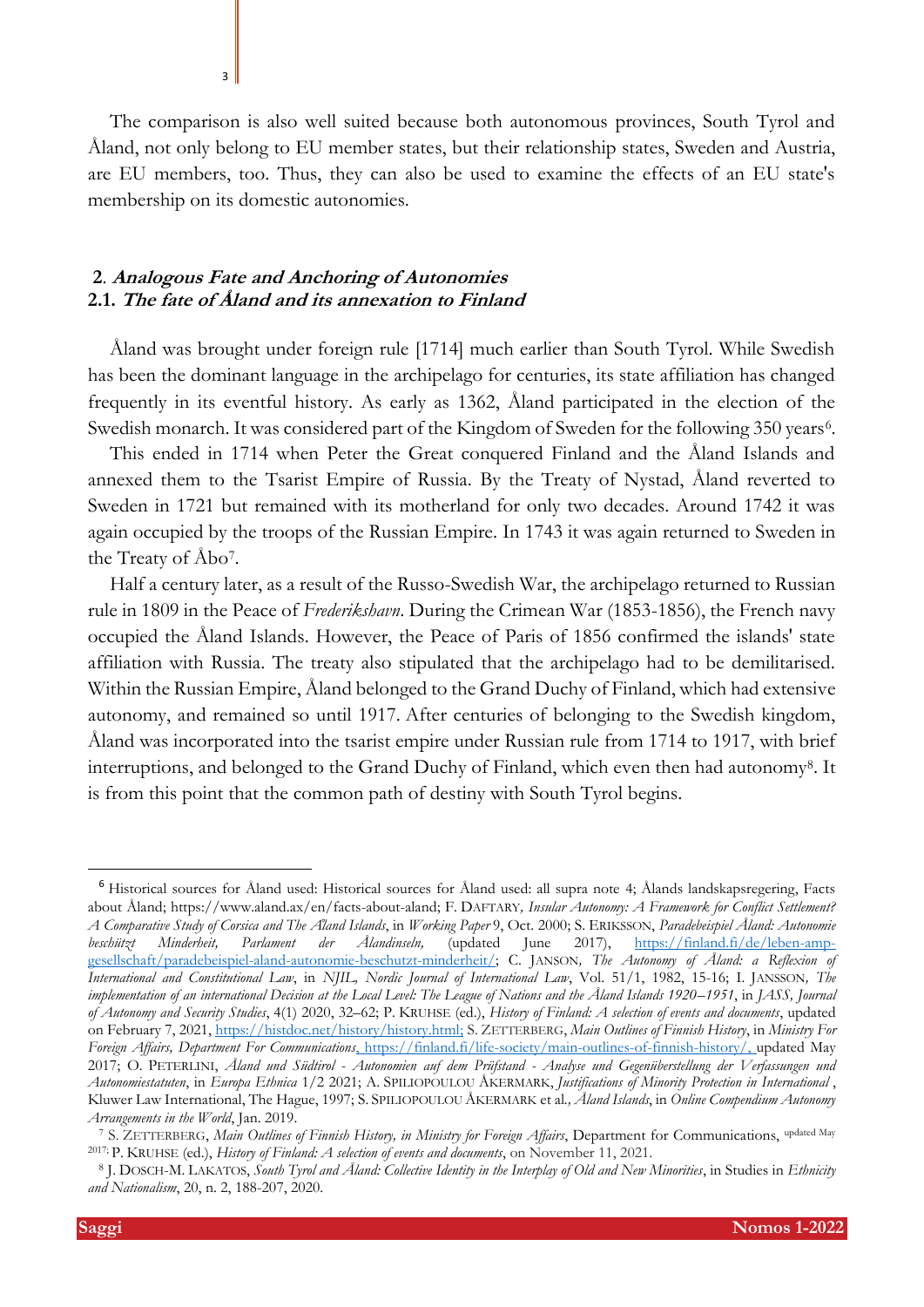### **2.2. Analogous course in South Tyrol until its annexation to Italy**

4

South Tyrol suffered a similar fate to Åland, its affiliation to Italy was cemented in the aftermath of the First World War.

As the deepest cut in the Alpine chain, the Brenner Pass already formed an important connecting route between the north and south of Europe in the past. South Tyrol was part of this so-called 'Land in the Mountains', which was united from 1248 to form the County of Tyrol. It included the Dioceses of Brixen (Bressanone) and Trento and stretched from the Karwendel mountains (today's German-Austrian border) to Lake Garda in the south. It was embedded in the Holy Roman Empire (from the 15th century) of the German Nation, which stretched from the North and Baltic Seas to the Mediterranean and encompassed most of Central Europe.

Their special situation meant that the Tyroleans were repeatedly forced to defend their land from foreign encroachment. This necessity gave rise to a will for freedom that runs like a thread through Tyrol's history. This will for freedom was first expressed in the democratic codetermination rights of the citizens and peasants and the land constitution (1342 – *Großer Freiheitsbrief*, Great Letter of Freedom), while Europe was still in the deep Middle Ages.

On January 26, 1363, in Bozen, the Countess of Tyrol Margarete (known as Maultasch), since she had no heirs, transferred the County of Tyrol to her closest relative, Rudolf IV of Habsburg, the Duke of Austria. From this date until the end of the First World War, South Tyrol belonged to Austria and later to the Empire of Austria-Hungary, for more than 550 years.

<span id="page-3-0"></span>After the end of the First World War and the collapse of the Austro-Hungarian Dual Monarchy, the Land of Tyrol was torn apart and the southern part, from the Brenner Pass onwards, was annexed to the Kingdom of Italy with the Peace Treaty of Saint Germain of September 10, 1919<sup>9</sup>. Before that, in May 1919, an Austrian delegation had travelled to France in hope; however, it was not admitted to the negotiations themselves and could only present written proposals. The hopes of Austria and the Tyroleans for the principles of President Wilson were abruptly dashed.

With the peace treaty, the separation took place along the main ridge of the Alps and at the Brenner Pass and not along the «clearly recognizable lines of nationality», at the language border in Salurn, as President Wilson (1918) had requested: «A readjustment of the frontiers of Italy should be effected along clearly recognizable lines of nationality». As early as 1915, in the secret Treaty of London, the Entente had promised Italy the Brenner border as the price for its entry into the war on its side<sup>10</sup>. Thus, not only the mainly Italian-speaking part of Tyrol, today's Trentino, but also the mainly German-speaking part, today's South Tyrol, were annexed to the Kingdom of Italy.

<sup>9</sup> The historical references on South Tyrol: R. STEININGER (ed.), *Akten zur Südtirol-Politik, 1959-1969, eine Aktenedition in sieben Bänden* (a file edition in seven volumes), Studienverlag, Innsbruck, 2008, 2007, 2006, 2005; O. PETERLINI, A*utonomy and the Protection of Ethnic Minorities in Trentino-South Tyrol,* New Academic Press, Wien, 1997, 31-108; the literature cited therein, and the following authors expressly quoted.

<sup>10</sup> W. WILSON, *President Woodrow Wilson's Fourteen Points, point IX*, Lillian Goldman Law Library, New Haven, 1918, 9-11.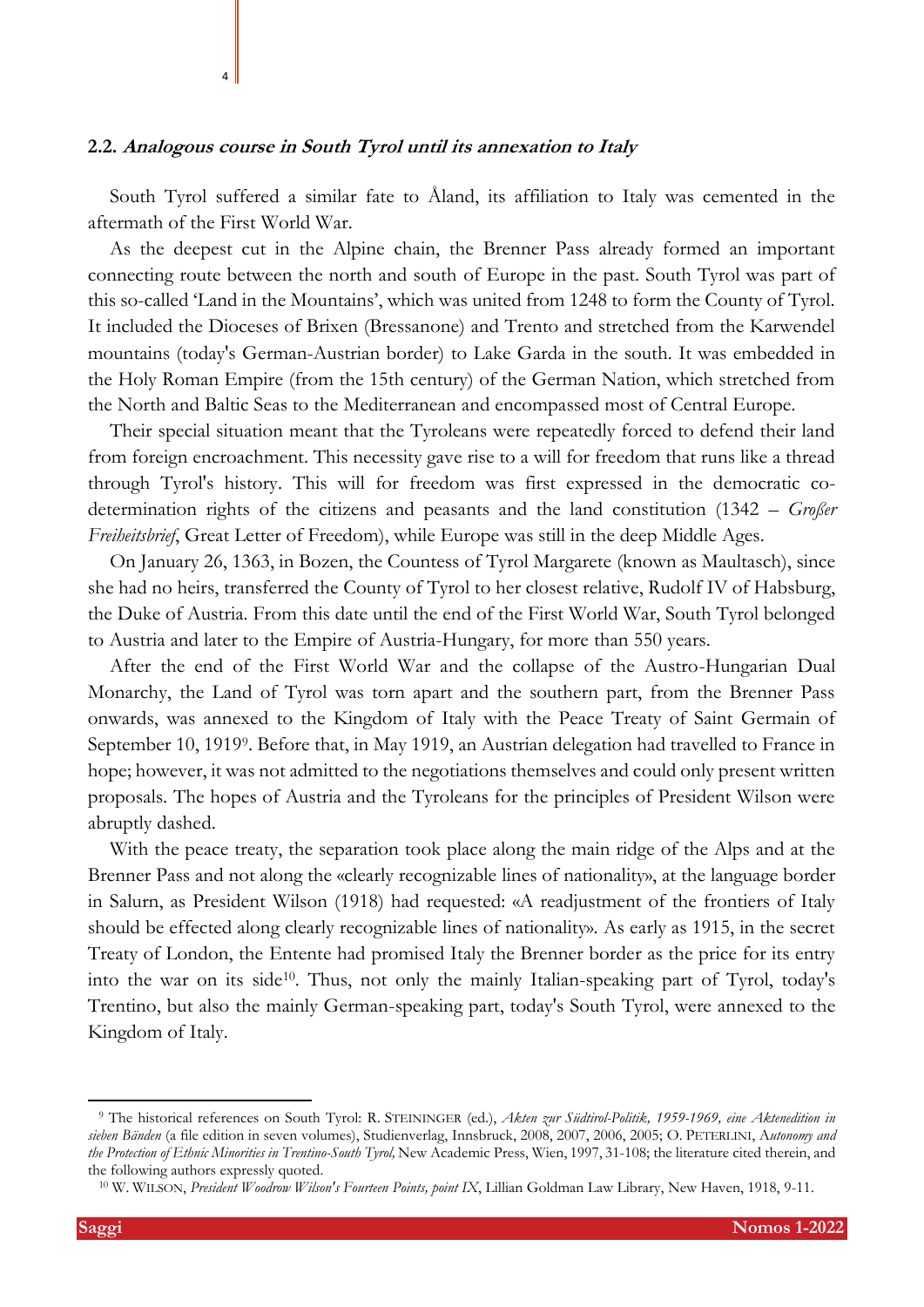### **2.3. The international anchoring of Åland autonomy**

<span id="page-4-0"></span>5

When Finland gained its independence from Russia in 1917, the Ålanders expressed their request to have the islands re-join Sweden. The first major rally of the «Åland Movement» took place on August 20, 1917. The representatives unanimously decided to send a delegation to the Swedish government with the message that the Ålanders wanted reunification with Sweden. About 95 percent of the adult population signed a letter to this effect, which was presented to King Gustav V in Stockholm on February 3, 1918 11.

The Ålanders also elected a Landsting (a land or provincial Parliament) to represent their interests. In January 1919, a delegation of Ålanders was given the opportunity to present their request at the Peace Conference of Paris<sup>12</sup>.

Although Sweden was not a party to the 1856 treaty that established the Åland Islands as a demilitarised area, it brought the matter before the Paris Peace Conference in 1919 in the hope that a similar solution could be found as had been for Denmark with regard to Schleswig, where a referendum resolved the border issue. This plan did not succeed, mainly because Finland and Sweden were not warring parties in the First World War. The rejection took place despite Sweden's efforts being supported by a new petition campaign in Åland, which was concluded on June 29, 1919<sup>13</sup>.

<span id="page-4-1"></span>On September 27, 1919, the French Prime Minister George Clemenceau demanded in a declaration that Swedish interests regarding Åland be satisfied. In return, the Finnish Parliament approved a law for Åland autonomy (called the Self-Government Act), which was promulgated by the President of the Republic on May 6, 1920. However, the Ålanders refused to accept autonomy as a substitute for reunification with Sweden<sup>14</sup>.

<span id="page-4-2"></span>After failed attempts to win over the Ålanders to the autonomy solution, the Finnish government had the leaders of the Åland movement arrested. Relations between Sweden and Finland thus became increasingly tense. In the meantime, the League of Nations planned in the Paris Suburb Agreements took concrete shape and was officially founded with its ratification on January 10, 1920. England, therefore, proposed that the Åland question be dealt with in the League of Nations<sup>15</sup>.

.The Council of the League of Nations made its decision on June 24, 1921. It transferred sovereignty over Åland to Finland. At the same time, however, it demanded that the Finnish state grant Åland comprehensive rights of self-determination in an international treaty (supervised by the League of Nations), guarantee the protection of the islands, preserve the Åland culture and

<sup>11</sup> C. JANSON, *The Autonomy of Åland: a Reflexion of International and Constitutional Law*, in *NJIL* 51/1, 1982, *supra* note [6,](#page-2-0) 15-16. <sup>12</sup> *Id,* 15-16.

<sup>13</sup> M. SUKSI, *Prosperity and happiness through autonomy*, in Y. GHAI-S. WOODMAN (eds.), *Practising Self-Government*, 2013, *supra* note [4,](#page-1-0) 62-63.

<sup>14</sup> ÅLANDS LANDSKAPSREGERING, *Facts about Åland*, [https://www.aland.ax/en/facts-about-aland#.](about:blank)

<sup>15</sup> C. JANSON*, supra* note [11,](#page-4-0) 15-16.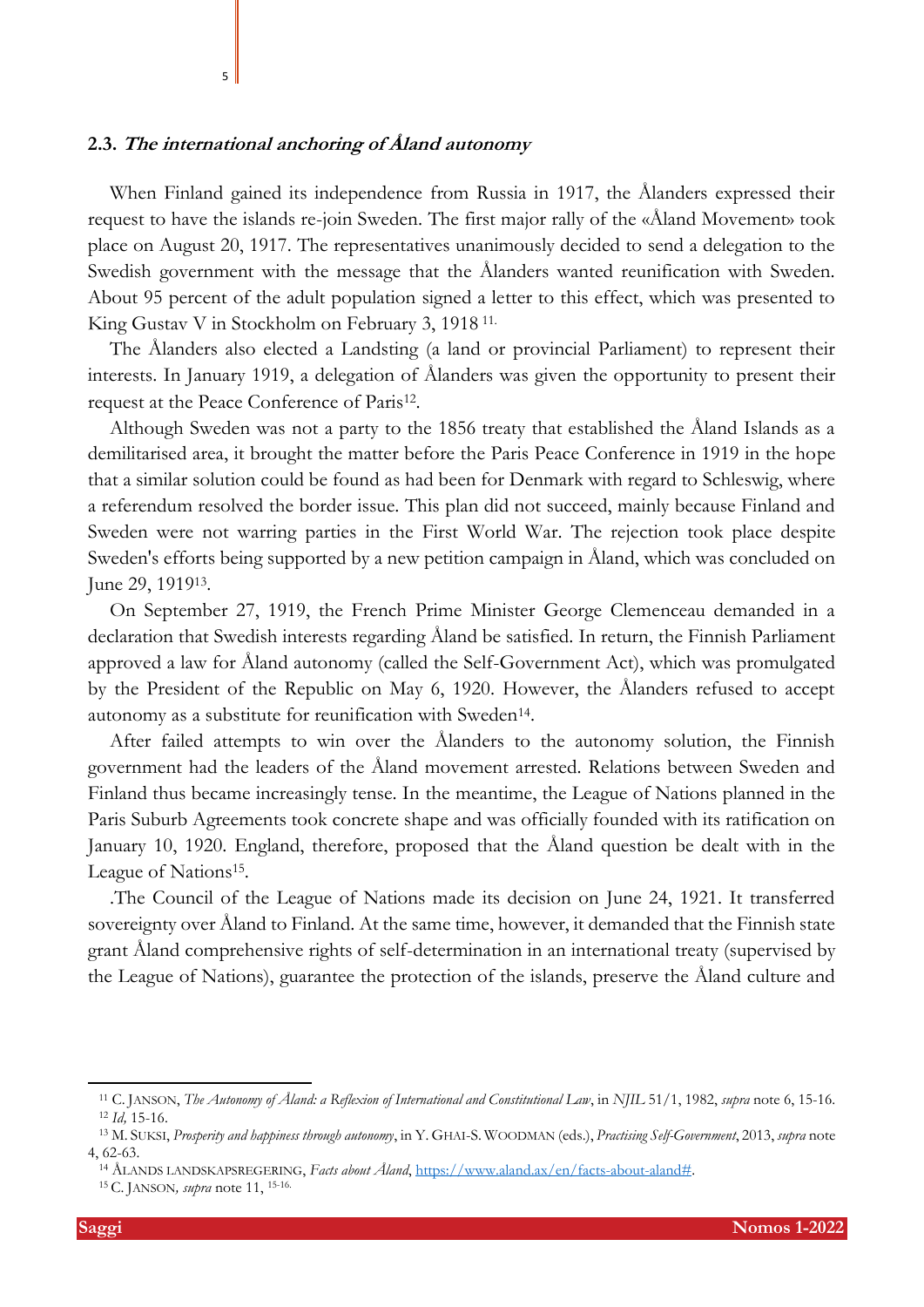Finland finally accepted this and extended the Åland Autonomy Act (Ål-AuA)<sup>17</sup> accordingly. In a few days, Finland and Sweden reached an agreement on these guarantees, the Åland Agreement. On June 27, 1921, the Council of the League of Nations confirmed the agreement, and the then-existing autonomy of the Åland Islands, as a self-governing territory with its own legislative competence in Finland, supplemented the agreement with some additional guarantees and confirmed the demilitarization and neutrality of Åland<sup>18</sup>. Thus, the autonomy of the Åland Islands received international recognition and guarantee19. although not in the form of a formal treaty under international law20. These guarantees were incorporated into the Finnish legal system through the Åland Guarantee Act of 1922<sup>21</sup> .

<span id="page-5-1"></span>Åland even has certain powers that allow the autonomous region to be involved in international decision-making processes and to be represented in international bodies<sup>22</sup>. For Åland, autonomy was thus already decided after the First World War and secured internationally by the League of Nations. In contrast, South Tyrol was denied such autonomy for a long time, although it also seceded from Austria at the same time.

The Åland Autonomy Statute (Ål-AuSt, as we call it from here on) underwent an important change in 1951. It established the right of domicile as a platform for exercising the special rights established in 1921-1922. At the same time, it changed the method of dividing legislative powers between the state and the land: in 1920, the distribution of powers was more federalist in structure. The Åland Autonomy Statute listed the competences of the Finnish Parliament on the territory of Åland and allocated all residual powers to the Åland Islands Legislative Assembly, the *Lagting*.

In 1951, a listing of competencies was established for both the Finnish Parliament and the Åland Islands Legislative Assembly. A subsequent amendment extended the competencies of the Åland Islands. The current Åland Autonomie Statut (No. 44/1991) basically assigns private law and general criminal law to the state, while the Åland Islands are responsible for so-called public law on the territory of the Åland Islands, including the criminal provisions necessary for their competencies<sup>23</sup>. In 2021, new provisions (28.2.2020/98) to finance the autonomy came into force (Chap. 7, § 44-51, Ål-AuSt).

<span id="page-5-0"></span>6

<sup>&</sup>lt;sup>16</sup> L. HANNIKAINEN, *The Continued Validity of the Dernilitarised and Neutralised Status of the Åland Islands*, Max-Planck-Institut<br>ir ausländisches öffentliches Recht und Völkerrecht. 1994. 614-51. für ausländisches öffentliches Recht und Völkerrecht, 1994, 614-51, [https://www.zaoerv.de/54\\_1994/54\\_1994\\_3\\_4\\_a\\_614\\_651.pdf.](about:blank)

 $17$  In this legal comparison, both the Special Statute for Trentino Alto Adige/Südtirol (ST-AuSt), as it is formally called (*Südtirol,* translated here as South Tyrol), and the Special Administrative Act of Åland (Ål-AuSt) are referred to as Autonomy Statutes (AuSt).

<sup>18</sup> I. JANSSON, *The implementation of an international Decision at the Local Level: The League of Nations and the Åland Islands 1920– 1951*, in *JASS* n. 4 (1), 32–62 (2020).

<sup>19</sup> S. ERIKSSON, *Paradebeispiel Åland: Autonomie beschützt Minderheit, Parlament der Ålandinseln,* updated June 2017, [https://finland.fi/de/leben-amp-gesellschaft/paradebeispiel-aland-autonomie-beschutzt-minderheit/.](about:blank)

<sup>20</sup> M. SUKSI*, supra* note [4](#page-1-0) and [13,](#page-4-1) 66.

<sup>21</sup> F. DAFTARY, *Insular Autonomy: A Framework for Conflict Settlement?,* in *Working Paper*, 20, Oct. 2000, 9.

<sup>22</sup> T. BENEDIKTER (ed.), *Europe's Ethnic Mosaic*, Chap. 3, 2008, *supra* note [4.](#page-1-0)

<sup>23</sup> M. SUKSI*, supra* note [13,](#page-4-1) 53.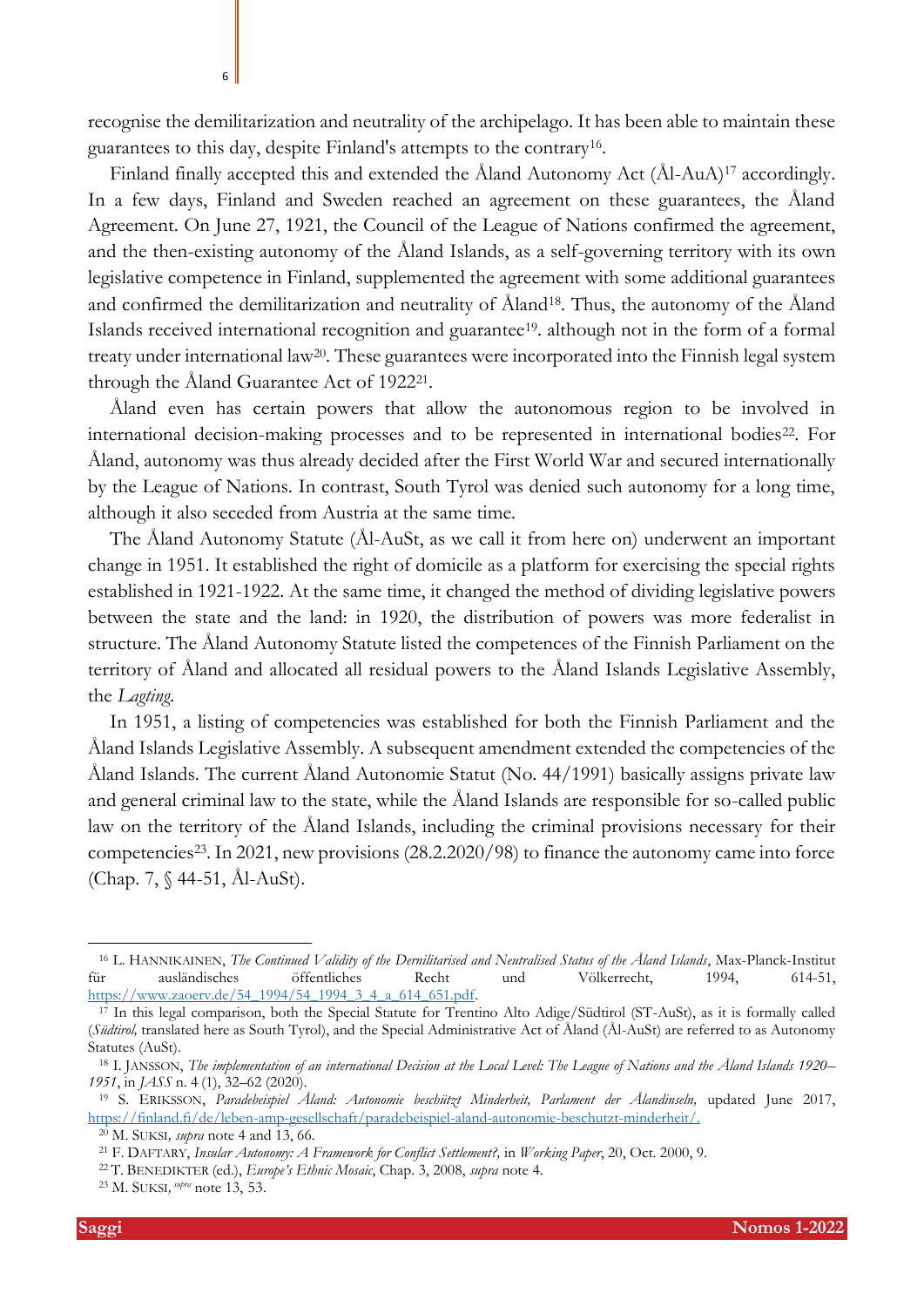### **2.4. The international anchoring of South Tyrol autonomy**

7

The League of Nations had developed an interesting minority protection concept. Probably aware that the right to self-determination had not been respected after the First World War, it wanted to offer the minorities an alternative. However, Peter Hilpold rightly complains that these principles were not generally applied<sup>24</sup>. Åland, fortunately, benefited from it and remains the only surviving testament to it today. The minorities in France and Italy, although very large, were not taken into account, and thus neither was South Tyrol.

When South Tyrol was annexed to Italy in 1919, no autonomy treaty or similar safeguard was provided for. The weakened Austria had explicitly recognised that the protection of minorities was a domestic matter for Italy25. All that stood was a declaration made by King Victor Emmanuel III before the Chamber of Deputies in Rome on 1 December 1919, which gave hope. The tradition of freedom would «correspond to the highest respect for autonomies and local traditions»26. But the opposite happened. The fascist takeover in 1922 destroyed the king's solemn declarations. With extreme harshness, the regime under Benito Mussolini tried to eradicate the language and culture of South Tyrol<sup>27</sup>. The culmination of the uprooting of the South Tyroleans was the so-called Option. In 1939, Hitler and Mussolini agreed to solve the South Tyrol problem in their own way. The South Tyroleans who wanted to remain German were to move to the German Reich. More than 75,000 South Tyroleans left their homeland. The war interrupted further resettlement.

After the Second World War, there were renewed hopes in South Tyrol that the right to selfdetermination would be granted. The *Südtiroler Volkspartei* (SVP, South Tyrolean People's Party), which had already been founded in May 1945, turned to the provisional Austrian government with the request to represent the wishes of the South Tyrolean population to the Allies. In a petition, 124,000 South Tyroleans, practically the entire adult population, requested the return of the land to Austria<sup>28</sup> . However, Austria's request for a referendum in South Tyrol was rejected by the Allies on April 30, 1946. The Soviet Russian Foreign Minister Molotov was the first to oppose the Austrian request. His main concern was to satisfy the Yugoslavian demands in Venezia Giulia, on Italy's eastern border.

At the insistence of various states, autonomy for South Tyrol was agreed between Austria and Italy on September 5, 1946, the so-called Paris or Gruber-Degasperi Agreement<sup>29</sup>, and secured

<sup>24</sup> P. HILPOLD, *The League of Nations and the Protection of Minorities*, UNYB n. 17, 2013, *supra* note [4,](#page-1-0) 87-124, 90.

<sup>25</sup> R. STEININGER, *Südtirol im 20. Jahrhundert*, Studienverlag, Innsbruck, 1997, 39-54; R. STEININGER*, Brutale Vergewaltigung des Deutschtums*, in *Tageszeitung Dolomiten*, Feb. 2, 2021, 7.

<sup>26</sup> R. BALLARDINI: *Report of the Constitutional Committee to the Chamber of Deputies, Amendments to the Special Statute for Trentino Alto Adige*, in *Atti Parlamentari*, n. 2216-277 A, Camera dei Deputati, 1970, 2; K. ZELLER, *Das Problem der völkerrechtlichen Verankerung des Südtirol Paketes*, in *Ethnos* 34, Wilhelm Braumüller Verlag, Wien, 1989.

<sup>27</sup> A. GRUBER, *Südtirol unter dem Faschismus*, Athesia, Bozen, 1975; O. PETERLINI, *Autonomy and the Protection of Ethnic Minorities in Trentino-South TyroL*, 1997, supra note [9,](#page-3-0) 74-84.

<sup>28</sup> W. PFAUNDLER, *Das Pariser Abkommen, in Tiroler Landesregierung* (ed.), *Tirol in Vergangenheit und Zukunft*, Innsbruck, 1980, 107.

<sup>29</sup> Copy in REGIONE TRENTINO ALTO ADIGE[, http://www.regione.trentino-a-adige.it/codice/accordo.aspx;](about:blank) O. PETERLINI*, supra* note [9](#page-3-0)*,* 1997, 86-92.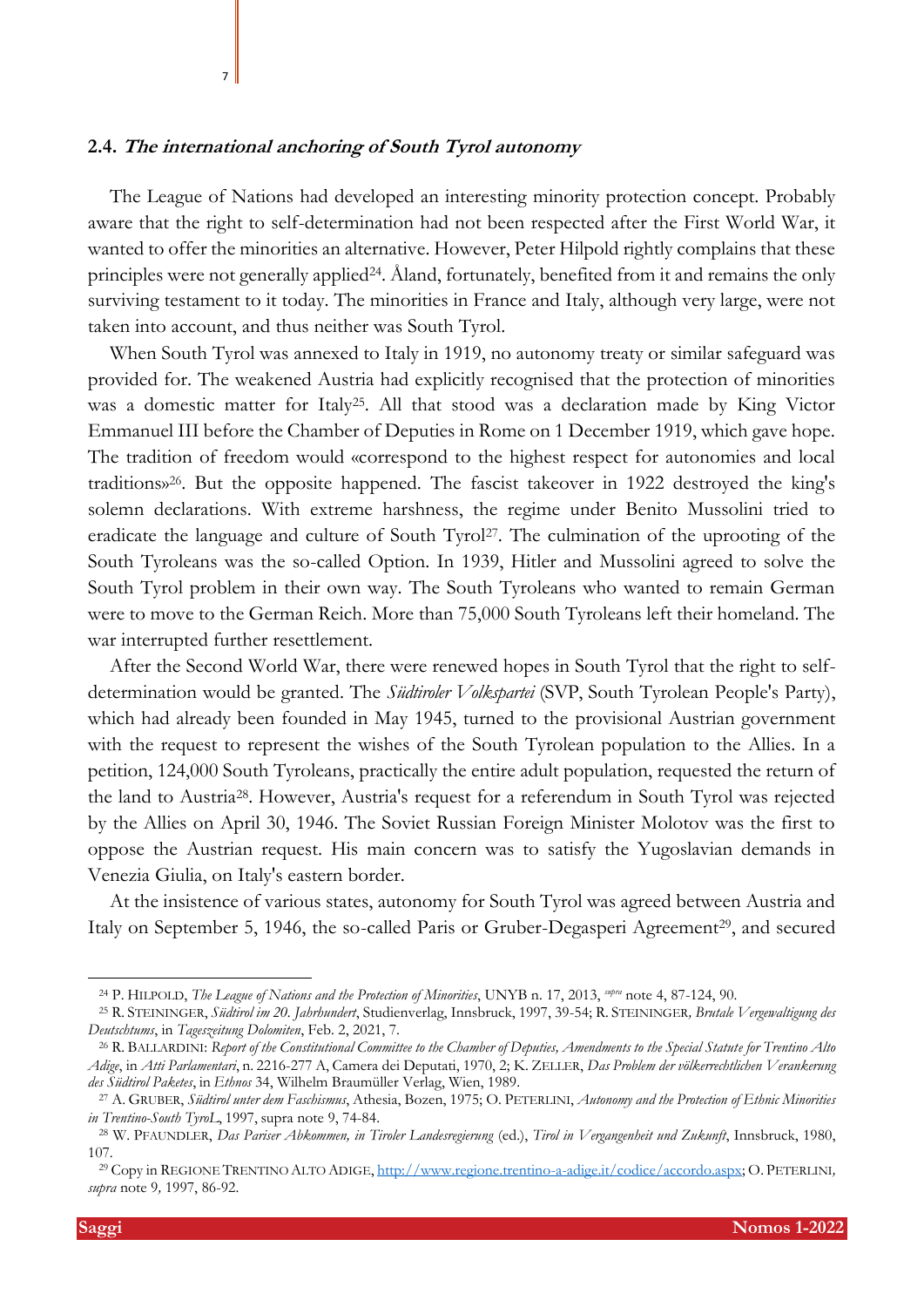in the Allies' peace treaty with Italy in 1947<sup>30</sup> . Consequently, the Trentino-South Tyrol-Autonomy Statute (ST-AuSt)<sup>31</sup>, has an international anchoring.

The Treaty of Paris provides (in art. 1) for the equal rights of the «German-speaking inhabitants of the Bolzano Province and the neighbouring bilingual townships of the Trento Province,» within the framework of special provisions to safeguard the «ethnic character and the cultural and economic development of the German speaking element». In particular, art. 1 guarantees: German-speaking citizens elementary and secondary teaching in their mother tongue; «parification» of the German and Italian languages in public offices and for official documents, as well as in bilingual topographic naming; the right to re-establish German family names, which were Italianised; and equal rights in admission to public offices with a view to reaching a «more appropriate proportion of employment», between the two ethnic groups. Article 2 recognises to «the population of the above-mentioned zones» the exercise of an «autonomous legislative and executive regional power», thus establishing autonomy for the province of Bolzano and «the neighbouring bilingual townships of the province of Trento».

The treaty led to the first special Autonomy Statute for «Trentino Alto Adige» in 1948<sup>32</sup>. Autonomy was very weak and unsatisfactory and was extended to the whole province of Trento (and not only to the bilingual townships), such, that South Tyroleans found themselves in the minority even within the region. After long protests, tensions and bomb years, Austria took the problem to the UN General Assembly, which in two resolutions, in 1960 and 1961, urged Italy and Austria «to resume negotiations, (…) relating to the implementation of the Paris Agreement of 5<sup>th</sup> September 1946»<sup>33</sup>.

The negotiations between Austria and Italy and the results of a so-called Nineteen Commission set up by Italy, in which representatives of South Tyrol also took part, led in 1969 to the «South Tyrol Package, Measures in favour of the people of South Tyrol», as it was officially named. It was an agreement between Italy and Austria, though not an official treaty, approved by both parliaments, in Rome and Vienna. On its basis, a new South Tyrolean Autonomy Statute was enacted, which in 1972 extended the 1948 Statute and strengthened the two autonomous provinces of Bozen-Bolzano and Trento, to the detriment of the common region<sup>34</sup>. After a series of implementation provisions, Austria declared the dispute settled to Italy and the UN in 1992<sup>35</sup> .

<span id="page-7-0"></span><sup>30</sup> UN, *Treaty of peace with Italy*, 10 February 1947, sec. III, art. 10, - Annex IV. Austria (Special Provisions), 69-70, [https://treaties.un.org/doc/Publication/UNTS/Volume%2049/v49.pdf.](about:blank)

 $3\overline{1}$  Officially, it is called the Special Statute for Trentino Alto Adige/Südtirol because it includes both autonomous provinces that make up the region, Trento (Trentino) and Bozen-Bolzano (South Tyrol). In this study, apart from Åland, we are concerned with South Tyrol, which is why we will speak briefly of the South Tyrolean Autonomy Statute (ST-AuSt).

<sup>32</sup> Constitutional Law February 26, 1948, n. 5.

<sup>33</sup> UN, *Resolutions, No. 1497 (XV) vom 31 Oktober 1960*, [https://undocs.org/en/A/RES/1497\(XV\);](about:blank) *1661 (XVI) vom 28 November 1961*, [https://undocs.org/en/A/RES/1661\(XVI\).](about:blank)

<sup>34</sup> Land and province (in Italian *provincia*) are used synonymously in German documents, whereby the legal designation in the Italian Constitution and in the Autonomy Statute is *Provincia autonoma di Bolzano/autonome Provinz Bozen* (autonomous province of Bozen), while for the provincial laws and organs the Autonomy Statute in the German version, uses *Landesgesetz* (Provincial law), *Landtag* (Provincial Parliament or Council), *Landesregierung* (Provincial Government), *Landeshauptmann* (Provincial Governor), etc. We also use *Land* or province as a synonym for Åland.

<sup>35</sup> BUNDESMINISTERIUM FÜR AUSWÄRTIGE ANGELEGENHEITEN: *Austria´s Verbal Note to the Dispute Settlement*, Wien 11. Juni 1992, Photocopy of the original in O. PETERLINI, *Autonomy and the Protection of Ethnic Minorities*, supra note [9,](#page-3-0) 86-92, 207-212 (1997); O. PETERLINI, *Italien und Österreich vor der UNO: Dokumente und Originalzitate zur friedlichen Beilegung eines langwierigen Streites*, in A. RAFFEINER (ed.), *25 Jahre Streitbeilegung*, 2018.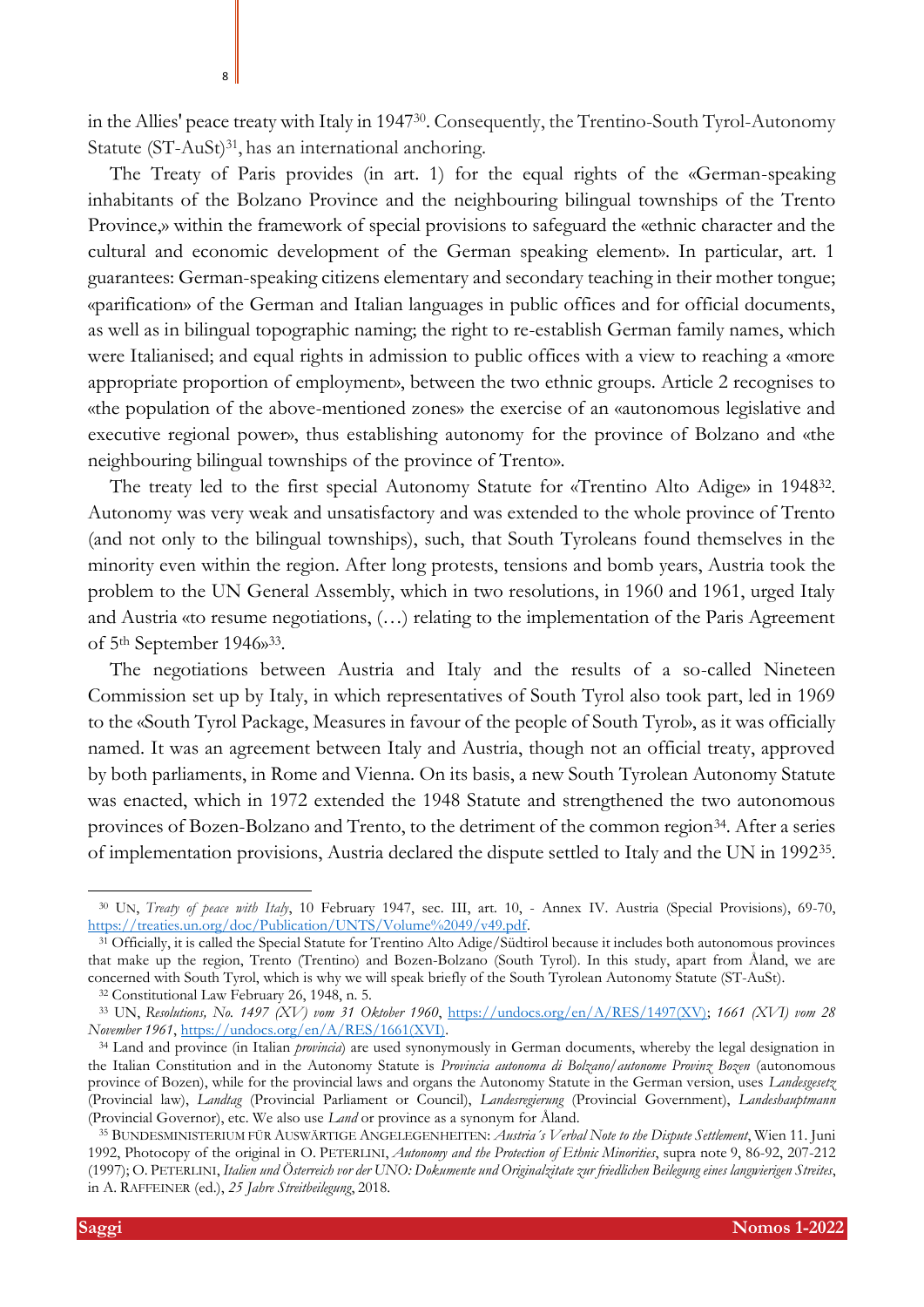Since then, South Tyrol's autonomy has been regarded as a model. A comparison with Åland will highlight the differences and similarities of these autonomy models.

# **3. Autonomies in the Finnish and Italian Constitutions 3.1. Åland's autonomy in the Finnish Constitution**

 $\overline{q}$ 

Both autonomies, South Tyrol and Åland, are internationally secured and based on international law. The question now arises as to domestic law, especially since international law cannot so easily be sued for and enforced.

The Åland Convention was converted into domestic law in the Guarantee Act of 1922, which was more or less an exact implementation of the Convention. Formally, it was an amendment to the 1920 Act on the Autonomy of the Åland Islands, i.e., the first Special Administration Act, which had been rejected by the Ålanders as unsatisfactory. The first version (and basis) is the Ål-Act of 1920. South Tyrol also rejected the first Autonomy Statute (ST-AuSt) of 1948 as unsatisfactory, albeit many years later than Åland.

<span id="page-8-0"></span>Between 1920 and 1993, however, there was no reference in the Finnish Constitution (Fi-Const)<sup>36</sup> to the position of the Åland Islands within the Finnish legal system. The selfgovernment laws were understood to be special laws with constitutional character, capable of introducing exceptions to the Constitution without formally becoming part of it. It was not until 1994 that explicit provisions for Åland's autonomy were included in the Constitution, contained in Articles 75 and 120 <sup>37</sup> .

Finland is a progressive parliamentary democracy that granted Finnish women universal suffrage as early as 1906 when the country was still an autonomous Russian province<sup>38 39</sup>. In Italy, this only happened in 1946 with the establishment of the republic, following fascism and Nazi occupation. In the Democracy Index 2020, Finland ranks amongst the top of the most developed democracies in the world, in 6th place, and Italy in 26th place<sup>40</sup>.

The new Finnish Constitution of 2000 shifted considerable powers from the previously dominant President of the Republic to the Parliament and Government. It replaced a total of four laws with constitutional rank and is divided into 13 chapters (kap/lucu)<sup>41</sup> and 131 paragraphs  $(\mathbb{S})^{42}$ , Finland is a unitary state; regions and municipalities are purely administrative units. Åland and - in the same cultural and linguistic field - the Sámi are the only exceptions (§ 119 Fi-Const).

<sup>36</sup> FINLEX, *Finnish Constitution* (Fi-Const), June 11, 1999, in current version, in Finnish: *Suomen perustuslaki* (11.6.1999/731), [https://www.finlex.fi/fi/laki/ajantasa/1999/19990731;](about:blank) in Swedish: *Finlands grundlag* (11.6.1999/731), [https://www.finlex.fi/sv/laki/ajantasa/1999/19990731;](about:blank) English translation, [https://www.refworld.org/docid/3ae6b53418.html.](about:blank)

<sup>37</sup> M. SUKSI, *supra* note [13,](#page-4-1) 54.

<sup>38</sup> B. AUFFERMANN, *Das politische System Finnlands*, in W. ISMAYR (ed.), *Die politischen Systeme Westeuropas,* Springer VS Verlag für Sozialwissenschaften, Wiesbaden, 1997, 179-211.

<sup>39</sup> *Id* 179-211.

<sup>40</sup> THE ECONOMIST INTELLIGENCE UNIT, *Democracy Index 2020*, [https://www.eiu.com/n/campaigns/democracy-index-](about:blank)[2020/.](about:blank)

<sup>41</sup> The original names in brackets are given first in Swedish, then in Finnish.

<sup>42</sup> Finnish Constitution, *supra* note [36,](#page-8-0) Author's translation from the original Finnish and Swedish text.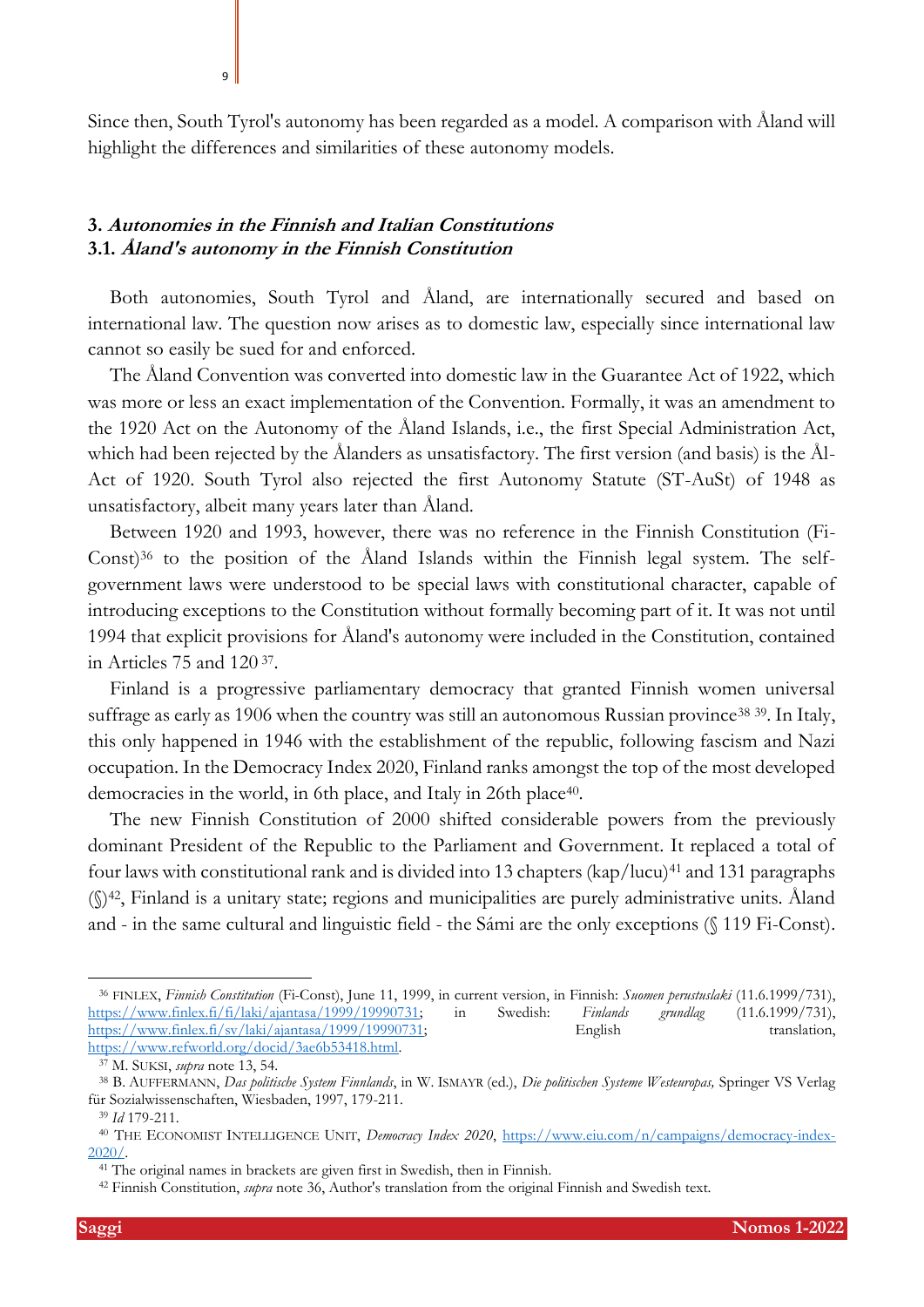Åland's autonomy is enshrined in § 120 of the Finnish Constitution, which entrusts the shaping of autonomy to a self-governing law (to be exact, to the Self-Government Act, the Ål-AuSt): «§ 120-Special Status of the Åland Islands – The Åland Islands have self-government in accordance with what is specifically stipulated in the Act on the Autonomy of the Åland Islands»43. This places autonomy at the constitutional rank.

Another mention of Åland in the Finnish Constitution is found in § 58 under the functions of the President of the Republic. The President decides, without a motion from the Government, on, among other things: «(4) Matters referred to in the Act on the Autonomy of the Åland Islands, other than those relating to the finances of the Åland Islands.» (§ 58,3 No. 4, Fi-Const). The President is entitled to examine the laws on jurisdiction and internal security (§ 19 Ål-AuSt).

Directly anchored in the Constitution is a special electoral district for the Åland Islands that guarantees their representation in parliament: «For the parliamentary elections, the country shall be divided, on the basis of the number of Finnish citizens, into at least twelve and at most eighteen constituencies. In addition, the Åland Islands shall form their own constituency for the election of one Representative.» (§ 25,2, Fi-Const).

Finally, § 75 (Fi-Const) entrusts the regulation of autonomy to the Ål-AuSt: «The legislative procedure for the Act on the Autonomy of the Åland Islands and the Act on the Right to Acquire Real Estate in the Åland Islands is governed by the specific provisions in those Acts.» (§ 75 Fi-Const).

### **3.2. Equality of languages directly in the Finnish Constitution**

The Finnish Constitution also enshrines the equality of the Swedish language with Finnish, throughout the entire national territory. Despite 87.9 percent of the population speaking Finnish and only 5.2 percent speaking Swedish (as well as 0.04 percent Sami), Finland is officially bilingual<sup>44</sup>: far more Swedes live as a recognised minority on the south coast of Finland than on Åland<sup>45</sup>.

<span id="page-9-0"></span>«The national languages of Finland are Finnish and Swedish.»

The right of everyone to use his or her own language, either Finnish or Swedish, before courts of law and other authorities, and to receive official documents in that language, shall be guaranteed by an Act46. The public authorities shall provide for the cultural and societal needs of the Finnish-speaking and Swedish-speaking populations of the country on an equal basis." (§ 17, 1-17.2 Fi-Const).

<sup>43</sup> *Id.*

<sup>44</sup> STATISTICS FINLAND, *Century comparisons 2017*, [http://www.stat.fi/tup/satavuotias-suomi/vuosisadan-vertailut\\_en.html.](about:blank)

<sup>45</sup> T. BENEDIKTER (ed.), *Europe's Ethnic Mosaic*, Chap. 4, 2008, *supra* note [4.](#page-1-0)

<sup>46</sup> FINLEX, SPRÅKLAG (Language law) June 6, 2003/423, [https://finlex.fi/sv/laki/ajantasa/2003/20030423,](about:blank) in Englisch: [http://www.regione.taa.it/biblioteca/minoranze/Finlandia\\_d.aspx,.](about:blank)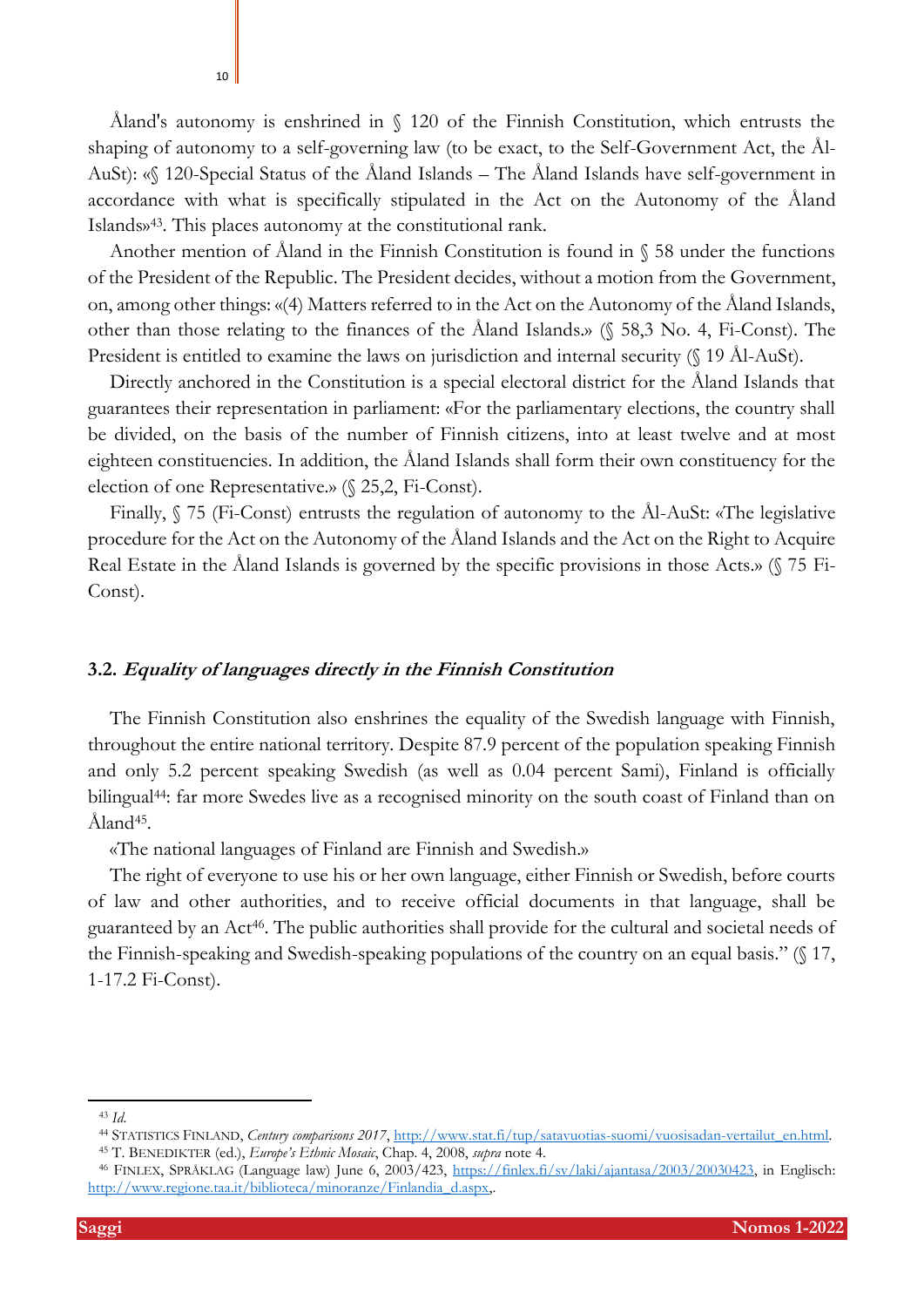The reason for the equal treatment of Swedish lies in Finland's long-standing affiliation with the Swedish Kingdom. The geographical area that today forms the Republic of Finland was part of Sweden for almost 700 years, from the 12th century until 1809 47.

The smaller minorities are also protected: «The Sami as an indigenous people, as well as the Roma and other groups, have the right to maintain and develop their own language and culture.» Provisions for the rights of the Sami to use the Sami language before the authorities are established by law48. The rights of persons who use sign language and of persons who require interpreting or translation assistance because of a disability shall also be guaranteed by law. (§ 17.3 Fi-Const)

The Finnish Constitution obliges the administration to decentralise services for linguistic reasons: «In the organization of the administration, a suitable territorial division shall be sought so that the Finnish-speaking and Swedish-speaking populations have the opportunity to receive services in their own languages on equal terms.» (§ 122,1 Fi-Const)

The most important protective provisions are thus anchored directly in the Constitution: equality of languages throughout Finland; autonomy for the Åland Islands, which is thus given constitutional status; the transfer of the regulation of autonomy to the Autonomy Statute; as well as the right to purchase real estate, the regulation of which is delegated to a separate law. The Constitution also enshrines the competence of the President of the Republic to decide on Åland's laws and the guarantee of Åland's representation in the Finnish Parliament through its own constituency.

#### **3.3. South Tyrol's autonomy in the Italian Constitution**

The Italian Constitution (It-Const) dates back to 194849. The Italian Constituent Assembly met in 1946 and 1947, to create the modern democratic Constitution and seal the fundamental rights of freedom<sup>50</sup>.

Apart from minor changes, a more comprehensive reform of the Italian Constitution took place in 2001 with Constitutional Law No. 3/2001, which gave the ordinary regions of Italy extended powers and a stronger position. The reform was limited to the regions with ordinary Statutes but extended to those parts that provide more extensive forms of autonomy to regions with special Statutes (art. 11, Const.-Law No. 3/2001), which we call here Autonomy Statutes (AuSt).

Italy is a regional state, with some federal approaches in place since the Constitutional Reform of 2001. There are fifteen regions that are ordinary statutes and five that are special statutes<sup>51</sup>.

<sup>47</sup> M. TANDEFELT-F. FINNÄS, *Language and demography: historical development*, in *International Journal of the Sociology of Language (IJSL)*, Int'l. J. Soc. Lang, 2007, 34–54.

<sup>48</sup> Samisk språklag *supra* note [46;](#page-9-0) FINLEX, *Sametingslag, Law on the autonomy of the Sami*: 17.7.1995/974, [https://www.finlex.fi/sv/laki/ajantasa/1995/19950974.](about:blank)

<sup>49</sup> *Italian Constitution* (It-Const) (1948), Confronting Italian-German Version, in actual edition, Trentino Alto Adige-Südtirol Region, [http://www.regione.trentino-a-adige.it/Moduli/943\\_COSTITUZIONE%202021.pdf.](about:blank) 

<sup>50</sup> P. CARRETTI-U. DE SIERVO, *Istituzioni di diritto pubblico*, Giappichelli, Torino, 2004, 63-67.

<sup>51</sup> With special Statutes: The two large islands of Sicily and Sardinia, and the border regions with linguistic minorities, Aosta, Friuli Venezia Giulia and Trentino Alto Adige Südtirol.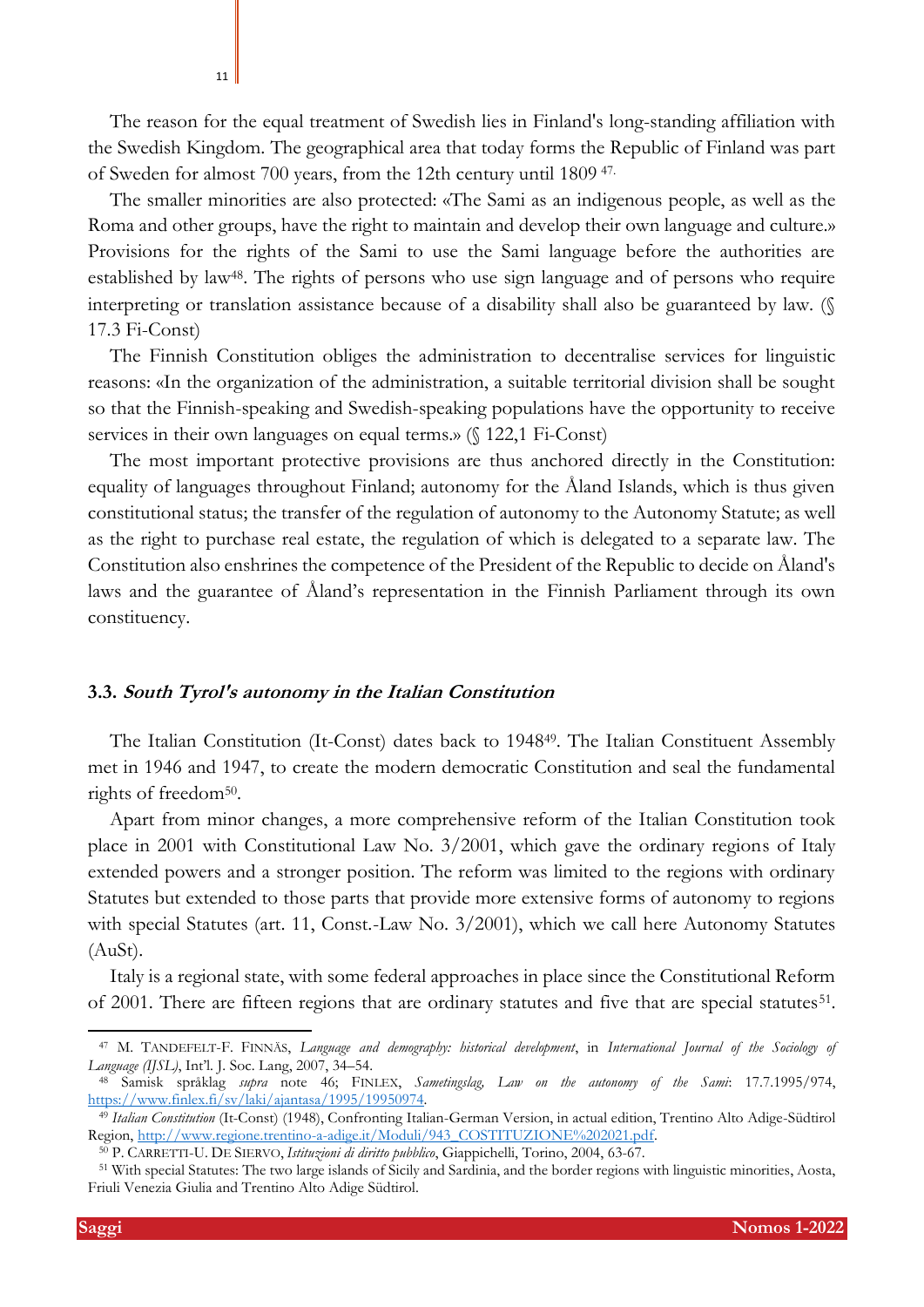The region of «Trentino Alto Adige/Südtirol» belongs to the latter. It consists of the two autonomous provinces of Bozen-Bolzano (South Tyrol) and Trento (Trentino), which now have the most important competences.

The regional character of Italy thus differs fundamentally from Finland, which, apart from Åland, has no sub-state level. All twenty regions of Italy and the two autonomous provinces of South Tyrol and Trentino have legislative competence at the sub-state level. By comparison, laws in Finland are enacted only by the Parliament in Helsinki and - as the only exception - by the *Lagting* (Finnish: *Maakuntapäivät*, §13 Ål-AuSt), the Parliament of the autonomous Finnish province of Åland in Mariehamn.

The supporting article of the state structure in Italy is art. 5 of the Italian Constitution, which represents a clear break with the centralised form of the Albertine Statute (1848, Constitution of the former Kingdom) and especially that of Fascism<sup>52</sup>. The choice fell on a regional state<sup>53</sup>. This represented a compromise between divergent attitudes. On the one hand, the article underpins the unity and indivisibility of the republic («one and indivisible») on the other, it obliges it to «recognise and promote local self-governments (*autonomie locali*)» and to «decentralise state administration.»

The Italian Constitution devotes a separate article to the protection of minorities in the first part of the «Fundamental Principles of Law»: «The Republic protects linguistic minorities with special provisions.» (art. 6 It-Const). In the principles of liberal democracy and the protection of minorities, one can see a clear analogy with the Finnish Constitution.

The central article that establishes the special regions, which includes South Tyrol's autonomy, is art. 116: «Friuli Venezia Giulia, Sardinia, Sicily, Trentino-Alto Adige/Südtirol and Valle d'Aosta/Vallèe d'Aoste have special forms and types of autonomy according to special statutes approved by constitutional law.» (art. 116.1 It-Const)<sup>54</sup>. With the constitutional reform of 2001, in the spirit of the new autonomy, Trentino and Alto Adige/Südtirol (province of Bozen-Bolzano) also found their way into the Italian Constitution: «The Region Trentino Alto Adige/Südtirol is constituted by the autonomous Provinces of Trento and Bolzano-Bozen.» (art. 116.2 It-Const).

The regulation of the special autonomy is thus transferred to the «special statutes» just as in the Finnish Constitution. In contrast to the Finnish Constitution, however, the Italian Constitution defines the legal nature of these special statutes, namely as constitutional laws. Constitutional laws are the highest rank of legal sources in Italy, on the same level as the Constitution. The autonomy statutes are decisive in cases of conflict because of the specialty principle. A particularly difficult legislative procedure is provided for the constitutional laws. The Constitutional Court ensures that the State parliament, the regions and the autonomous provinces respect the Constitution and their competencies and annuls contrary laws and provisions.

<sup>52</sup> «Art. 5 The Republic, one and indivisible, recognises and promotes local autonomies (autonomie locali); implements the widest possible administrative decentralisation in the services that depend on the State; adapts the principles and methods of its legislation to the requirements of autonomy and decentralisation»

<sup>53</sup> A. D'ATENA, *Diritto regionale*, 7-10, Giappichelli, Torino, 2010, 252-271.

<sup>&</sup>lt;sup>54</sup> The digit after the comma within the number of an article refers to the paragraph, e.g. art. 116.1 means 116, para. 1.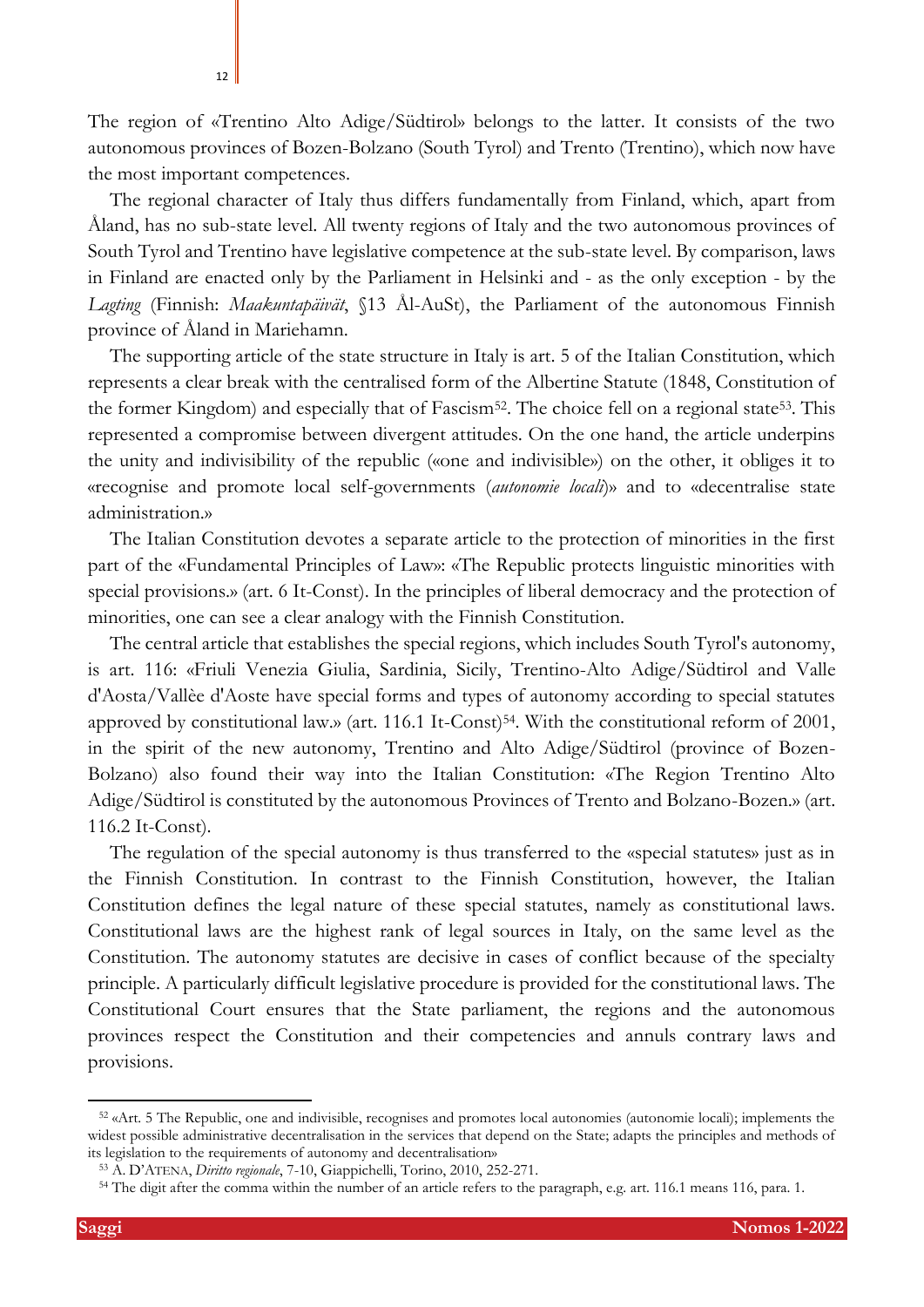# **4. The Statutes of Autonomy: Structure and amendment procedure 4.1. Structure and name of the Åland Islands Statute of Autonomy**

<span id="page-12-0"></span>13

The Åland Autonomy Statute reads *Självstyrelselag för Åland* in the Swedish language and *Ahvenanmaan itsehallintolaki* in Finnish, *Ahvenanmaan* being the Finnish name for Åland55. Like all public acts in Finland, it is in its current 1991 version (16.8.1991/1144) with the latest amendments to the funding provisions (Chap. 7), in both official state languages. The English translation is not up to date.

The Åland Autonomy Statute is (including the new chapter 9a) divided into twelve chapters (kap/luku) and comprises 79 paragraphs. The chapters concern: Chap. 1 General provisions (§ 1-5); 2 Right of domicile in Åland (§ 6-12); 3 Provincial Parliament and Provincial Government (§ 13-16); 4 Competences of Åland (§ 17-26); 5 Competences of the Kingdom (§ 27-35); 6 Language provisions (§ 36-43); 7 Budget and Economy of Åland (§ 44-51); 8 Governor and Åland delegation (§ 52-57); 9 International obligations (§ 58); 9a Matters concerning the European Union (59a-59e); 10 Special provisions (§ 60-69); 11 Entry into force and transitional provisions  $(S 70-79)$ .

### **4.2. Structure and name of the Statute of Autonomy for Trentino South Tyrol**

The *Sonderstatut für Trentino-Südtirol* (Special Statute for Trentino-South Tyrol), as it is officially called in German, reads in Italian *Statuto Speciale per il Trentino Alto Adige*, whereby *Alto Adige* refers to the controversial designation for South Tyrol, a name imposed on the land by fascism dictatorship in an attempt to remove the connection with Tyrol. The German designation *Südtirol* was forbidden under fascism; after the war and until the 2nd Statute of Autonomy of 1972, the province was officially only called *Tiroler Etschland*. Since the new Autonomy Statute of 1972, the province has once again been called *Südtirol* (German for South Tyrol), a name that also found its way into the Italian Constitution during the constitutional reform of 2001. It is written in brackets next to the Italian name Alto Adige (art. 116.2 It-Const). Another designation is «autonomous province of Bozen-Bolzano» since the two autonomous provinces of Bozen-Bolzano and Trento (Trentino) form the region to which the Special Statute for Trentino-South Tyrol refers.

The new Statute of Autonomy of 1972 (Unified Text, DPR of 31.8.1972, No. 670), like that of Åland, is available in both official languages of the region (not of the state), Italian and German, although the Italian text is authoritative, as with all acts having the force of law (art. 99

<sup>55</sup> FINLEX: *Åland Autonomy Statute* (Ål-AuSt), in current version, in Schwedisch: *Självstyrelselag för Åland* (16.8.1991/1144), [https://finlex.fi/sv/laki/ajantasa/1991/19911144;](about:blank) in Finnisch: *Ahvenanmaan itsehallintolaki*, [https://www.finlex.fi/fi/laki/ajantasa/1991/19911144;](about:blank) English translation (2004): *Act on the Autonomy of Åland* (1991/1144), [https://www.legislationline.org/download/id/2073/file/Finland\\_Act\\_Autonomy\\_Aland.pdf.](about:blank)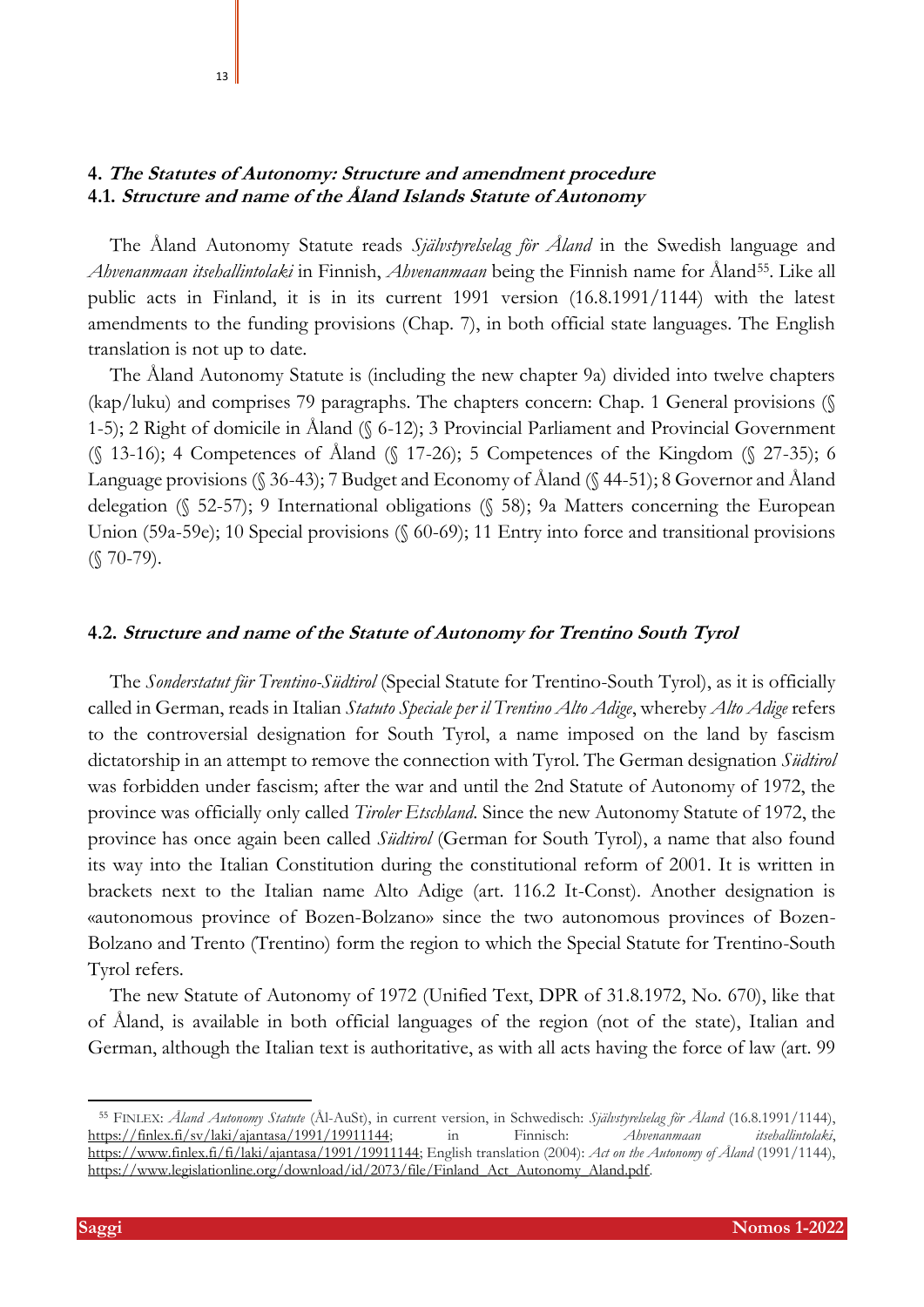ST-AuSt). This differentiation is a weakness compared to the regulation in Finland, where both Finnish and Swedish texts are equivalent to one another.

The current version of the South Tyrolean Autonomy Statute has undergone several improvements and amendments since 1972, the most recent in favour of the Ladin minority (Constitutional Law of 4.12.2017, No. 1). The Statute of Autonomy for Trentino-Alto Adige Südtirol is divided into twelve Titles (partly subdivided into chapters) and has 115 articles: I. Title: Establishment of the Region Trentino-Alto Adige/Südtirol and the Provinces of Trento and Bolzano-Bozen (art. 1-23); II. Organs of the Region and the Provinces (art. 24-54); III. Approval, certification and promulgation of the laws and ordinances of the Region and the Provinces (art. 55-60); IV. Local Bodies (art. 61-65); V. Public Property and Assets of the Region and the Provinces (art. 66-68); VI. Finances of the Region and the Provinces (art. 69-86); VII. Relations between the State, Region and Province (art. 87-88); VIII. Plans of posts of employees of State offices in the Province of Bolzano-Bozen (art. 89); IX. Organs of Jurisdiction (art. 90-96); X. Control by the Constitutional Court (art. 97-98); XI. Use of the German language and Ladin (art. 99-102); XII. Final and Transitional Provisions (art. 103-115).

### **4.3. Legislative procedure for amendments to the Statutes of Autonomy**

<span id="page-13-0"></span>With regard to the procedure for enacting and amending the Autonomy Statutes, the Finnish Constitution (§ 75) refers, as we have seen, to the «Åland Islands Autonomy Act» (i.e. to the Ål-AuSt), as well as to «the Act on the Right to Acquire Real Estate in the Aland Islands»<sup>56</sup>. This latter law is unique to Åland, hardly conceivable for South Tyrol, as well as excluded from EU law.<sup>57</sup> .

The legislative procedure to amend the Autonomy Statute of Åland or to enact a new one is consequently not provided for in the Constitution itself or according to its rules but rather is «governed by the specific provisions of these laws». This means that the procedure to amend or enact a new Åland Autonomy Statute is regulated in the latter.

For the South Tyrolean Statute of Autonomy, the competence to amend it lies with the state parliament, since as a constitutional law (art. 116 It-Const) it is basically subject to the same procedure as other constitutional laws. (art. 138 It-Const, art. 103 ST-AuSt). This is a big, notable contrast point between the two autonomies. The main difference between the two statutes of autonomy is thus procedural and in their legal nature. The Finnish Constitution transfers the procedure to enact and amend the Statute to the Statute itself, whereas for South Tyrol the procedure for amending the Statute is essentially regulated in the Italian Constitution. The Italian Constitution provides (in the already quoted art. 116.1 It-Const) that the special statutes of the five autonomous regions «shall be approved by constitutional law»: These statutes are, therefore, constitutional laws at the highest rank of legal sources.

<sup>56</sup> Finlex, *Jordförvärvslag för Åland* (Land Acquisition Act for Åland), 3.1.1975/3, [https://finlex.fi/sv/laki/ajantasa/1975/19750003.](about:blank)

<sup>57</sup> Cf. *infra* Chap. [0](#page-18-0) 6.2. [International participation and EU protection rules for](#page-18-0) **[Åland](#page-18-0)**.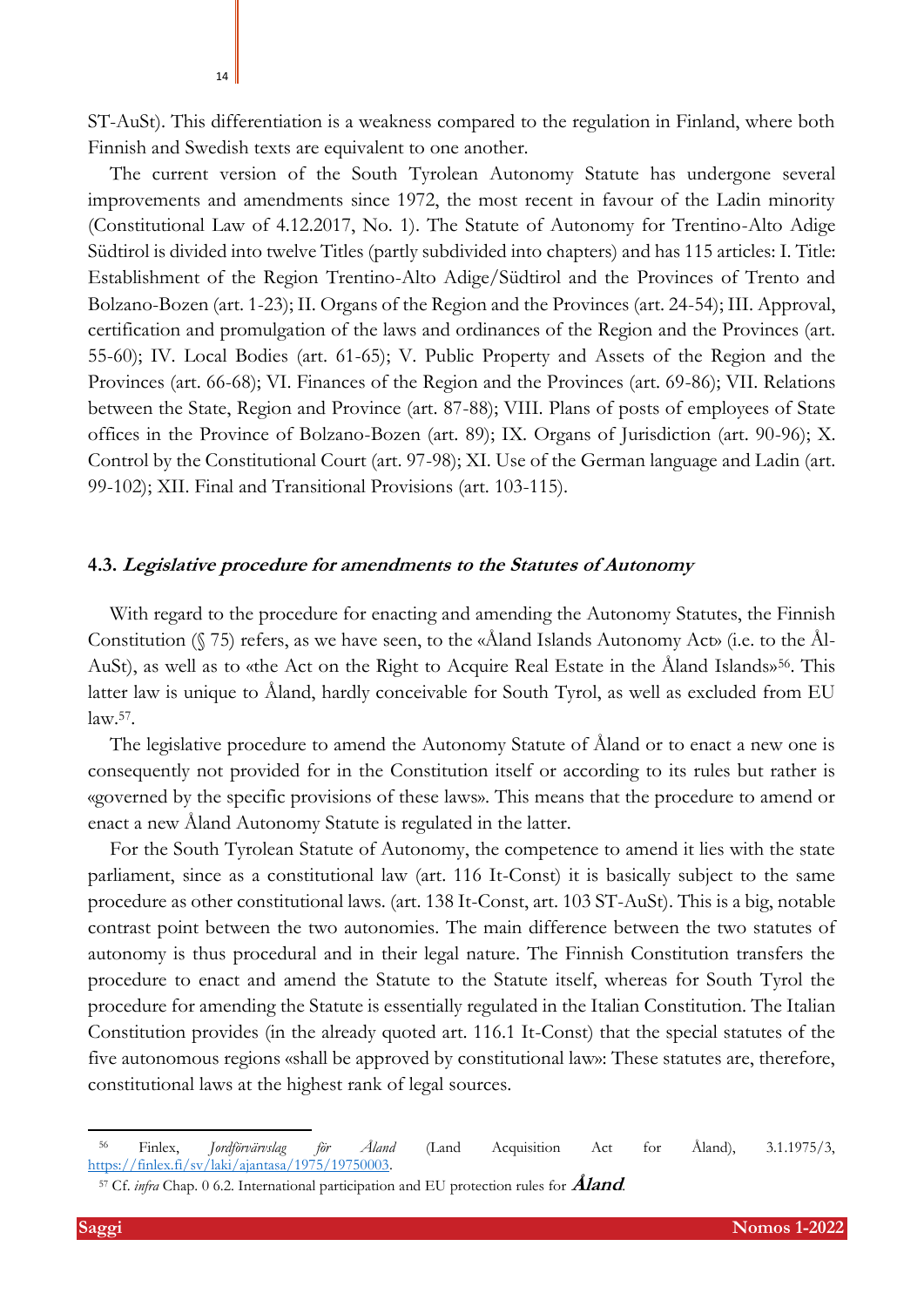The corresponding procedure provides for a double reading in both parliament chambers, each three months apart, with at least an absolute majority of members in each chamber voting in favours in the second vote (art. 138 It-Const). While Finland has only one chamber, Italy has a bicameral legislative parliament, a perfect bicameralism. If an absolute majority is reached in one chamber, but not a two-thirds majority, the constitutional law can be submitted to a referendum. So far, one can say that the South Tyrolean Autonomy Statute has a stronger legal nature.

The negative aspect, however, is that the Italian Parliament alone decides on amendments to the Statute of Autonomy. The two provincial parliaments, the *Landtage* of Bozen-Bolzano and Trento, can only submit a joint proposal to the regional parliament, which is not easy to achieve given the different interests involved. The regional Parliament then adopts a conforming resolution and formally submits the bill for decision by the Parliament in Rome (art. 103,2 ST-AuSt). Of course, a South Tyrolean parliamentarian can also submit a corresponding bill, but only as an individual initiative. In the case of the submission of a draft law on the statute by members of parliament or the state government, the provincial parliaments and the regional parliament can only give a non-binding opinion. In any case, the decision on the statute is the exclusive responsibility of the State Parliament.

Since the reform of all five autonomy statutes in Italy (Const Law No. 2/2001 the state-wide referendum, which is provided for in Constitutional law if no two-thirds majority is achieved in parliament, has been abolished.

### **4.4. The Competence-Competence and the Agreement**

Of importance is therefore the question of who enacts the Ål Autonomy Statute and thus has the competence-competence; i.e. can determine, among other things, which competencies the *Lagting* Ålands is entitled to. For South Tyrol, this is exclusively the state legislator, who enacts the Autonomy Statute as constitutional law, with the weak opinion rights of South Tyrol and the region aforementioned.

The opinions of the regional parliament and the provincial parliaments of Bozen-Bolzano and Trento are obligatory, but not binding. Only through the few South Tyrolean parliamentarians in Rome can South Tyrol participate in debate and legislation. Politically, an agreement with South Tyrol and a consensus with Austria as a contracting party to the Paris Treaty and the Package has been assured<sup>58</sup>, but efforts to anchor this agreement in domestic, constitutional law have failed so far. The legislative initiatives of the South Tyrolean parliamentarians have progressed to a certain point several times, but thus far, they have never reached their goal<sup>59</sup>.

<span id="page-14-0"></span>The Ål Autonomy Statute, on the other hand, is much more strongly protected, and according to the Finnish Constitution (§ 75), it determines this itself. It stipulates, that amendments to the

<sup>58</sup> O. PETERLINI*, supra* not[e 35,](#page-7-0) 451-468.

<sup>59</sup> O. PETERLINI, *Südtirols Autonomie im neuen Zentralismus*, in A. RAFFEINER (ed.), *70 Jahre Pariser Vertrag*, Dr. Kovač-Verlag, Hamburg, 2016, 195-210.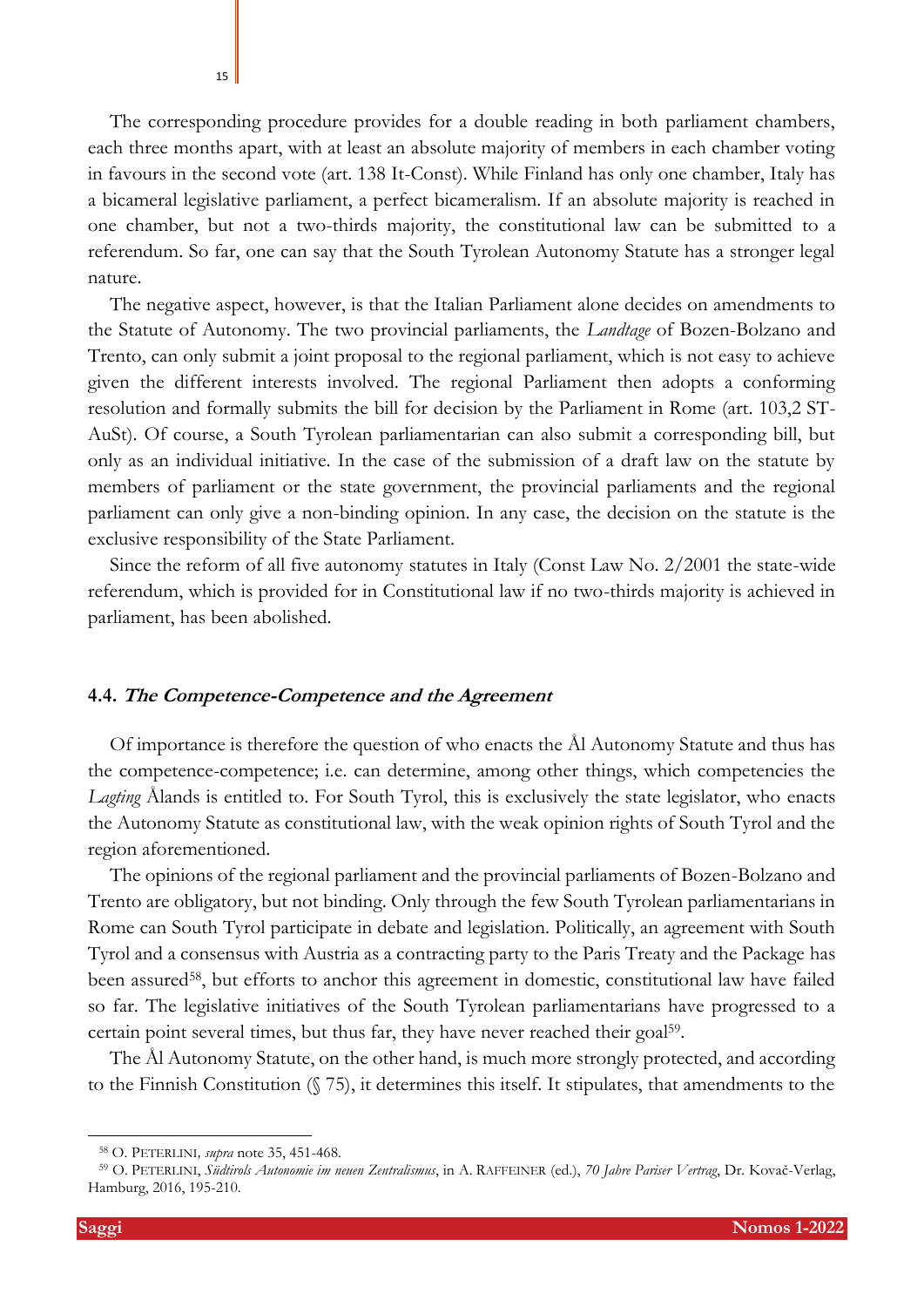Statute must be approved twice, by the Finnish Parliament and by the *Lagting*. The Ål Autonomy Statute § 69 states:

16

«This Statute may be amended or repealed, or exceptions made to it, only by concurring resolutions of the Finnish Parliament and the *Lagtings* of the Åland Islands. In the Finnish Parliament, the decision shall be taken in the manner provided for amending and repealing the Constitution and in the *Lagting* of the Åland Islands by a majority of at least two-thirds of the votes cast.» (28.1.2000/75).

It, therefore, requires a clear consensus and a two-thirds majority in each of the two houses, the Finnish Parliament and the *Lagting* of Åland, to amend the Ålamd Autonomy Statute. In Parliament, it follows the aggravated procedure of the Finnish Constitution, which generally postpones the second reading until the next parliamentary term (§ 73 Fi-Const).

This does not make the Åland Autonomy Statute expressis verbis a formal constitutional law, but since it is approved by the same procedure in parliament, it becomes de facto correspondingly rigid, even more so because it requires the approval (with the same majorities) of the *Lagting* as well. This procedure puts the Åland Autonomy Statute on a higher level than a simple law<sup>60</sup>. However, even the great expert on Åland autonomy, Markus Suksi, recognises that this does not make it a formal constitutional act<sup>61</sup>. We could call it a «reinforced» law.

In view of the necessary agreement required to amend the Åland Autonomy Statute, the advantage of the stronger legal nature of the South Tyrolean Autonomy Statute pales in comparison.

The (less significant) possibility provided for in the second paragraph of § 69 of the Åland Autonomy Statute, to also enact provincial laws with an aggravated procedure, is also provided for in the South Tyrolean Autonomy Statute (art. 47.2 ST-AuSt) and in the Italian Constitution (art. 123 It-Const.) for so-called statutory laws that establish the form of government. «A provincial law of the Åland Islands may provide that the Lagting shall approve a provincial law by a two-thirds majority of the votes cast. The provincial law containing such a provision shall be enacted in the same manner.» (§ 69 Ål-AuSt) In both cases, in South Tyrol and in Åland, these are provincial laws, which regulate internal affairs, but which, because of their importance, require a stronger approval procedure. Interesting as an analogy in any case! In Italy, these «internal» statutes of the autonomous provinces (for their form of government) do not require a two-thirds majority, but only an absolute majority of their members, but those of the ordinary regions additionally require approval twice with an absolute majority at an interval of two months (art. 123 It-Const.)

<sup>60</sup> ÅLANDS LANDSKAPSREGERING, *supra* note [14;](#page-4-2) S. ERIKSSON *supra* note [19.](#page-5-0)

<sup>61</sup> M. SUKSI, *Explaining the Robustness, 2013, supra* note [4,](#page-1-0) 59.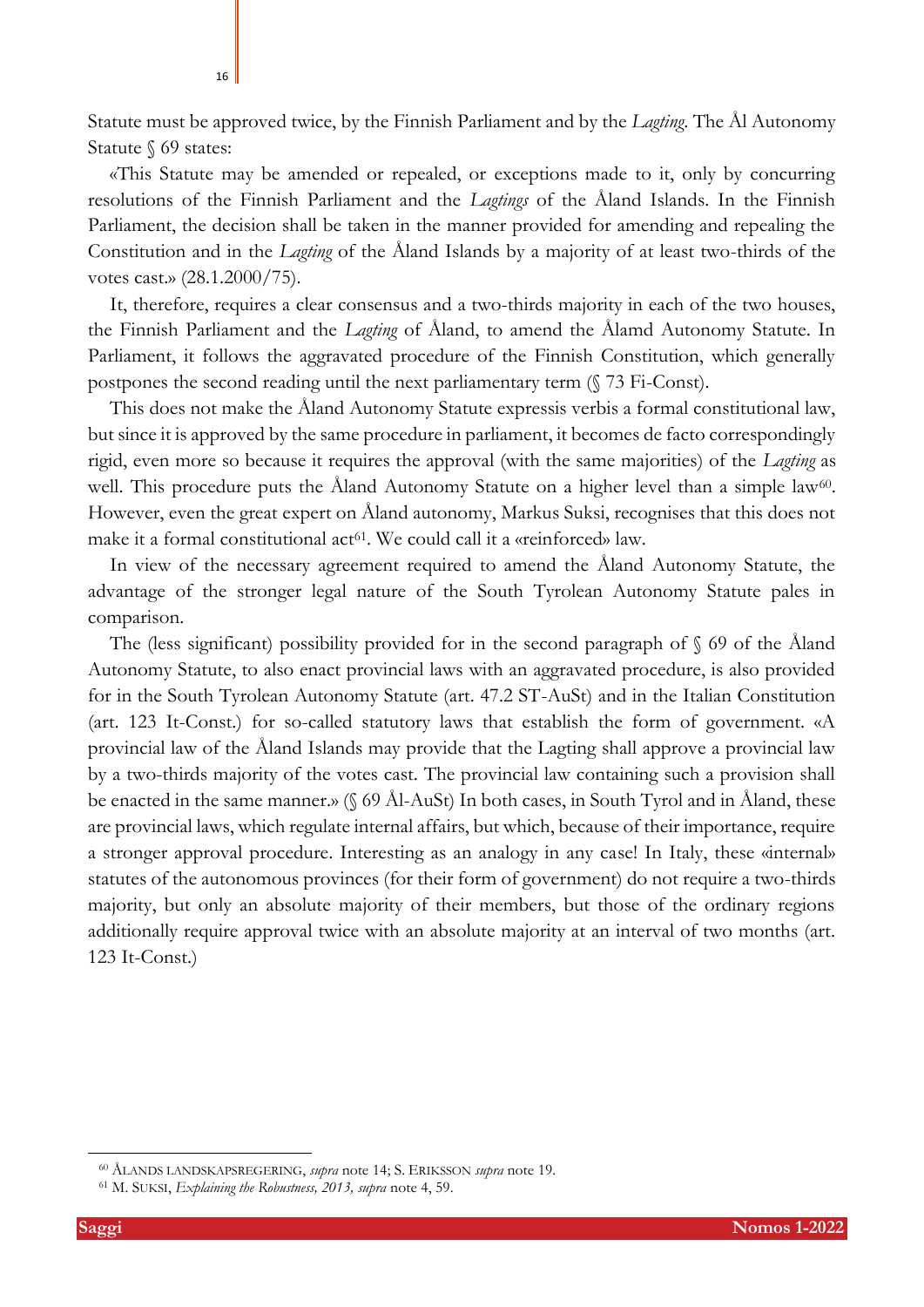### **5. Relations between Autonomy and the State 5.1. Governor and Government Commissioner**

17

A special role is played by the *Landshövdingen* (Finnish *Maaherrana*, the English translation is Governor), the representative of the Finnish state in Åland. Åland's autonomy means that the Governor's duties differ from those of the other governors in Finland. The *Landshövdingen* is appointed by the President of the Republic in agreement with the Speaker of the *Lagting*. If no consensus is reached, the President appoints the *Landshövdingen* from among five persons appointed by the *Lagting* (§ 52 Ål-AuSt).

The Governor's duties also include the management of the state administration in Åland. The duties can be broadly summarised as catastrophe protection and emergency preparedness; economic affairs, the collection of vehicle tax and ship registration; the duties of the Åland delegation secretariat and the judges, as well as the notary services<sup>62</sup>.

In South Tyrol, this governor corresponds to the Government Commissioner (*Commissario del Governo* in Italian). They are appointed by the Government in Rome, without prior agreement with the province of South Tyrol. The Government Commissioner for the province of Bozen-Bolzano is responsible for coordinating and supervising the exercise of the powers of the State in the province, with the exception of those of the administration of justice, defense and the railways, which depend directly on the central bodies. They supervise the exercise of those activities of the province that the state has entrusted (delegated) to the province, beyond the areas defined in the South Tyrolean Autonomy Statute (art. 87 ST-AuSt). They ensure the maintenance of public order, for which purpose it may avail itself of the organs and police forces of the State and request the deployment of the other armed forces (art. 88 ST-AuSt).

The functions of the Government Commissioner in South Tyrol carry more responsibility and importance than those of the Governor in Åland. Unlike in Åland, no agreement is required for his appointment.

### **5.2. Åland Delegation and Joint Commissions**

The Åland Delegation is a joint commission formed by the Finnish state and Åland. It consists of two members from each that are elected by the *Lagting* and the Finnish government, respectively. The chairman is the *Landshövdingen*, i.e. the Governor (or another representative appointed by agreement).

For the Region Trentino South Tyrol, analogous institutions to the Åland delegation are the so-called Commission of Twelve and the so-called Commission of Six for the province of Bozen-Bolzano. They have equal representation between the state government on the one hand and regional and provincial representatives on the other. They are advisory commissions, which are

<sup>62</sup> VALTIOVARAINMINISTERIO (Ministry of Finance): *Peter Lindbäck jatkaa Ahvenanmaan maaherrana* (P. Lindbäck continues as Governor of Åland), Mar. 6, 2015, [https://vm.fi/-/peter-lindback-jatkaa-ahvenanmaan-maaherrana.](about:blank)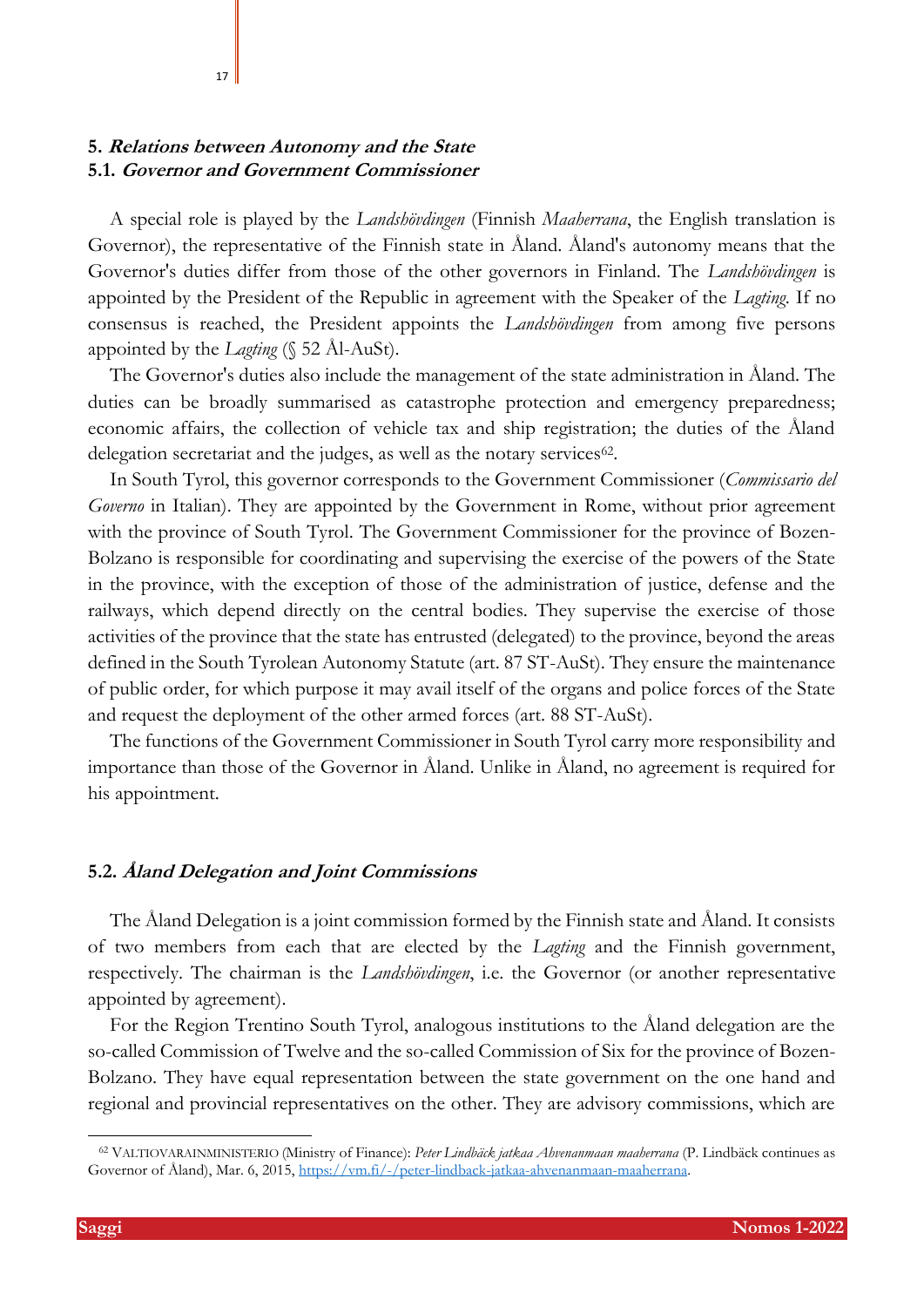also anchored in the South Tyrolean Autonomy Statute (art. 107) and have played, and still play, an important role in the preparation of the implementing regulations for the Autonomy Statute. On the proposal of these commissions, the implementing regulations are issued by the central government in the form of legislative decrees. These are hierarchically above the ordinary state laws and do not need to be approved by parliament. A swift way to fill the Autonomy Statute with life!

### **5.3. Representation in the State Parliament**

The Finnish Parliament consists of only one chamber with two hundred deputies, each elected for a four-year term (§ 24 Fi-Const). The Fi Constitution provides for the proportional representation system for parliamentary elections (§ 25 Fi-Const). The country is divided into twelve to eighteen electoral districts for this purpose. Åland has its own constituency for the election of a Member of Parliament, which ensures representation regardless of the proportionate number of votes.

Without this positive discriminations-measure, the population of Åland, with only thirty thousand inhabitants compared to a national population of five and a half million, would hardly have a chance to send a representative to the Finnish parliament. One seat would fall to around 27,500 inhabitants, but the votes in Åland would after all be distributed among the (currently around ten) political parties and groupings.

The Italian parliament consists of two chambers with equal rights, with a total of 945 parliamentarians elected for five years so far, and 600 from the next legislative period onwards, including 400 deputies and 200 senators (and some senators by right). From this point of view, there would be no need for a special rule for the South Tyroleans, given a pure proportional representation system. Italy effectively had a predominantly proportional representation electoral system from 1948 to 1993, as is currently the case in Åland.

Since then, various combined systems have applied. The South Tyrolean People's Party (*Südtiroler Volkspartei*, SVP), which is the only minority party from South Tyrol to be permanently represented in parliament, is usually able to send five (sometimes six) parliamentarians to Rome without special arrangements<sup>63</sup>.

However, since different electoral thresholds of three and more percent were provided for in the electoral laws from 1993 and especially in 2005, meaning that South Tyrol's representatives have had to fight for a special clause each time since the German and Ladin-speaking minority make up only 0.6 percent of the state's population.

Neither the Italian Constitution nor the South Tyrolean Autonomy Statute provides for a positive discrimination or equity measures in this respect, apart from the general protection norm of art. 6 of the Italian Constitution for minorities.

After the South Tyrol Package of 1969 was agreed, a third constituency for the Senate was established in South Tyrol (Measure 111), to facilitate the proportional representation of the

<sup>63</sup> O. PETERLINI, *Minderheitenschutz und Wahlsysteme*, New Academic Press, Wien, 2012, 110-224.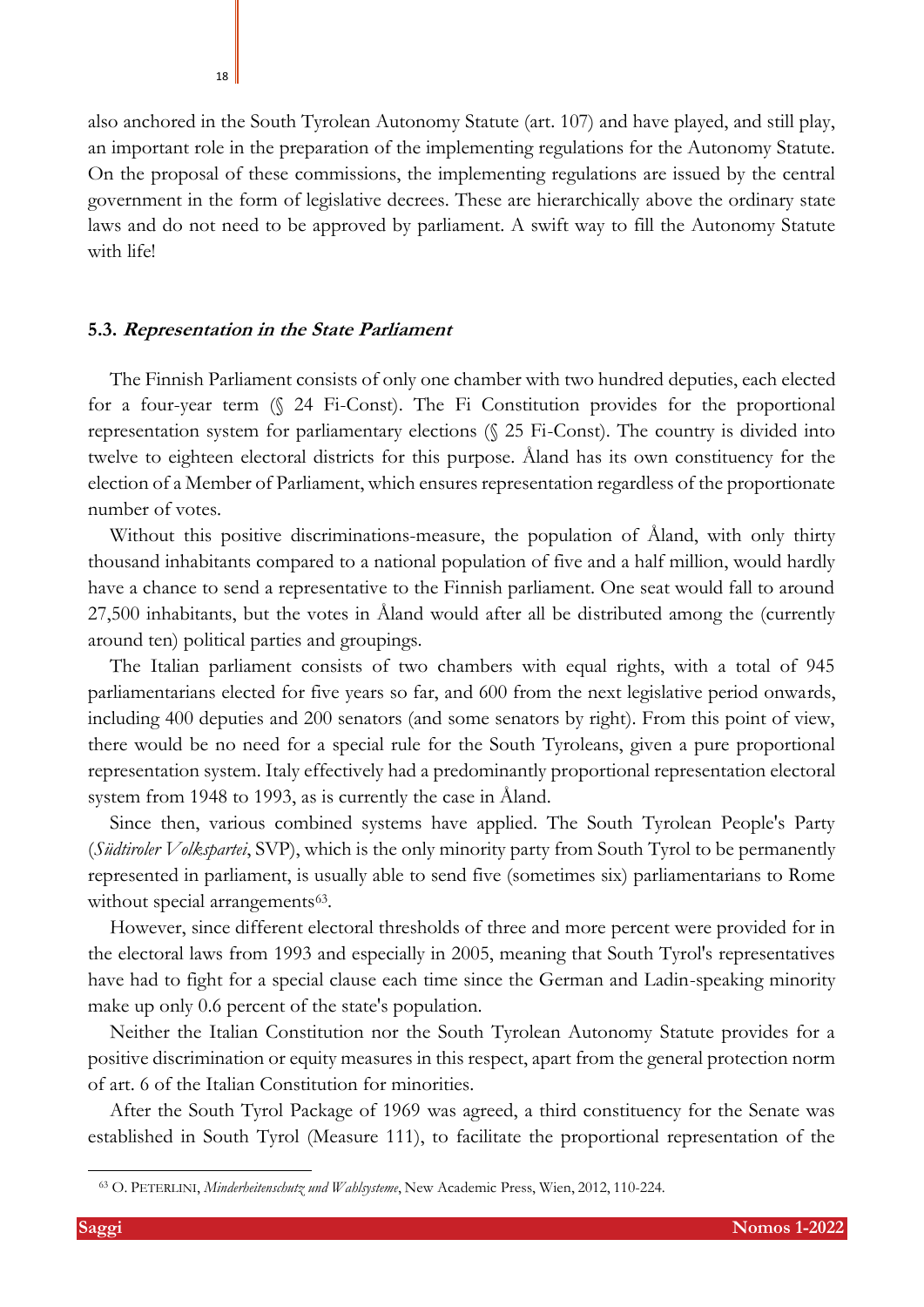Italian demographic in South Tyrol. With three constituencies for the Senate, minority representation should readily result in at least two of them. However, the lack of a legal basis for a guaranteed representation forces the minority to fight for an exception whenever the electoral laws are changed, especially if electoral thresholds are provided for. Such an exception is currently in force (for Chamber Law No 165 of November 3, 2017, art. 14bis, 18bis, 77, 83; for Senate Law No. 29 of 6 February 1948 art. 1).

## **6. The International Framework and the European Union 6.1. Neutrality and demilitarization**

The League of Nations Geneva Convention on the Demilitarization and Neutralization of the Åland Islands (1921) provides that «No military or naval establishment or base of operations, no military aircraft establishment or base of operations, and no other installation used for war purposes shall be maintained or set up in the zone (…)» (art. 3). «no military, naval or air force of any Power shall enter or remain in the zone (…); the manufacture, import, transport and reexport of arms and implements of war in this zone are strictly forbidden.» (art. 4) Measures taken by the League of Nations to safeguard the agreement are exempt (art.  $7)^{64}$ .

Neutrality and demilitarization, as enshrined by the League of Nations for Åland, do not exist for South Tyrol. Italy is a NATO state and South Tyrol is no exception. The province even had a high military presence in the past because of its strategic location on the border and the unrest in the 1960s and 1970s. During the First World War, the war front in the south ran right through the Dolomite region. Likewise, unlike Åland, South Tyroleans are subject to compulsory military service (currently suspended), as are all other citizens.

### <span id="page-18-0"></span>**6.2. International participation and EU protection rules for Åland**

Åland has some influence on international treaties that contain provisions on areas where Åland has jurisdiction. The Åland Autonomy Statute states that an international treaty of this kind concluded by Finland requires the consent of the Parliament of Åland in order to be valid in Åland as well: «The Government of Åland shall be informed of negotiations on a treaty or another international obligation if the matter is subject to the competence of Åland.» (§ 58 Ål-AuSt) But also in other matters of particular importance to the Åland Islands, the Åland Islands Government shall be informed of the negotiations. «The Government of Åland shall be reserved the opportunity to participate in the negotiations if there is a special reason for the same.» (§ 58 Ål-AuSt) If a treaty or another international obligation binding on Finland contains a term which

<sup>64</sup> LEAGUE OF NATIONS, *Convention No. 32,* relating *to the Non-Fortification and Neutralization of the Åland Islands*, signed at Geneva, (Oct. 20, 1921), in *Treaty Series*, Registered No. 255, Volume IX, 211-221 (1922), [https://treaties.un.org/doc/Publication/UNTS/LON/Volume%209/v9.pdf;](about:blank)  [https://treaties.un.org/pages/LONViewDetails.aspx?src=LON&id=576&chapter=30&clang=\\_en.](about:blank)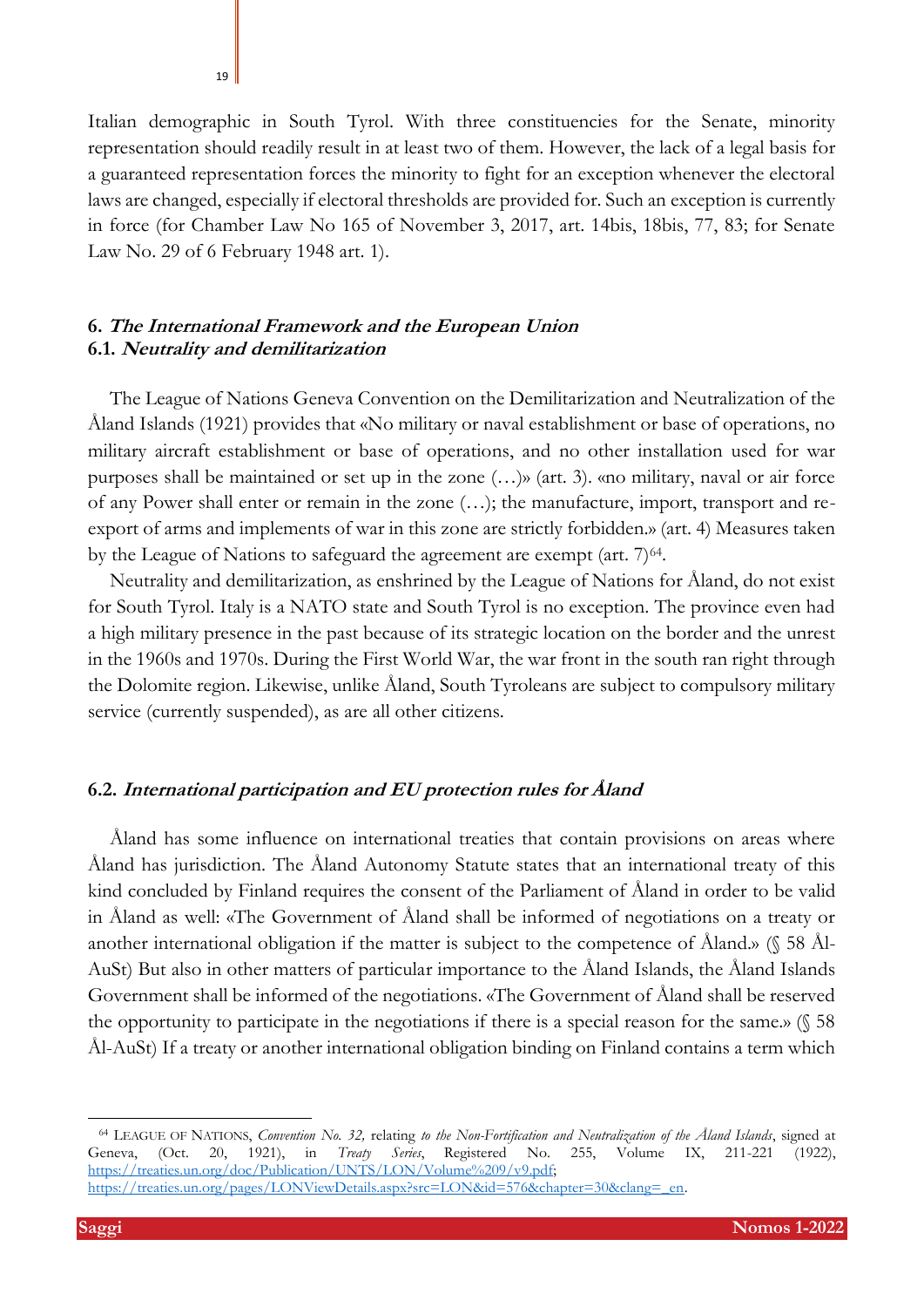under this Act concerns a matter within the competence of Åland, the Åland Parliament must consent to the statute implementing that term in order to have it enter into force in Åland.

If a treaty or other international obligation concerns a matter that falls within the competence of the Åland Islands, the Parliament of the Åland Islands must approve the law implementing this provision in order for it to enter into force in Åland. (§ 59 Ål-AuSt) Before Finland could become a member of the European Union in 1995, Åland's accession was dependent on the approval of the Åland Parliament. After the people had expressed their opinion in two separate referendums and decided that relations between Åland and the EU would be governed by a special protocol, the Parliament of Åland gave its consent.

Protocol No. 2, which is part of the Finnish Accession Treaty, states that Åland is to be considered a third country with regard to indirect taxation<sup>65</sup>. It also contains some special provisions on the acquisition of real estate and the right to do business in Åland and confirms Åland's special status under international law<sup>66</sup>.

In this way, Åland enforced the essential protective provisions of the Ål-Autonomy Statute, even though they blatantly contradict the EU principles of free movement. «Without successful EU membership negotiations concerning a protective system for some dimensions of the Åland Islands arrangement, the assent of the Åland Legislative Assembly could not be taken for granted» <sup>67</sup> , comments Markku Suksi. If this had been the case the Åland Islands might have remained outside the European Union.

Apart from reserving certain rights exclusively for local residents, the EU has granted a permanent exemption from EU tax harmonization rules for Åland and ferry traffic on the islands68. However, the EU has rejected Finland's proposal to provide for the legislative power of the Åland Islands under the 1991 Autonomy Act to regulate the right to vote and stand for election at the legislature and local councils. But this was made possible anyway, in a different way<sup>69</sup>. Sweden and Finland became full members of the EC on January 1, 1995, including the autonomous Åland Islands belonging to Finland, with their protective rights in favour of the locals.

Domestically, Åland was able to safeguard itself accordingly in the Å Åland Autonomy Statute and secure a say in Åland's EU policy: «The Government of Åland shall have the right to participate in the preparation, within the Council of State, of the national positions of Finland preceding decision-making in the European Union, if the matter would in other respects fall within the powers of Aland or if the matter otherwise may have special significance to Aland.» (§ 59a Ål-AuSt).

[https://eur-lex.europa.eu/legal-content/EN/TXT/?uri=CELEX%3A11994N%2FPRO%2F02.](about:blank) 

20

<sup>65</sup> EU- *Protocol No. 02- on the Åland islands,* Official Journal C 241, Aug. 29, 1994*, 0352*,

<sup>66</sup> ÅLANDS LANDSKAPSREGERING, *Åland och EU* (Åland and the EU), [https://www.regeringen.ax/aland-omvarlden/aland](about:blank)[eu.](about:blank)

<sup>67</sup> M. SUKSI, 2013a, *supra* note [13,](#page-4-1) 69.

<sup>68</sup> *Id.*

<sup>69</sup> M. SUKSI, *id* 69: «In Declaration No. 32 on the Åland Islands of the Final Act on the Accession by the current member States, the Union recalls that, in respect of municipal suffrage and eligibility, Article 8b Treaty on the European Union (TEU) makes it possible to agree with the requests of Finland.»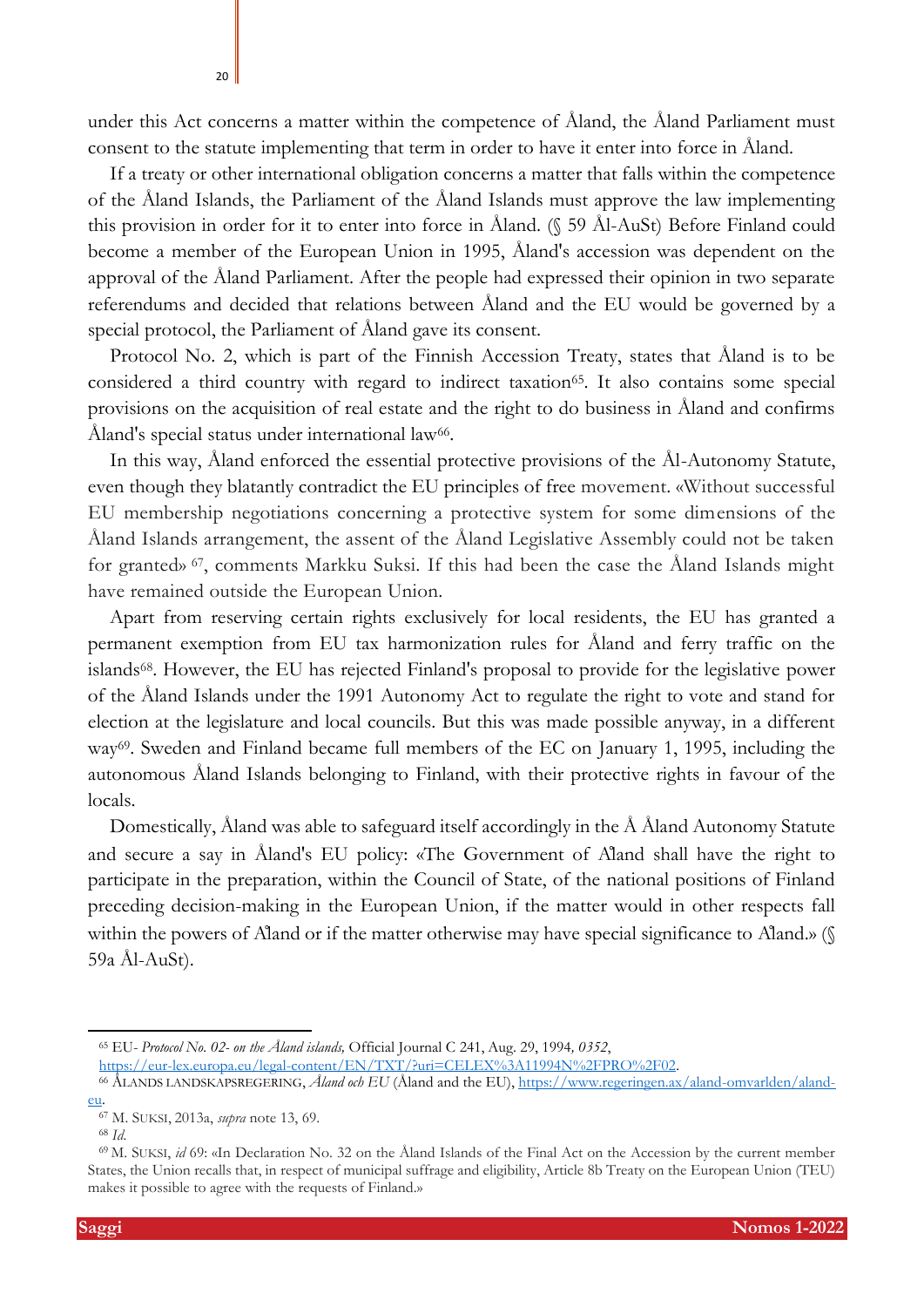When implementing EU measures, legislative power and administrative power shall be divided between the Åland Islands and the State in accordance with this Act. «The Government of the Åland Islands may contact the Commission of the European Communities on matters falling within the competence of the Åland Islands and concerning the implementation in the Åland Islands of decisions taken in the European Union.» (§ 59b Ål-AuSt).

Åland is also represented with two seats in the Nordic Council, which unites the states of the North, from Denmark northwards to Iceland.

### **6.3. No protection standard against EU regulations for South Tyrol**

Austria joined the European Union (at that time the European Community, EC) on the same date as Finland and Sweden, on January 1, 1995. The accession had been preceded by a referendum on June 12, 1994, with a 66 percent approval70, as well as the adoption of the Accession Treaty by the National Rat (Austrian decisive Parliamentary Chamber) on November 11, and the approval of the Bundesrat (Austrian Federal Council) on November 17, 1994. The accession negotiations had begun six years earlier. The so-called «Letter to Brussels» with Austria's application for membership had already been handed over to the then French Foreign Minister Roland Dumas, in his function as Chairman of the EC Council of Foreign Ministers, on July 17, 1989<sup>71</sup> .

Austria's efforts to join the EU had been delayed by EU founding member Italy. As is well known, Austria had brought the South Tyrol issue before the UN General Assembly in 1960 and 1961 and requested the full implementation of South Tyrol's autonomy<sup>72</sup>. After Italy had complied with the two UN resolutions of 1960 and 1961 with the Package, the new Statute of Autonomy of 1972 and the Implementing Regulations, it demanded that Austria settle the South Tyrol problem before the UN and made its consent to Austria's accession conditional on this. In June 1992, Austria finally made the declaration on dispute settlement before the UN. This opened the way to joining the EU.

In order to finally clear the way for accession, Austria agreed to join the EC without any conditions and did not demand a special clause for the protection of South Tyrol's autonomy along the lines of Finland's for the Åland Islands. This earned the Austrian government harsh criticism from the long-time deputy President of South Tyrol (1960-1989), Alfons Benedikter, who resigned from South Tyrolean People's Party's (SVP) in 1989 because of its approval for the settlement of the dispute<sup>73</sup>.

The South Tyrolean Autonomy Statute does not provide for any rights of South Tyrol at the EU or international level. The Italian Constitution also reserved all matters of foreign policy

21

<sup>70</sup> AUSTRIA-FORUM: *Europäische Union. Austria-Forum: Europäische Union, EU*, [https://austria](about:blank)[forum.org/af/Wissenssammlungen/Chronik\\_%C3%96sterreichs/1995\\_EU-Beitritt\\_%C3%96sterreichs.](about:blank) 

<sup>71</sup> REPUBLIK ÖSTERREICH, PARLAMENT, *Vor 25 Jahren: Abschluss des EU-Beitrittsvertrags und der EU-Beitritt Österreichs*, (2015), [https://www.parlament.gv.at/PERK/PE/OEINEU/EUBeitrittOE/index.shtml.](about:blank) 

<sup>72</sup> Cf. O. PETERLINI, *supra* note [35.](#page-7-0) 

<sup>73</sup> O. PETERLINI, *Autonomie und Minderheitenschutz in Südtirol und im Trentino*, Regionalrat der Autonomen Region Trentino-Südtirol, Bozen Trient, 2000, 103.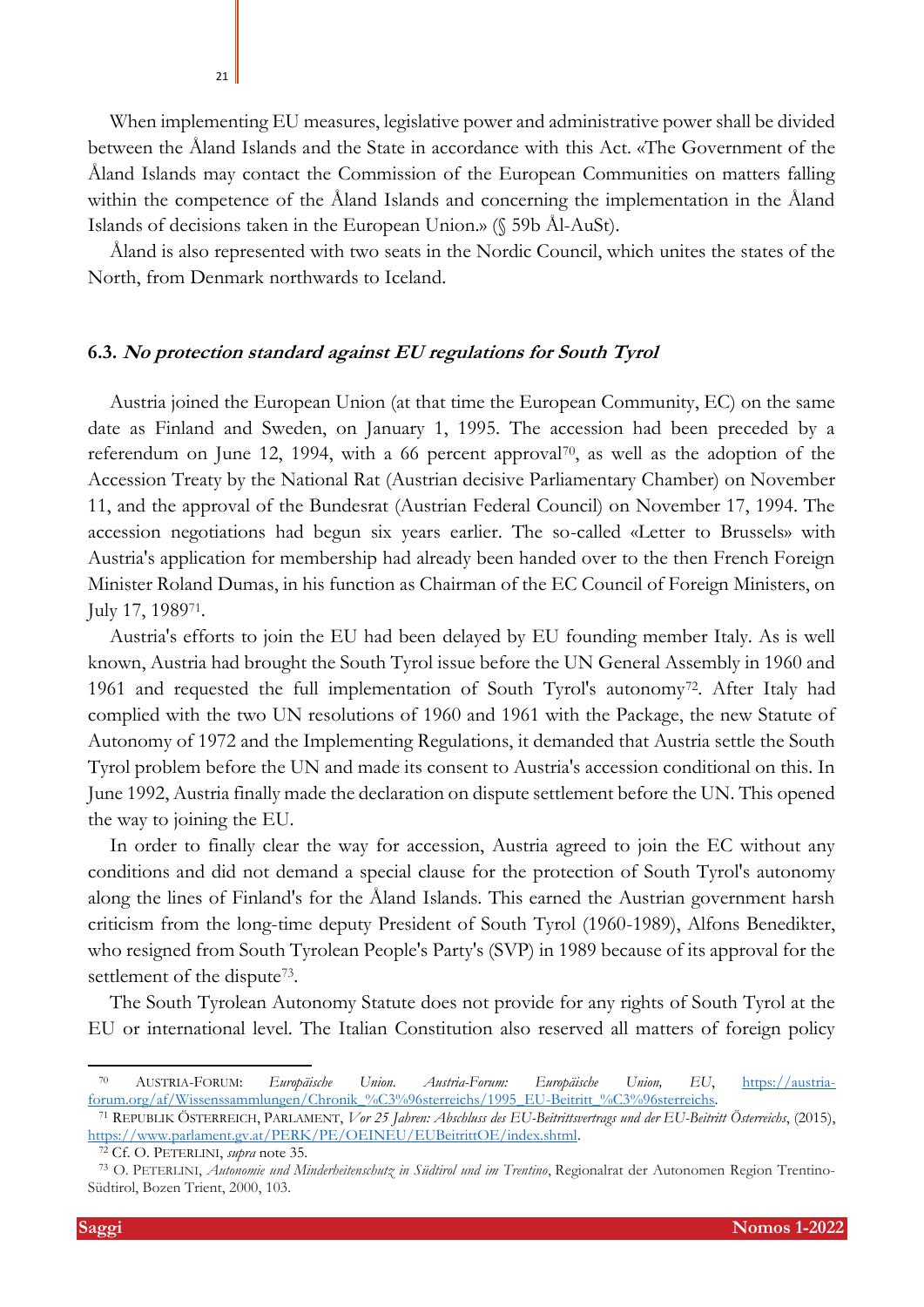exclusively to the state. Neither the ordinary regions nor the special regions had the slightest say at the European or international level. It was not until the constitutional reform of 2001 that all the ordinary regions of Italy, and subsequently (art. 11 Const Law No. 3/2001) also South Tyrol, were given concurrent competence for «international relations and relations with the EU» (art. 117.3 It-Const). However, this is not anchored in the South Tyrolean Autonomy Statute but in the Constitution and is not secured by the guarantees of autonomy. All the regions and the two autonomous provinces of Trento and Bozen-Bolzano have since then had the right to participate, «for the subject areas falling within their competence», in the decisions taken within the framework of the EU legislative process. They also ensure the application and implementation of international agreements and legal acts of the European Union (art. 117, It-Const). The State Law (Law No. 131/2003) regulates the procedure for this, which means that the regions and autonomous provinces must act within the limits and procedures set out therein<sup>74</sup>.

# **7. Safeguard measures and language regime 7.1. The right of residence, Voting Rights and Measures against Excessive Alienation**

The Ål-Autonomy Statute provides for a strictly regulated «home right» or right of residence (Swedish: *Hembygdsrätt*, Finnish: *Kotiseutuoikeus*) (Chap. 2, § 6-12 Ål-AuSt). It is a kind of «landcitizenship» which documents a person's permanent right of residence and thus combines various rights. It can only be granted to Finnish citizens.

This type of Åland land-citizenship and the associated right of residence were regulated in the Ål-Autonomy Statute of 1951, as amended in 1991. This kind of citizenship is enjoyed by anyone who had had the right of residence in Åland for at least five years at the time the Act came into force in 1952, and by minors under the age of 18 who are Finnish citizens and reside in Åland, provided at least one parent has the right of residence. This right of residence or domicile can also be granted on application, but only to Finnish citizens who are resident in Åland, have been resident there without interruption for at least five years and have a sufficient command of the Swedish language.

Important rights are tied to this «right of residence», such as the right to vote and to stand for election to the Åland Parliament (*Lagting*), the municipal councils and all other positions of trust in the provincial and municipal administration, and the right to engage in trade and to exercise a profession. The right to acquire real estate or similar assets in Åland is essentially reserved for locals and restricted by law for others<sup>75</sup>. «Persons who do not have the right of residence of Åland, as well as companies, cooperatives, associations, other bodies, institutions, foundations or unions may not acquire or manage immovable property in the province without permission from the provincial government. Exceptions to this may be provided for by the Provincial Act.» (§ 2 Åland Acquisition Act)<sup>76</sup> .

<sup>74</sup> M. ROSINI-O. PETERLINI*,* (German version), *Europa der Regionen, Anwendung des EU-Rechts und Euregi*o; Master Course I° livello, Libera Università di Bolzano, 2019, Chap. 2, b, c, 100-205, [https://unibz.academia.edu/OskarPeterlini.](about:blank)

<sup>75</sup> FINLEX: *Åland* Autonomy *Statute*, *supra* note [55,](#page-12-0) Chap. 2.

<sup>76</sup> *Jordförvärvslag för Åland*, *supra* note [56.](#page-13-0)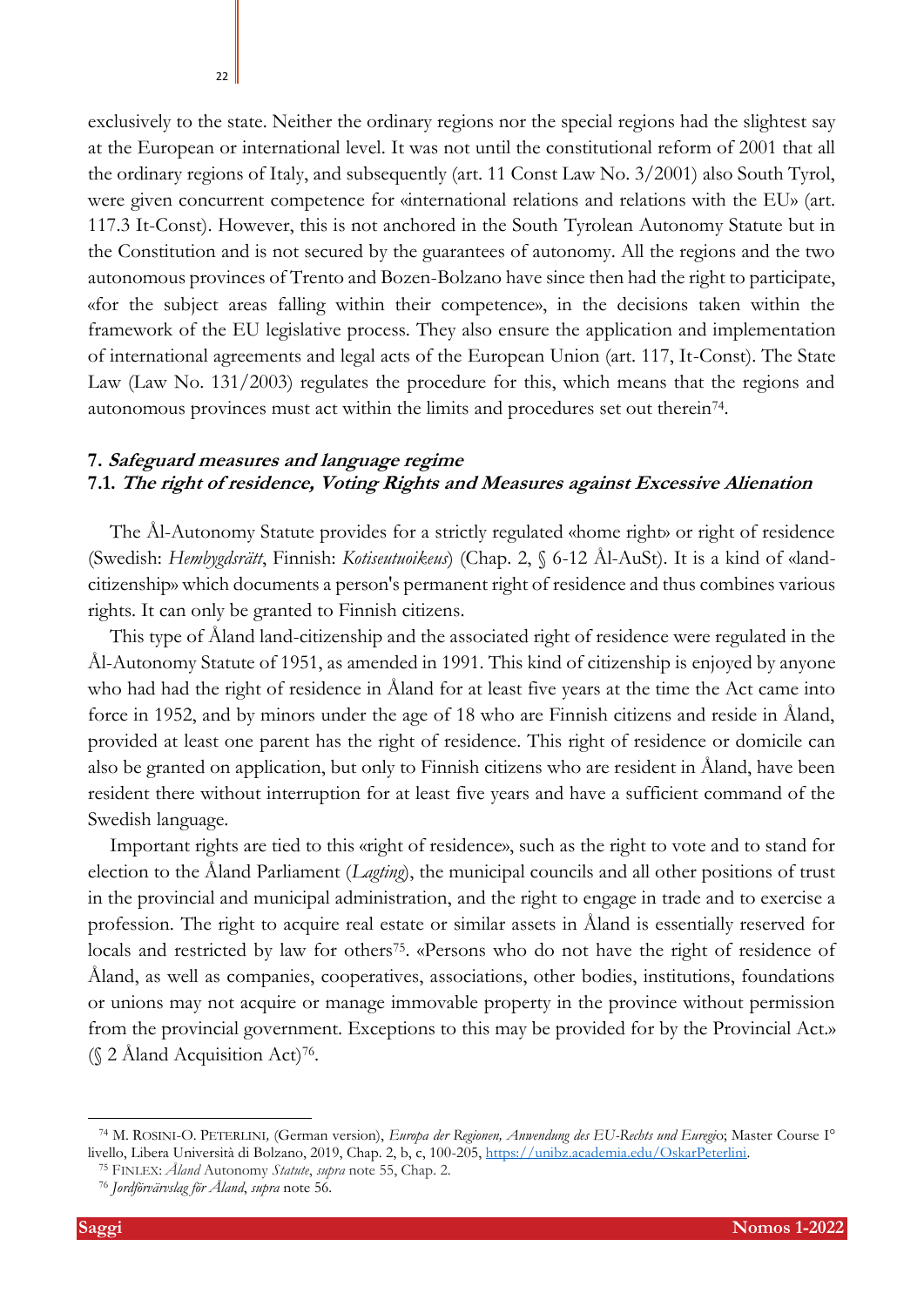South Tyrol's legal system does not recognise provincial citizenship and certainly does not impose any restrictions on the right of residence. In the old Austria, however, there was a similar institution, which lives on as a concept in the new Austrian Federal Constitution (albeit without the restrictions of the time): «Those citizens who have their main place of residence in a Land are its Land-citizens». (Art. 6.2 Federal Constitutional Law of Austria)<sup>77</sup>.

However, the South Tyrol Autonomy Statute, in analogy to Åland, provides for a restriction of the right to vote. The prerequisite for exercising the right to vote in provincial and municipal elections in the province of Bolzano/South Tyrol is four years of uninterrupted residence in the territory of the region of Trentino-South Tyrol (art. 25 ST-AuSt), most of which in South Tyrol. Since the South Tyrolean Autonomy Statute (in art. 25.2) - in contrast to Åland - only speaks of active electoral rights, the extension to passive electoral rights originally envisaged by the regional law was dropped as of 1989 (Reg. Law No. 9 of December 28, 1989).

A further protective measure and brake against immigration in South Tyrol should have been the priority of residents in job placement (as provided by art. 10.3 ST-AuSt). However, this norm violates the EU law of free movement and freedom of establishment and of non-discrimination of EU citizens, to which South Tyrol has to adhere<sup>78</sup>.

### **7.2. The position of languages**

23

Apart from the fact that Finnish and Swedish are official languages with equal rights throughout the whole of Finland (§ 17 Fi-Const), Swedish is the only official language in Åland. Knowledge of Swedish is (in addition to historical residency and Finnish citizenship) the further requirement for acquiring the «right of residence» in Åland.

In the Ål Autonomy Statute, under the title of Official Language, it states rather unequivocally: *Landskapet är enspråkigt svenskt*. (The province is Swedish). Also, the official language of the state and provincial authorities, as well as the municipal administration in the province is Swedish. (§ 36 Ål-AuSt). Even the official language of the Åland Delegation, the joint institution of the province and the Kingdom, is Swedish. For the cases provided for in the Ål Autonomy Statute, the declarations and decisions of the Supreme Court must also be written in Swedish (§ 36.3 Ål-AuSt).

The use of the Finnish language, on the other hand, is only a subjective right of Finnish citizens. They have «the right to use the Finnish language in a provincial court and other state authorities» (§ 37 Ål-AuSt). Finnish is only offered as an optional subject in schools.

Letters and other documents exchanged between provincial authorities and state authorities in the province must be in Swedish. The same provision shall apply also to correspondence between the said authorities and the Åland Delegation, on one hand, as well as the Council of State, the officials in the central government of Finland and the superior courts and other State

<sup>77</sup> O. PETERLINI, *Doppio passaporto – l'intento austriaco, il diritto internazionale, i precedenti italiani,* in *Nomos-Le attualità nel diritto,* n. 1/2020, Chap. 7.3 (2020).

<sup>78</sup> Cf. Chap. [0](#page-18-0) 6.2. [International participation and EU protection rules for](#page-18-0) **[Åland](#page-18-0)**.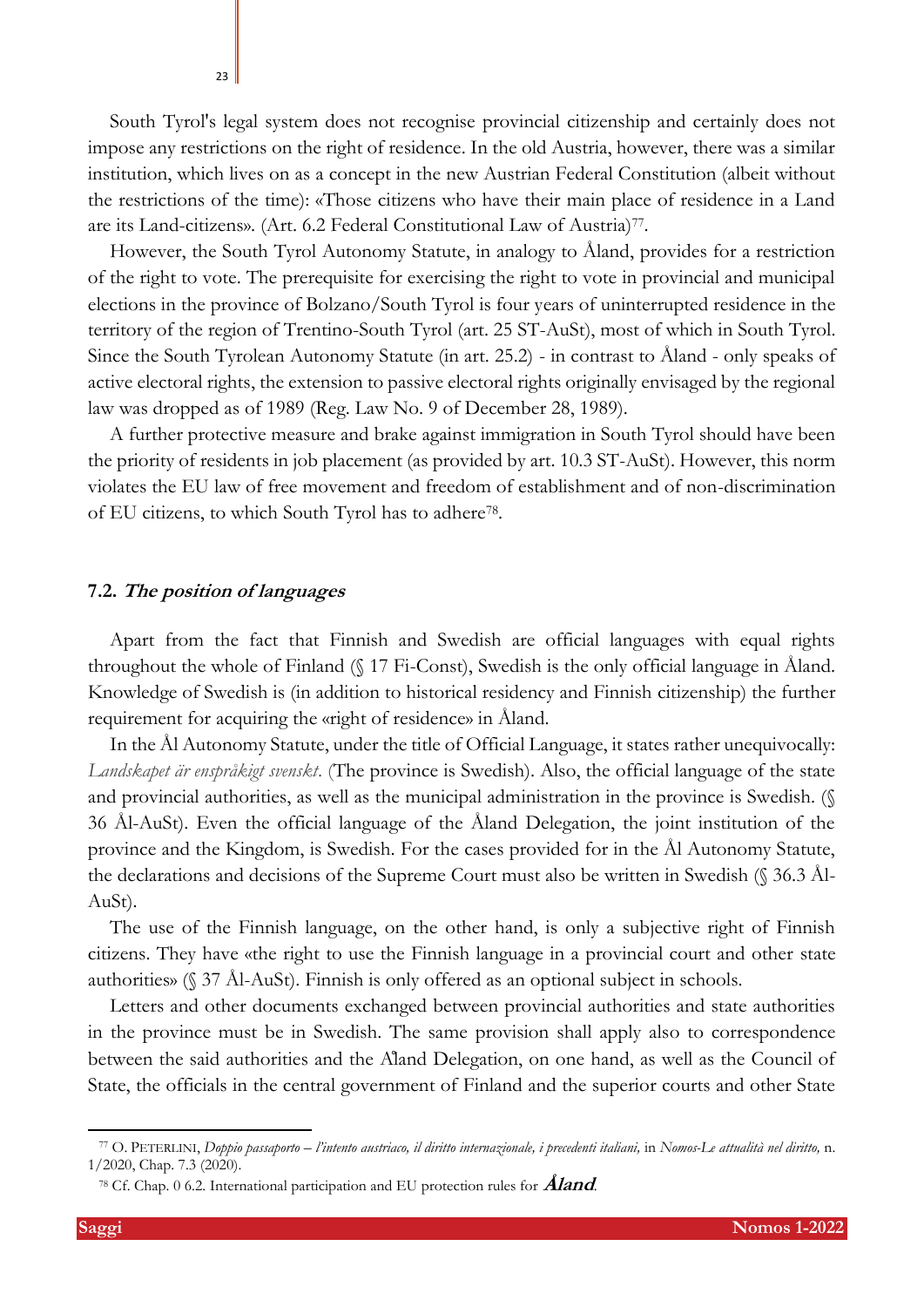officials to whose jurisdiction Åland or a part thereof belongs, on the other hand (§ 38.1 Ål-AuSt).

In South Tyrol, the situation is different because the province is not almost exclusively monolingual like Åland but is trilingual (although about 62 percent are German speaking). The German language has equal status with the Italian language in the region, i.e., in South Tyrol and in Trentino. However, in acts having the force of law and whenever the statute provides for a bilingual version, the Italian wording is decisive. The statute also underlines that Italian is the official language of the state. (art. 99 ST-AuSt).

For Italians, the use of their language is guaranteed everywhere; this was not specifically codified, since Italian is the state language. German-speaking citizens have the subjective right to use their mother tongue in public offices. They have the right to use their language in their dealings with the judicial offices and with the organs and offices of public administration that have their seat in the province or have regional jurisdiction, as well as with the concession companies that provide public services in the province (art. 100.1 ST-AuSt).

The Ladins have the right to use the Ladin language in oral and written communication with the public administration offices in the Ladin localities, as well as with those offices of the province that carry out tasks in the interest of the Ladin population (art. 32, DPR 574/1988).

In the meetings of the collegial bodies of the region and the province of Bolzano, as well as the local bodies in this province, the Italian or German language may be used, in the Ladin valleys also the Ladin language (art. 100.2 ST-AuSt). Knowledge of both provincial languages, Italian and German, is a prerequisite for entry into the public service in South Tyrol (DPR 752/1976, art. 1).

An essential difference to Åland and a problem in the use of language in court is that the use of German is only provided for within the region, which means that all documents, e.g. appeals to the central courts, must be translated. In many cases, therefore, plaintiffs in court forego the use of German from the outset if they expect to have to reckon with going through the higher courts.

Interestingly, in Finland, the use of Swedish is not only possible in the Supreme Court, but even for the documents in the Parliament in Helsinki, because Swedish is also an equal state language. «The government and other authorities shall submit the necessary documents for consideration in Parliament in both Finnish and Swedish.» The same applies «to parliamentary answers and communications, committee reports and statements, and written proposals from the Conference of Presidents». This is not provided for in the Ål Autonomy Statute, but directly in the Fi Constitution (§ 51).

In principle, the use of the minority language is also satisfactorily protected and regulated in South Tyrol, although weaklier so than in Åland. However, one must also take into account the fact that a quarter of the population of South Tyrol speaks Italian and must be equally protected, which is why a provision only for the minority language would be inappropriate. In contrast, 94 percent of the Åland population speaks Swedish<sup>79</sup> .

24

<sup>79</sup> F. DAFTARY, *supra* note [21,](#page-5-1) 94.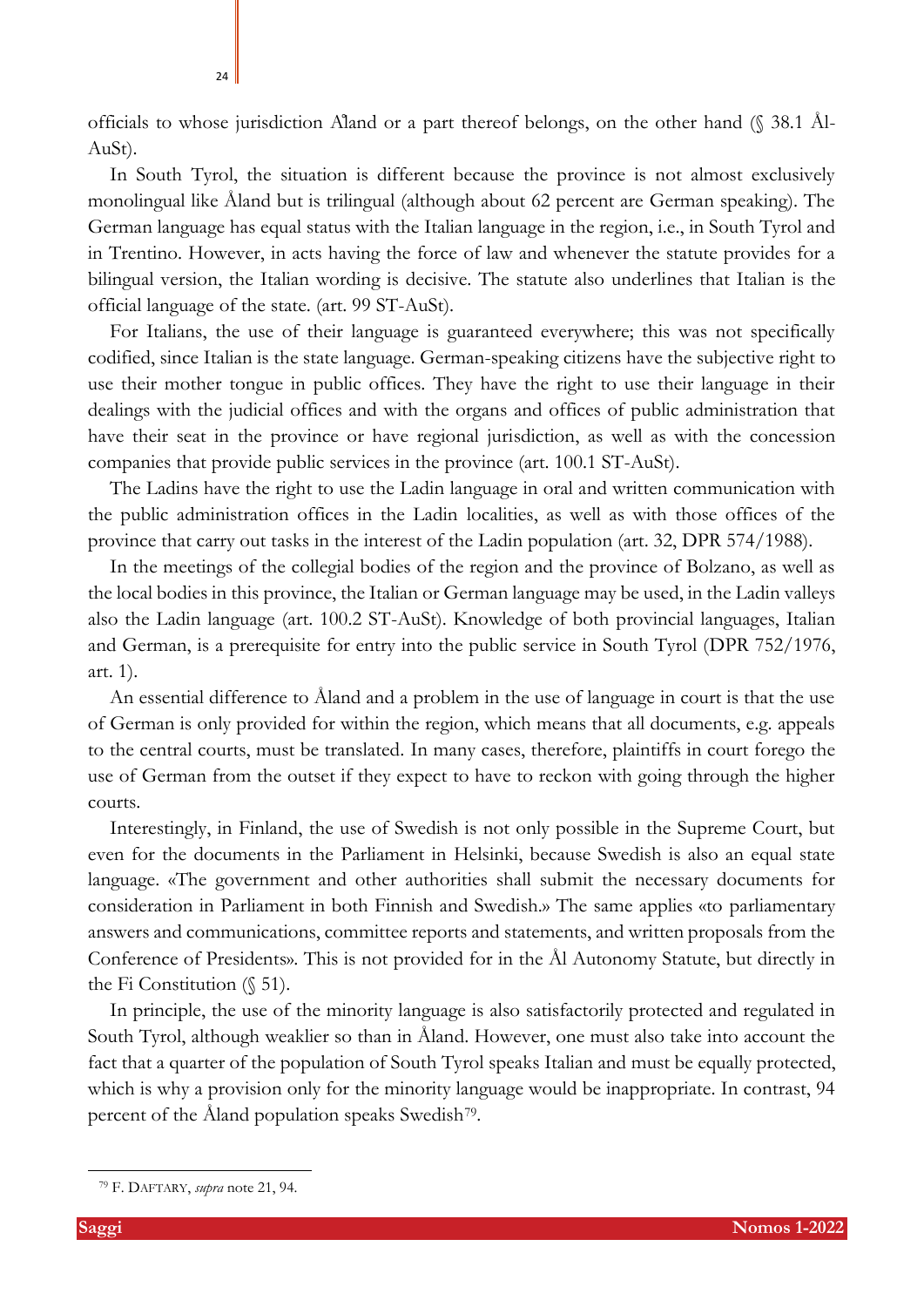More problematic is the effective use of language, since many Italians, especially those of the middle and older generations, have little knowledge of German, which also applies to most police forces and some offices. Incidentally, the language can be freely declared (usually in the census) in a confidential act. This free choice implies that everyone can declare as they wish. However, this does not exclude purely opportunistic declarations, for example to apply for public positions. The posts are in fact reserved for the three language groups according to ethnic proportionality (art. 89 ST-AuSt).

In South Tyrol, this institute ensures proportional representation by language groups in the public and state administration and the organs<sup>80</sup>. It is a proven means of consensual democracy. In comparison to Åland, with this protective measure, albeit controversial, South Tyrol is one step ahead.

#### **8. Autonomous legislation and administration**

Åland and South Tyrol (in addition to the region) have both legislative and administrative autonomy, i.e. they can enact their own laws and administer these areas within the framework of certain competencies. The legislative and administrative bodies in South Tyrol and Åland are similar:

The legislative body, i.e. the provincial parliament, the *Landtag*, in Italian *Consiglio Provinciale*, in South Tyrol (art. 47 ST-AuSt), corresponds to the *Lagting* (in Swedish) or *Maakuntapäivät* (Finnish) in Åland  $(\S$  13 Ål-AuSt)<sup>81</sup>.

the executive body, i.e the provincial council or government, the *Landesausschuss* or *Landesregierung*, in Italian *Giunta provinciale* (art. 50 ST-AuSt) corresponds to the *Landskapsregering* in Åland, Finnish *maakunnan Hallitus* (§ 16 Ål-AuSt),

the President, the *Landeshauptmann* of South Tyrol, in Italian *Presidente della Provincia* (art. 52 ST-AuSt) corresponds in Åland to the Chairperson of the *Landskapsregering*, the *Lantrådet*, Finnish *Maaneuvosta*. However, this is not qualified as a separate body in Aland's Statute of Autonomy but is only mentioned once because of possible charges and the proceedings against the Chairperson (§ 60b Ål-AuSt).

In Aland, a particularly important role is played by the Speaker of the Provincial Parliament (*lagtingets talman/maakuntapäivien puhemiehen*), who acts as a partner in reaching an agreement with the state: for example, in the appointment or dismissal of the Governor (§ 53-54 Ål-AuSt) and the dissolution of the *Lagting* (§ 15 Ål-AuSt). In South Tyrol, the President of the Landtag has primarily internal tasks, namely the conduct of the sessions and the management of the Landtag (48ter ST-AuSt and internal rules of procedure).

The *Lagting*, the Åland Parliament, is opened and closed by the President of the Republic or by the Governor on his behalf (§ 14 Ål-AuSt). In addition, the President of the Republic, after

25

<sup>80</sup> Cf. O. PETERLINI, *Der ethnische Proporz in Südtirol*, Athesia, Bozen, 1980.

<sup>&</sup>lt;sup>81</sup> Because of the linguistic relationship and the comparability between German and Swedish, the first designation for the names in South Tyrol is always in German and for Åland in Swedish, followed by the Italian or Finnish designation.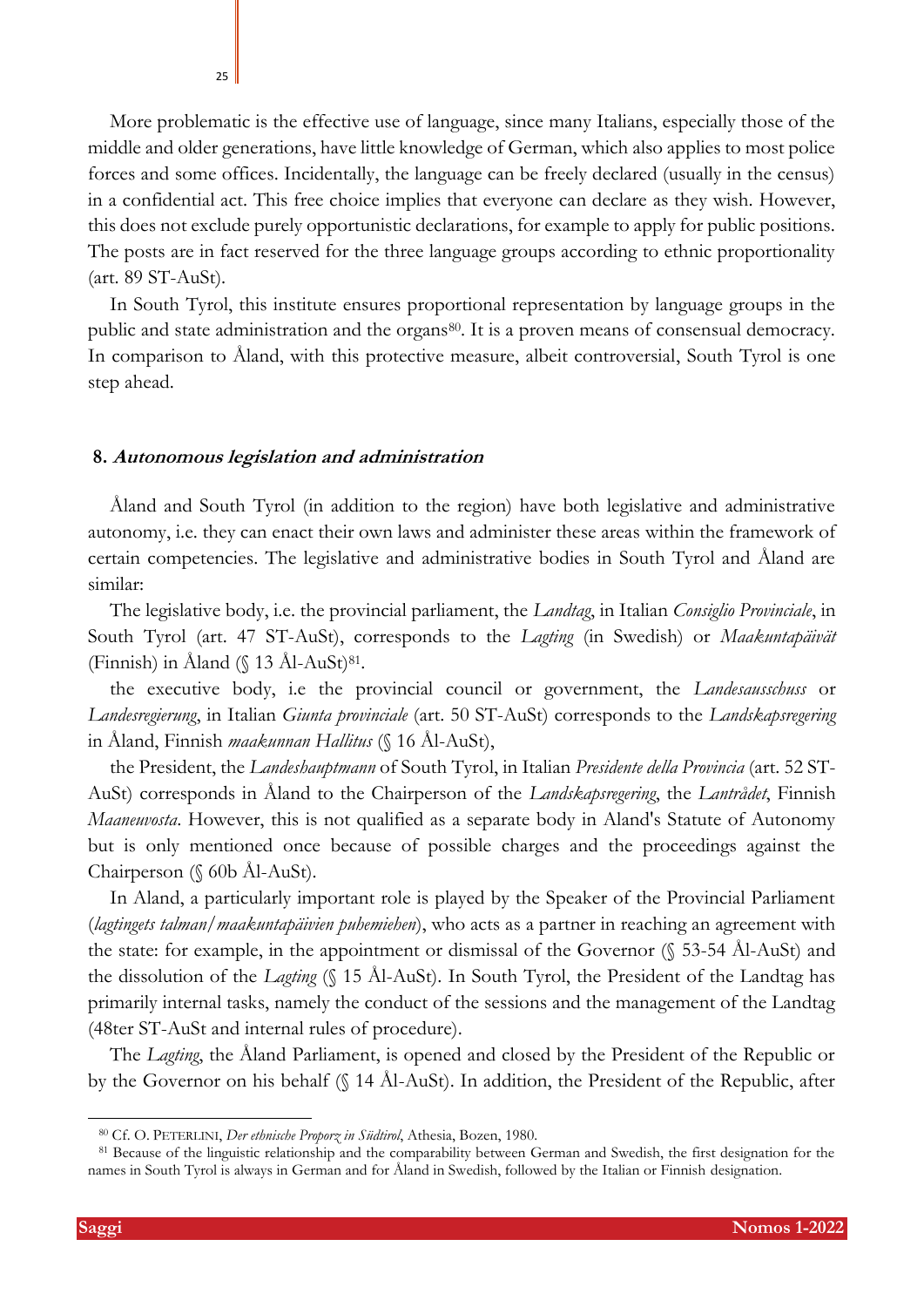consultation with the Speaker of the Åland Parliament, may dissolve the Åland Parliament and order elections. The right of the Åland Parliament to decide on dissolution and the calling of elections is regulated in an Åland Act (§ 15 Ål-AuSt). Apart from this last possibility, which is similar to that in South Tyrol, the regulation in South Tyrol is - from a constitutional point of view - significantly more autonomous.

Elections to the Landtag, the provincial Parliament in South Tyrol are called by the President of the province, i.e. in an autonomous manner (art. 48.1 AuSt), whereas in Åland they are called by the President of the Republic or his representative. Dissolution by the President of the Republic only takes place in South Tyrol, if the Landtag commits unconstitutional acts or serious violations of the law, or for reasons of national security, i.e., only in exceptional cases (art. 49bis ST-AuSt). The provisions on the election of the Landtag and the form of government are, as mentioned, enacted by the Landtag by means of a reinforced law (art. 47.2 ST-AuSt).

#### **8.1. Legislative competences**

Åland has far-reaching competencies, which are listed in a long catalogue (in § 18 Ål-AuSt) as a total of 27 points. In this regard, it follows the same pattern of the South Tyrol Autonomy Statute, which also makes a taxative enumeration. However, the Ål-Autonomy Statute also provides for an enumeration of state competencies (§ 27 Ål-AuSt).

The new South Tyrolean Autonomy Statute of 1972 transferred (besides state areas) most of the former competences of the Region Trentino Alto Adige-Südtirol to the two provinces, so that only some regulatory competences remained to the region (see art. 4 and 5 ST-AuSt). Thus, the two autonomous provinces of Bozen-Bolzano and Trento have been strengthened. The mayor areas of their autonomous legislation are mainly listed in art. 8 (in primary competence, 29 points) and 9 (in concurrent competence, 11 points) of the South Tyrolean Autonomy Statute.

| <b>Competences of the Aland Legislature</b> | Analogue                                       |              |           |           | competence of South Tyrolean                     |
|---------------------------------------------|------------------------------------------------|--------------|-----------|-----------|--------------------------------------------------|
| Lagting                                     | Legislature (St) Landtag/Consiglio provinciale |              |           |           |                                                  |
|                                             |                                                |              |           |           |                                                  |
| in Ål-AuSt $(\S 18)$                        |                                                |              |           |           | in ST-Autonomy Statute (art. 8 and 9 and others) |
|                                             | also                                           | $\mathbf{m}$ | <b>St</b> | not       | Sources:                                         |
|                                             | in                                             | restricted.  | and       | in        | «art.»                                           |
|                                             | <b>ST</b>                                      | why          |           | <b>St</b> | without                                          |
|                                             |                                                |              |           |           | indication                                       |
|                                             |                                                |              |           |           | $=$ ST-AuSt                                      |

**8.2. Tab. Comparison of the competencies of the autonomous legislation of Åland with those of South Tyrol**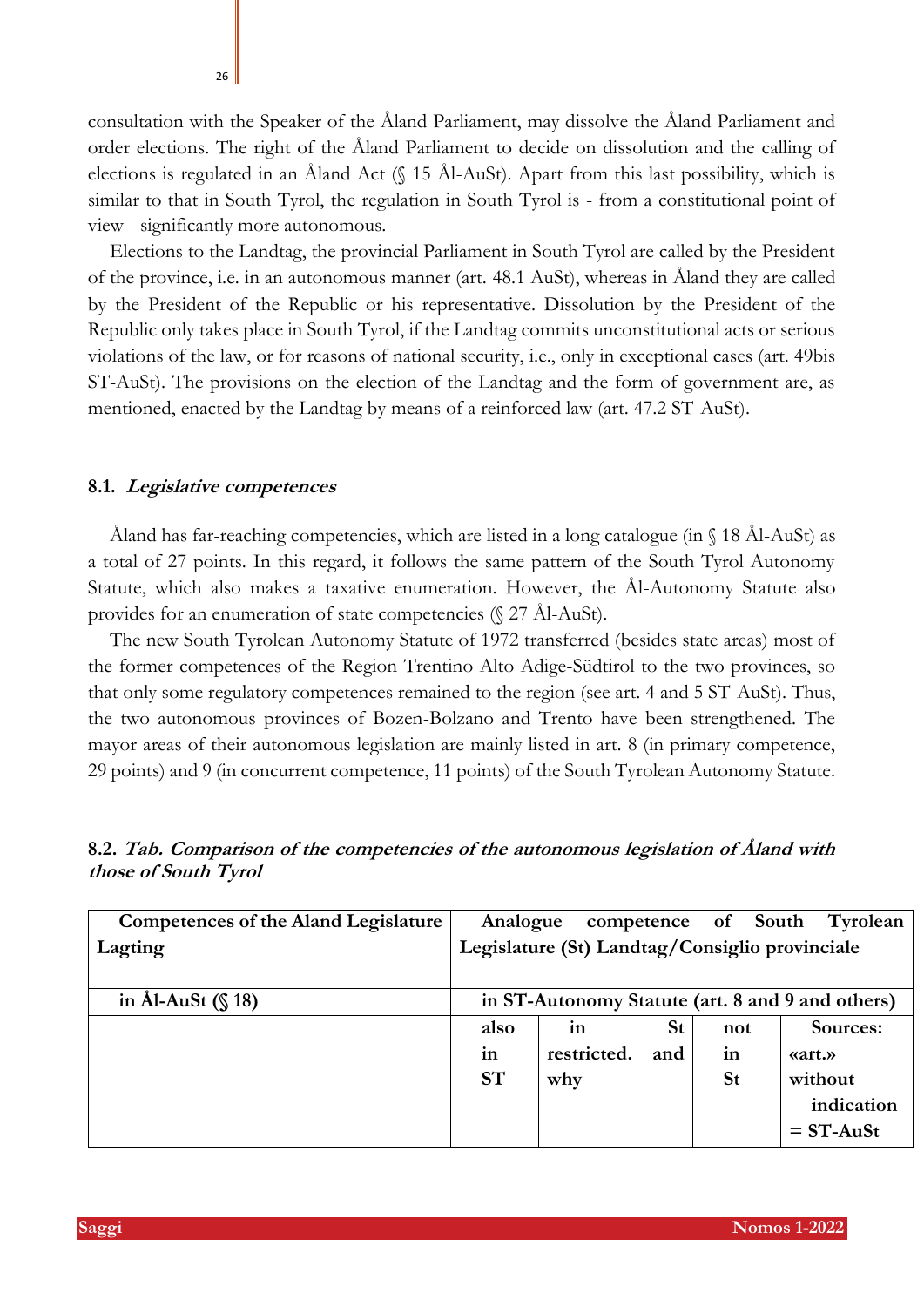| 1) Organization and duties of Aland<br>Parliament and election of its members,<br>Government of Aland and officials and          | yes |                                      |    | art. 8 n.1<br>art. 47 |
|----------------------------------------------------------------------------------------------------------------------------------|-----|--------------------------------------|----|-----------------------|
| services subordinate to it                                                                                                       |     |                                      |    |                       |
| 2) Officials of Åland, the collective<br>agreements on salaries of employees of<br>Åland and sentencing of officials of Åland to | yes | 117.2 $e)$<br>art.<br>Const          |    | art. 8 n.1            |
| disciplinary punishment;                                                                                                         |     |                                      |    |                       |
| Employment pensions of<br>the<br>(2a)<br>employees of Aland and the elected                                                      |     | $117.2$ o)<br>art.<br>Const,<br>only | no | Only for<br>member of |
| representatives in the administration of                                                                                         |     | complementary,                       |    | prov. Parl.           |
| Aland, as well as of the headteachers,                                                                                           |     | art. 117.3                           |    | (art. 26; 47)         |
| teachers and temporary teachers in the                                                                                           |     |                                      |    | AuSt. art. 69         |
| primary and lower secondary schools in                                                                                           |     |                                      |    | Const)                |
| Aland;                                                                                                                           |     |                                      |    |                       |
|                                                                                                                                  |     |                                      |    |                       |
| 3) Flag and coat of arms of Aland and use                                                                                        |     | Banner<br>and                        |    | art. 3.4              |
| thereof in Aland, use of Aland flag on vessels                                                                                   |     | of<br>coat<br>arms                   |    |                       |
| of Aland and on merchant vessels, fishing-                                                                                       |     | be<br>must                           |    |                       |
| vessels, pleasure boats and other comparable                                                                                     |     | approved by the                      |    |                       |
| vessels whose home port is in Aland, without                                                                                     |     | President of the                     |    |                       |
| limiting the right of State offices and services                                                                                 |     | Republic.<br>For                     |    |                       |
| or of private persons to use the flag of State.                                                                                  |     | navigation<br>and                    |    |                       |
|                                                                                                                                  |     | others,<br>the                       |    |                       |
|                                                                                                                                  |     | national flag must                   |    |                       |
|                                                                                                                                  |     | be used.                             |    |                       |
| 4) Municipalities: boundaries, elections,                                                                                        |     | Competence                           |    | art. 4 n.3            |
| administration and their officials, collective                                                                                   |     | of region                            |    |                       |
| agreements on the salaries and sentencing of                                                                                     |     |                                      |    |                       |
| their officials to disciplinary punishment                                                                                       |     |                                      |    |                       |
| 5) Additional tax on income for Aland                                                                                            |     | Only                                 |    | art. 72; 73;          |
| and provisional extra income tax, as well as                                                                                     |     | competing                            |    | 79                    |
| trade and amusement taxes, bases of the                                                                                          |     | competence                           |    |                       |
| dues levied for Aland and                                                                                                        |     |                                      |    |                       |
| the municipal tax;                                                                                                               | yes |                                      |    | art. 80               |
| 6) public order and security, with the                                                                                           |     | Only                                 |    | art. 9 n. 6;          |
| exception of firearms, ammunition, armed                                                                                         |     | competing                            |    |                       |
| forces and border guards; and                                                                                                    |     | competence<br>for                    |    |                       |
|                                                                                                                                  |     | public                               |    |                       |
|                                                                                                                                  |     | performance                          |    |                       |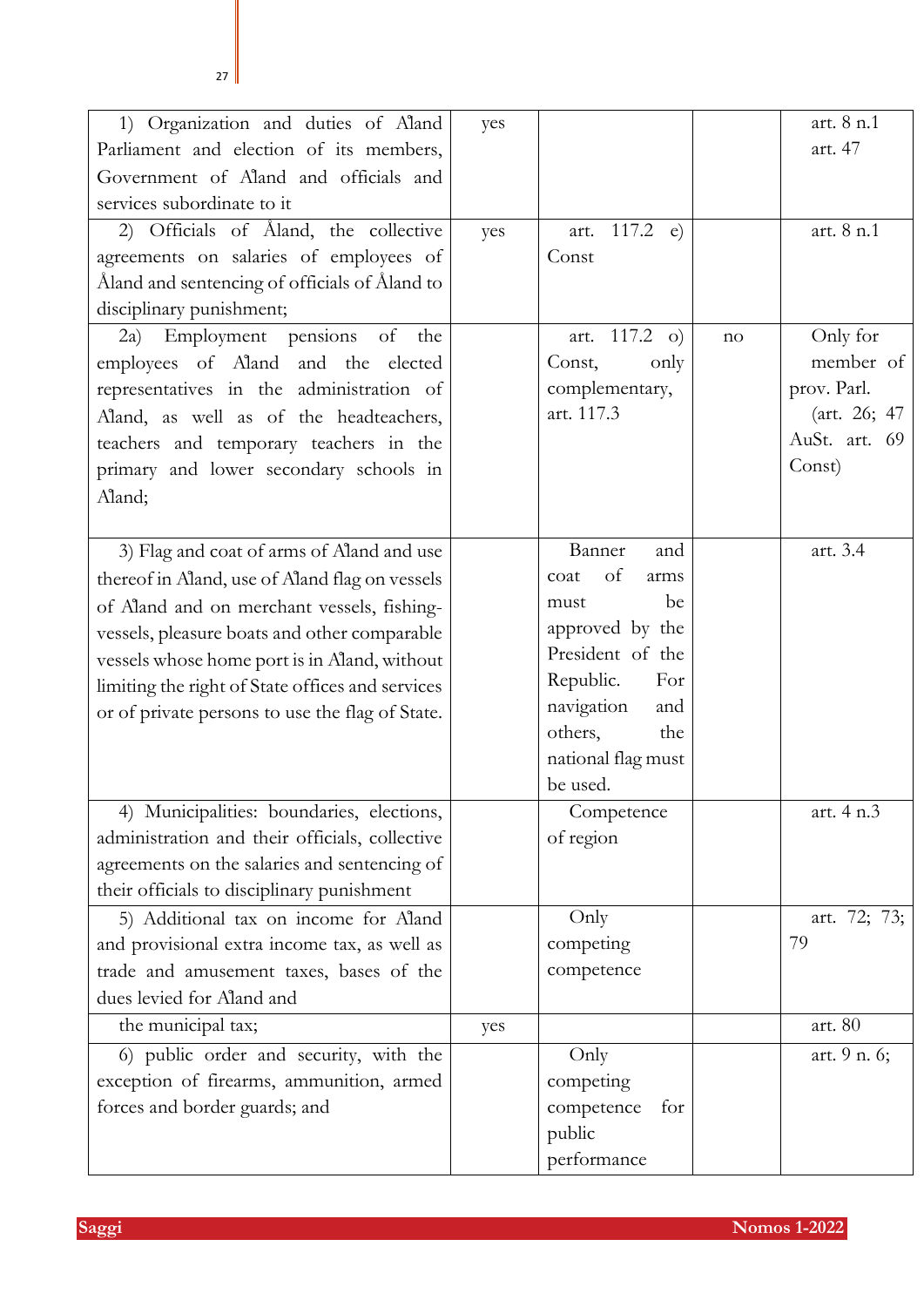| Firefighting and                                  | yes | Competence        |    | art. 4 n. 6        |
|---------------------------------------------------|-----|-------------------|----|--------------------|
|                                                   |     | the region<br>of  |    |                    |
|                                                   |     | delegated to the  |    |                    |
|                                                   |     | provinces         |    |                    |
| rescue service                                    | yes |                   |    | art. 8 n.13;       |
| 7) Building and land-use plans, housing           | yes |                   |    | 8<br>art.<br>n.    |
| construction,                                     |     |                   |    | $5 + 10$           |
| neighbouring law conditions,                      |     | <b>Not</b><br>for | no | Const<br>art.      |
|                                                   |     | minimum           |    | 117.2 lit l; Civil |
|                                                   |     | construction      |    | Code art. 873      |
|                                                   |     | distances         |    |                    |
| 8) expropriation for public benefit in            | yes |                   |    | art. 8 n. 22       |
| return for full compensation, except for the      |     |                   |    |                    |
| needs of the state;                               |     |                   |    |                    |
| 9) tenancy and rent regulation, lease of          |     | Const<br>art.     | no |                    |
| land;                                             |     | 117.2 lit l+m     |    |                    |
| protection<br>of<br>10)<br>nature<br>and          |     | Nature parks,     |    | 8<br>art.<br>n.    |
| environment, recreational use of nature,          |     | smaller hydraulic |    | $6+16+24$ ; 13;    |
| water law;                                        |     | works, landscape  |    | Const<br>art.      |
|                                                   |     | protection,       |    | 117.2 lit s        |
|                                                   |     | without           |    |                    |
|                                                   |     | environment       |    |                    |
| ancient heritage, protection<br>11)<br>of         | yes | for<br>except     |    | art. 8 n. 3+4      |
| buildings and objects of cultural and             |     | state-owned       |    |                    |
| historical value in the landscape,                |     | property          |    |                    |
| 12) health care, medical treatment,               |     | competing         |    | art. 9 n. 10       |
| cremation, with the exceptions of                 |     | competence with   |    |                    |
| deprivation<br>liberty,<br>of<br>pandemics,       |     | the<br>same       |    |                    |
| sterilization, abortion, artificial insemination, |     | exception         |    |                    |
| forensic<br>medicine,<br>drugs,<br>health         |     |                   |    |                    |
| qualifications, pharmaceuticals, et similar.      |     |                   |    |                    |
| 13) social welfare;                               | yes |                   |    | art. 8 n. 25,      |
|                                                   |     |                   |    | 27                 |
| authorization<br>alcoholic<br>to<br>serve         |     | competing         |    | art. 9 n. 7        |
|                                                   |     |                   |    |                    |

art. 8 n. 3+4 art. 9 n. 10 art. 8 n. 25, 27 beverages, competence art. 9 n. 7 14) Education, apprenticeships, culture, youth work; archives, libraries and museums, with the exception of state archives; and  $yes$  art. 8 n. 4 sport competing art. 9 n. 11

competence

art. 4 n. 6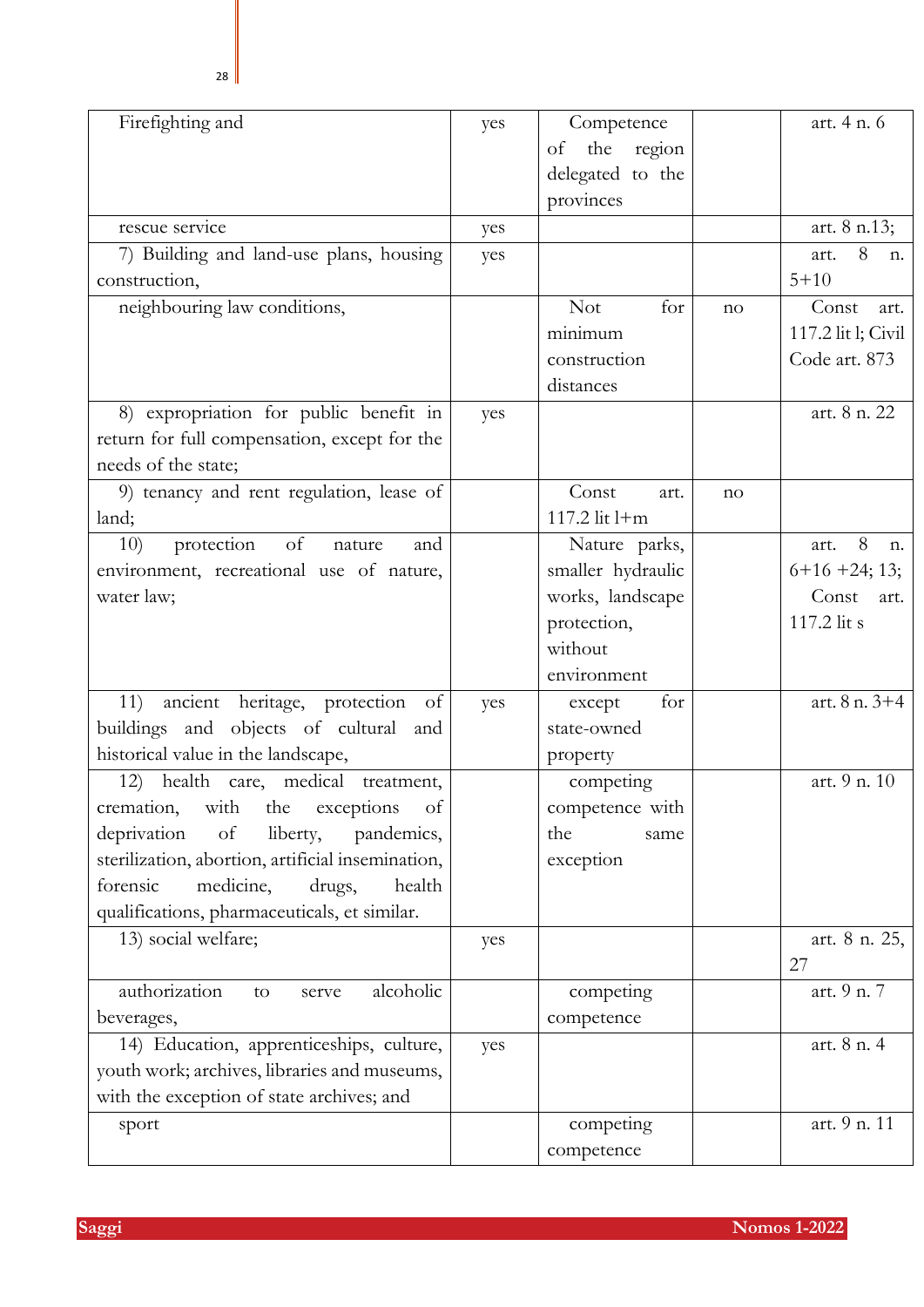| 15) farming and forestry, regulation of<br>agricultural production, provided that the<br>State officials concerned are consulted prior<br>to the enactment of legislation on the<br>regulation of agricultural production;  | yes |                                                                                                                     | 8<br>art.<br>n.<br>$8 + 21$                                      |
|-----------------------------------------------------------------------------------------------------------------------------------------------------------------------------------------------------------------------------|-----|---------------------------------------------------------------------------------------------------------------------|------------------------------------------------------------------|
| 16) hunting and fishing, the registration of<br>fishing vessels and the regulation of the<br>fishing industry;                                                                                                              | yes | limited by the<br>competence<br>of<br>the<br>state<br>to<br>environmental<br>protection<br>(Const art. 117.2)<br>s) | art. 8 n. 15<br>Const<br>Court <sub>82</sub>                     |
| 17) prevention of cruelty to animals and<br>veterinary care, with exception of pandemic<br>control and import bans                                                                                                          | yes |                                                                                                                     | art. 8 n. 15,<br>16, 21;<br>art. 9 n. 10                         |
| maintenance of the productive<br>18)<br>capacity of the farmlands, forests and fishing<br>waters;                                                                                                                           | yes |                                                                                                                     | art. 8 n. 21                                                     |
| obligation, for this purpose, to give<br>agricultural land and fishing waters which are<br>unused or only partially used into the<br>possession of someone else for a certain<br>period of time, against full compensation. |     | Expropriation<br>for<br>public<br>only,<br>purposes<br>not for private<br>use                                       | art. 8, n. 22;<br>Const<br>art.<br>117.2 lit 1 and<br>Civil Code |
| 19) the right to explore for, mine and<br>exploit mineral deposits;                                                                                                                                                         | yes |                                                                                                                     | art. 8 n. 14                                                     |
| 20) Postal service and the right to exercise<br>radio and television broadcasting activities<br>within the region, without foreign relations;                                                                               |     | Posts no; use<br>of Radio-TV yes,<br>but without the<br>right to establish<br>radio-Tv stations                     | art. 8 n. 4                                                      |
| 21) Roads and canals, road traffic, rail<br>traffic, boat traffic, fairways for local<br>maritime traffic,                                                                                                                  | yes | from<br>local<br>interest                                                                                           | 8<br>art.<br>n.<br>$17 + 18$                                     |
| 22) Business activities, taking into account<br>the restriction for those without the right of<br>residence and the competencies of the state                                                                               |     | competing<br>competence                                                                                             | art. 9 n. 3                                                      |

<sup>82</sup> Inter alia Judgements of the Constitutional Court n. 536/2002, n. 227/2003; O. PETERLINI, *Südtirols Autonomie und die Verfassungsreformen Italiens*, New Academic Press, Wien, 2012, 256-274.

**Saggi Nomos 1-2022**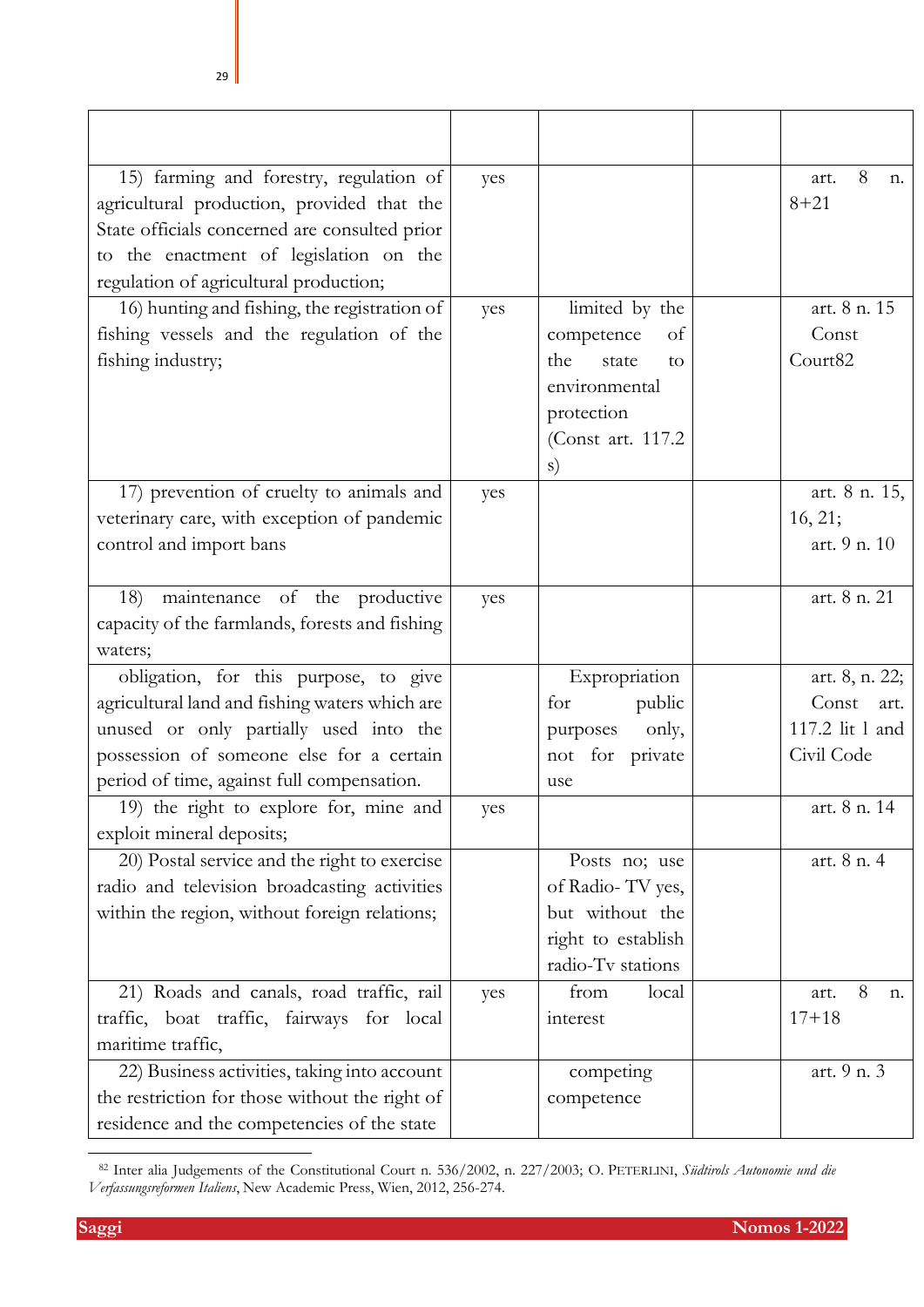| 23) Promotion of employment,                      | yes       |                      |    | art. 8 n. 23, |
|---------------------------------------------------|-----------|----------------------|----|---------------|
|                                                   |           |                      |    | art. 9 n. 5;  |
|                                                   |           |                      |    | 10            |
| 24) Statistics regarding the conditions in        |           | only delegated       |    | Const<br>art. |
| the region                                        |           |                      |    | 117.2 lit r   |
| 25) Creation of an offence and extent of          |           | Administrativ        | no | Const<br>art. |
| the penalty for it in respect of a matter falling |           | e penalties yes,     |    | 117.2 lit 1   |
| within the legislative competence of Åland;       |           | penal law no         |    |               |
| 26) Imposition of a threat of a fine and          | yes       | Administrativ        |    | art. 16;      |
| the implementation thereof, use of other          |           | e penalties yes,     |    |               |
| means of coercion in respect of a matter          |           | penal law no         |    |               |
| falling within the legislative competence of      |           |                      |    |               |
| Åland;                                            |           |                      |    |               |
| 27) other matters deemed to be within the         |           | Residual             |    |               |
| legislative power of Aland in accordance          |           | clause<br>only       |    |               |
| with the principles underlying this Act.          |           | according<br>to      |    |               |
|                                                   |           | <b>Const 117.4</b>   |    |               |
| Further provisions in the Ål-AuSt                 |           |                      |    |               |
| § 28 The amendment of a Constitutional            |           |                      | no |               |
| Act or another State Act shall not enter into     |           |                      |    |               |
| force in Åland without the consent of the         |           |                      |    |               |
| Åland Parliament, insofar as it relates to the    |           |                      |    |               |
| principles governing the right of a private       |           |                      |    |               |
| person to own real property or business           |           |                      |    |               |
| property in Åland.                                |           |                      |    |               |
| 30,2 The word «Åland» shall be<br>$\mathcal{L}$   |           |                      | no |               |
| incorporated in a passport issued in Åland if     |           |                      |    |               |
| the holder of the passport has the right of       |           |                      |    |               |
| domicile;                                         |           |                      |    |               |
| 44 (28.2.2020/98) Economic autonomy               | yes       | Primary:             |    | art. 8        |
| (1) The province of Åland has economic            | but       | Town and land        |    |               |
| autonomy as defined in this Act.                  | limi-ted  | planning,            |    |               |
|                                                   | the<br>to | subsidised           |    |               |
|                                                   | are-as    | housing,<br>inland   |    |               |
|                                                   | lis-ted.  | fairs,<br>ports,     |    |               |
|                                                   |           | markets, mining,     |    |               |
|                                                   |           | mineral-<br>and      |    |               |
|                                                   |           | thermal<br>waters,   |    |               |
|                                                   |           | hunting,<br>fishing, |    |               |
|                                                   |           | farming,<br>local    |    |               |
|                                                   |           | public<br>works,     |    |               |

**Saggi Nomos 1-2022**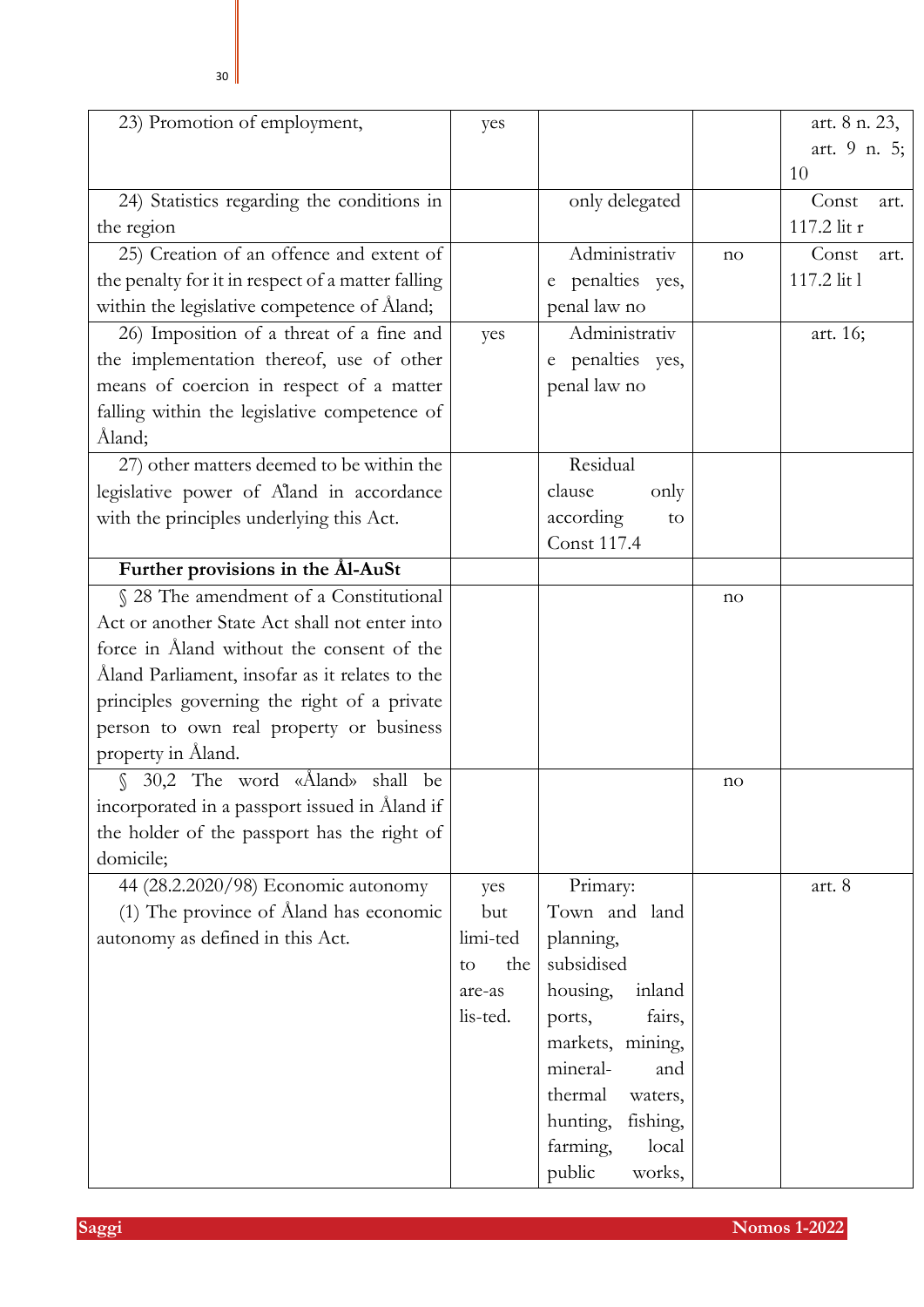|                                              |     | communication     |                 |
|----------------------------------------------|-----|-------------------|-----------------|
|                                              |     |                   |                 |
|                                              |     | and transport in  |                 |
|                                              |     | province's<br>the |                 |
|                                              |     | area of interest, |                 |
|                                              |     | tourism,          |                 |
|                                              |     | hospitality,      |                 |
|                                              |     | agriculture,      |                 |
|                                              |     | forestry,         |                 |
|                                              |     | competing         | art. 9 n. 3, 7, |
|                                              |     | competence:       | 8               |
|                                              |     | commerce,         |                 |
|                                              |     | public            |                 |
|                                              |     | enterprises,      |                 |
|                                              |     | industry          |                 |
| § 44,2 The Åland Parliament adopts the       | yes |                   | art. 84         |
| budget for the Åland Islands. Detailed       |     |                   |                 |
| provisions on the budget are laid down in    |     |                   |                 |
| provincial law.                              |     |                   |                 |
| § 44,3 The Åland Islands may take out        |     | Loans only for    | Const<br>art.   |
| loans and issue bonds for the needs of self- |     | investments,      | 119,6           |
| government.                                  |     | issuance of bonds |                 |
|                                              |     | not               |                 |

The first column indicates the competencies of the Ål-AuSt (§ 18, etc.), the second («also in ST») whether there is a corresponding competence also in South Tyrol (St); the third column indicates those competencies that also apply to South Tyrol, but in a restricted form, either because they are only of a concurrent character (i.e. the state establishes the principles for them), or because only a part applies to South Tyrol, or because the competence does not lie with the province but with the region. The last column on the right indicates the sources on which the competencies in the ST-AuSt are based, or the competencies and their limits in the Constitution. The articles («art.») without further indication refer to the ST-AuSt. The Civil Code (Codice Civile) falls under the exclusive competence of the State (It-Const art. 117.2).

The Åland Provincial Government summarises the most important competencies of the autonomous legislation as follows83: education, culture and the preservation of ancient monuments, health and medical care, the environment, promotion of industry, internal transport, local government, policing, postal communications, radio and television.

The latter three competencies go far beyond South Tyrol's autonomy. Police, post, radio and television are state competencies in Italy.

<sup>83</sup> UTRIKESMINISTERIET (Ministry of Foreign Affairs), *Ålands särställning* (Åland's special position), [https://um.fi/alands](about:blank)[sarstallning.](about:blank)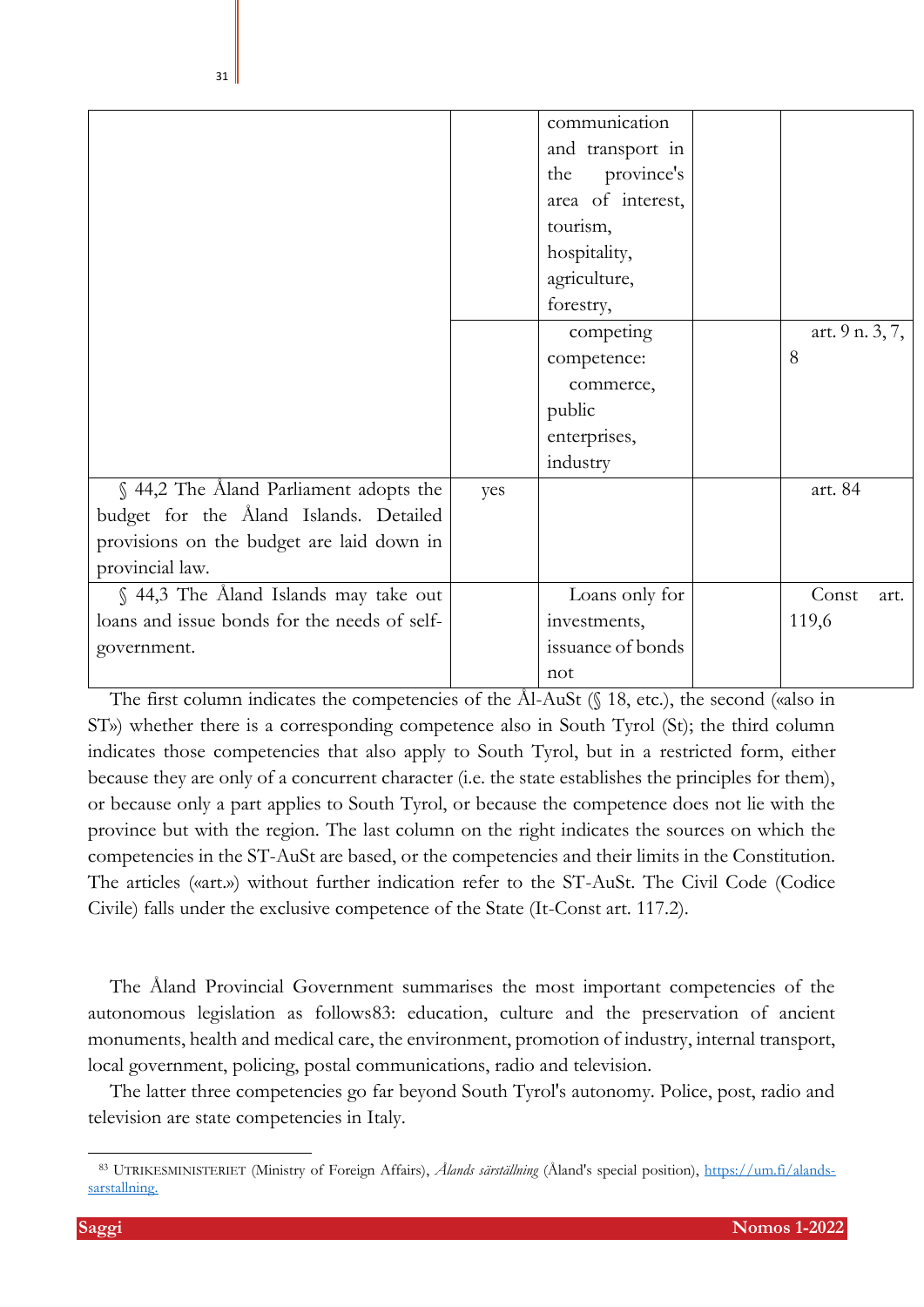The competencies of the state listed in  $\S$  27 Åland Autonomy Statute are summarised as follows. Finnish state law applies in the areas in which the Åland Parliament does not have legislative powers: foreign affairs, most areas of civil and criminal law, the court system, customs, state taxation84.

These latter competencies are also competencies of the state in Italy, which go far beyond (art. 117.2 it-Vf).

According to the St Autonomy Statute, South Tyrol has no jurisdiction beyond the list in the Ål Autonomy Statute. Therefore, a separate presentation is not necessary. However, South Tyrol's competencies must also include those additional areas that the 2001 constitutional reform (Const-law 3/2001) transferred to the ordinary regions (compare chap. 3.2) and which subsequently also apply to South Tyrol. They are listed in the Italian Constitution in art. 117, para. 3 (concurrent) and are contained in para. 4 (residual clause in favor of the regions).

Some areas of so-called concurrent legislation actually extend beyond those of Åland (art. 117.3). However, they are not enshrined in the St Autonomy Statute and are subject to the essential principles established by state law, so they are not comparable to Åland's exclusive competencies. These are the following areas:

Foreign trade, professions, ports and civil airports, major transport and shipping networks, regulation of communications; production, transport and nationwide distribution of energy; and coordination of public finances and the tax system, savings banks and credit institutions of a regional character. The constitutional reform of 2001 thus not only removed the preventive control of provincial laws but also extended South Tyrol's autonomy. However, the Constitutional Court has subsequently restricted many of South Tyrol's autonomous rights through restrictive interpretations, by qualifying state competencies as transversal areas<sup>85</sup>.

Also, these competencies, which are not in the Statute of Autonomy but the Constitution, could be taken back by a constitutional amendment of the state, as for example, the Parliament had decided with the constitutional reform Renzi-Boschi in 2016. This meant that these additional competencies for South Tyrol also lapsed<sup>86</sup>. However, the reform was rejected by the people in a referendum on 4 December 2016.

### **8.3. The quality of competences**

In terms of the number of competencies, South Tyrol does not lag much behind those of Åland. But the importance of the latter competencies (police, post etc.) and the international competencies of Åland go far beyond this.

An important distinction is also immediately apparent: while all of Åland's competencies are exclusively reserved for autonomous design, those of South Tyrol are differentiated into three

*<sup>84</sup> Id.*

<sup>85</sup> *Cf.* F. MARCELLI-V. GIAMMUSSO, *La giurisprudenza costituzionale sulla novella del titolo V,* Senato, Servizio Studi No. 44 (2006); O. PETERLINI*, supra* note **Errore. Il segnalibro non è definito.***,* 256-274, Cf. e.g. on hunting, note **Errore. Il segnalibro non è definito.**.

<sup>86</sup> O. PETERLINI, *supra* note [59,](#page-14-0) 195-210.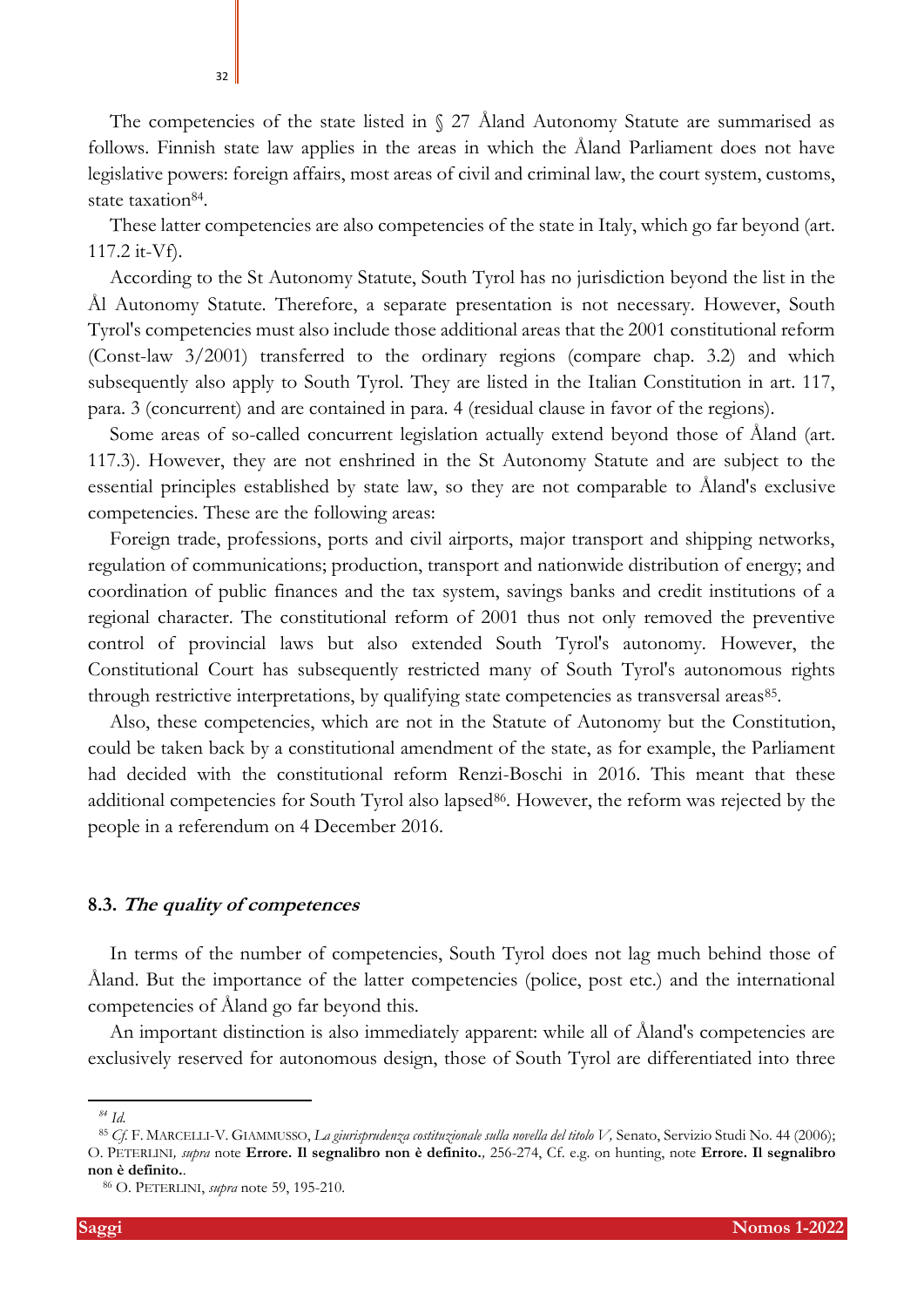quality levels and subjected to corresponding limits: so-called primary, under certain reservations comparable to the exclusive ones (art. 4 for the region, art. 8 for the province, ST-AuSt); secondary or concurrent, in which the state lays down the principles and the autonomies can regulate the details (art. 5 for the region, art. 9 and others for the province, ST-AuSt); and tertiary, which can only be complementary to the state (art. 6 region, art. 10 province, ST-AuSt). The particular weakness lies in the limits of legislation for all three quality levels. In fact, the regional and provincial laws of South Tyrol must adhere to the following limits:

- 1. conformity with the Constitution,
- 2. principles of the legal order of the Republic,
- 3. international obligations, including the EU treaties,
- 4. national interests,
- 5. principles of economic-social reform,
- in the secondary, concurrent area, also to the principles of state laws.

The fact that provincial laws must adhere to the Constitution is not up for discussion. Åland's laws must also comply with the Constitution and are checked by the President of the Republic to ensure that they do not exceed competencies and endanger security. Nonetheless, the narrower limits for autonomies in Italy are fundamentally different from Åland's autonomy. In international treaties, Åland has a clear right of co-determination, as well as in EU implementation. The limits, national interests, principles of economic-social reforms and state laws are not known to Åland's legislation.

The «counter-list» of the state's competencies (art. 27 Ål-AuSt, *Rikets lagstiftningsbehörighet*) is also revealing, because it contains reservations that turn out to be Åland's competencies, such as the Åland Provincial Government's consent to nuclear energy installations.

### **8.4. Competences in the administrative sphere**

While for South Tyrol the principle applies that the competencies of the administration apply in parallel to those of the legislation (art. 16 ST-AuSt), in Åland various administrative tasks are added, which are subject to state legislation, but in Åland are transferred either by agreement or directly to the government in Åland for administration. This applies, for example, to permission for foreigners or foreign associations to own real estate in the province or to conduct business there (art. 30 Zi 7 Ål-AuSt), the import of plant protection products and legislation on the production and use of poisons.

In South Tyrol, too, the state has delegated additional competencies to the province (e.g. state roads, German and Ladin radio and TV broadcasts, the cadastral system, the payment of teachers, the university or, to the region, the judiciary, without judges), but these are not in the South Tyrolean Autonomy Statute and can also be revoked.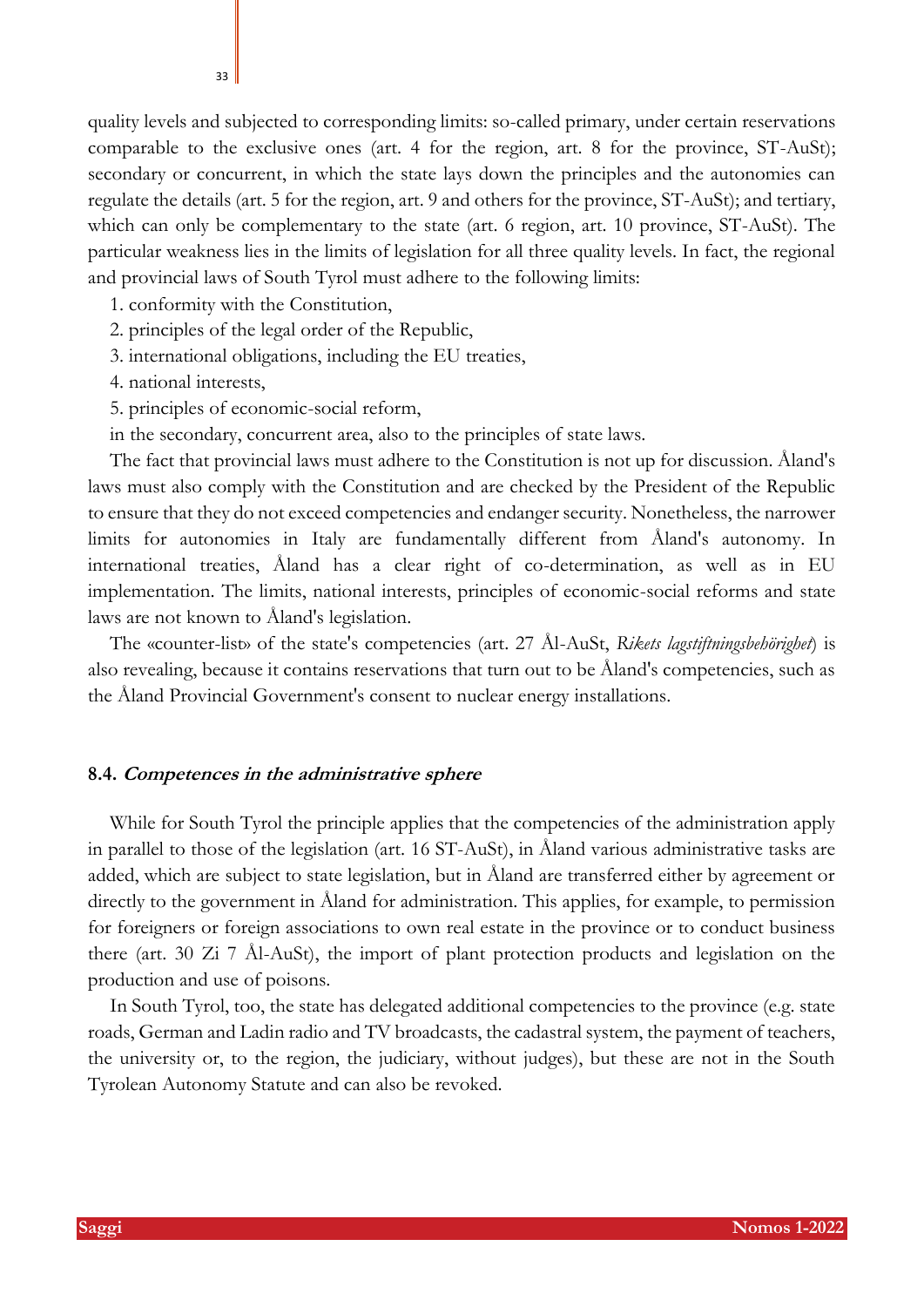### **8.5. Legislative control**

Once a provincial law has been passed by the Lagting in Åland, it cannot immediately enter into force. It must first be submitted to the Ministry of Justice and the Åland delegation. The latter gives an opinion to the Ministry of Justice. The Act is then submitted to the President of the Republic with the opinion of the Åland delegation. After obtaining the opinion of the Supreme Court, the President may veto the law or part of it or release the law. However, the veto can only be done on two grounds: if the President is of the opinion that the Lagting has exceeded its legislative power, or the provincial law endangers the internal or external security of the state. The President must make his decision within four months (art. 19-20 Ål-AuSt), but a long time!

There is an exception that allows for a more expeditious procedure. If an allocation of funds contained in the Åland budget requires the enactment of an Åland law, and if there are special urgencies, the Lagting may authorise the provincial government to enact the law in whole or in part even before the President of the Republic decides whether or not to veto it. In this case, the law may subsequently be annulled by the President of the Republic (art. 20,3 Ål-AuSt).

A similar, even more restrictive, preventive control is also provided for in the for the provincial laws of South Tyrol and the laws of the region. The provincial or regional law must, after its respective approval by the provincial (Landtag) and regional parliaments, be sent to the state government, which can reject the law within thirty days for exceeding its competencies or for violating the national interests or those of the region or the other province (art. 55 ST-AuSt). In the case of an insistence resolution (with an absolute majority) of the provincial or regional parliament, the government can challenge the law before the Constitutional Court, or before the state parliament on the grounds of the violation of national interests. This would make the local law subject to a political judgement.

Formally, it still stands in the South Tyrolean Autonomy Statute (art. 55), but the constitutional reform of 2001 (Constitutional law no. 3/2001) abolished this procedure for all regions of Italy. According to this, the provincial and regional laws can enter into force after their approval and publication, without preventive control by the central government. The state government can only challenge them before the Constitutional Court within 60 days (art. 127 it-Const). Meanwhile, the state law remains in force. The procedure is thus much more autonomy-friendly than that of Åland's.

### **9. Conclusions**

In view of its far-reaching autonomy, which is only just below the threshold of full independence, some authors describe the Ålanders as one of the best-protected national minorities in the world (references). But South Tyrol's autonomy is also cited as a successful model for minority protection; both have their strengths and weaknesses.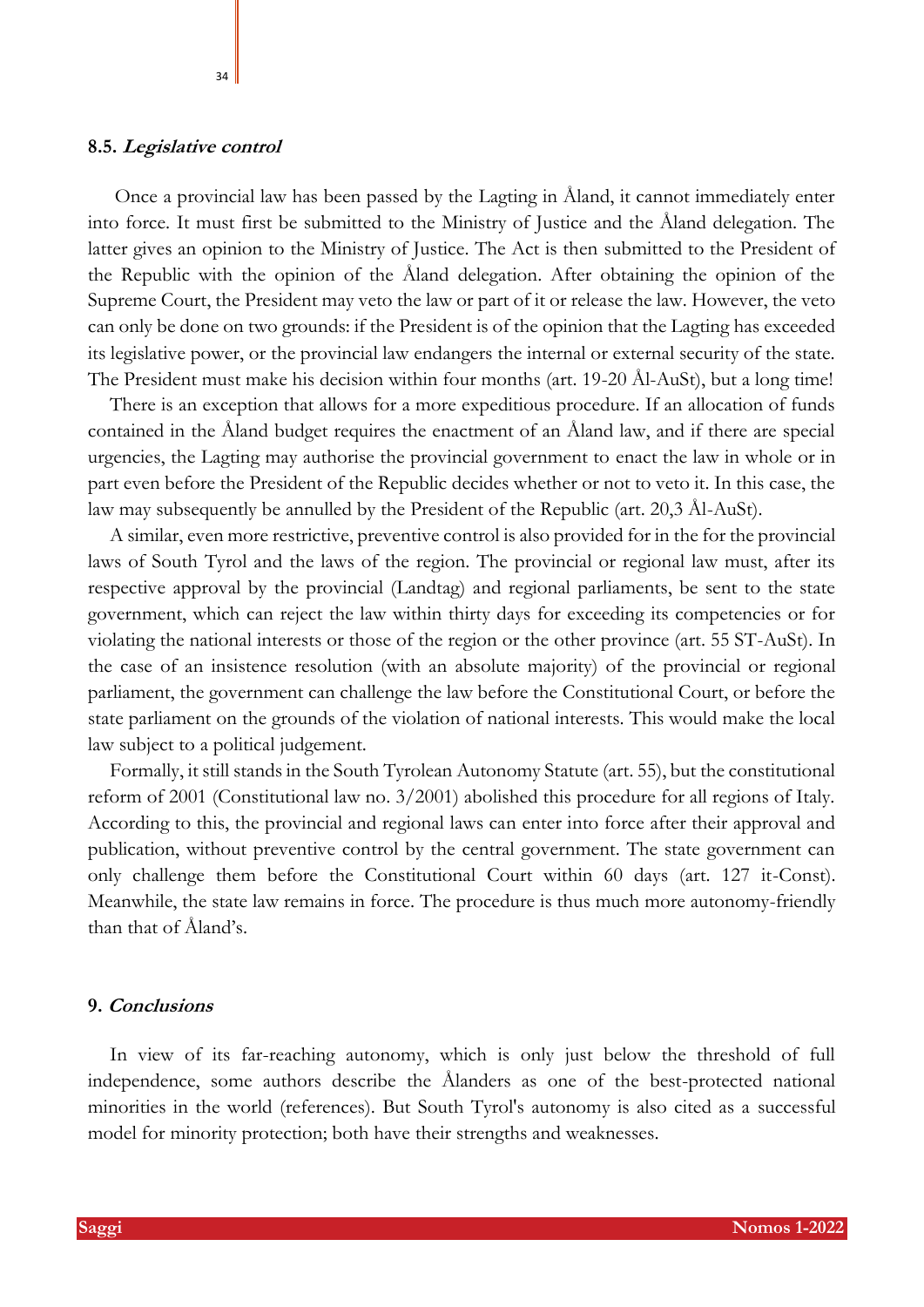The South Tyrolean Autonomy Statute is a constitutional law that stands on the highest level of legal sources, the Åland Autonomy Statute does not, but it is equally rigid and secure in the Finnish Constitution. The far greater advantage than this formal aspect of the Ål-AuSt, however, is that it can only be amended by consensus. This means that the competence-competence (i.e. the authority to define Åland's competencies) in Åland does not belong to the national parliament alone but to the same extent the *Lagting*.

Åland's provincial laws are subject to the preventive control of the President of the Republic. Historically, South Tyrol's provincial laws required the government's approval and were subject to a similar procedure. However, since the 2001 reform of the Constitution, there is no longer preventive control. The South Tyrol legislative procedure is more autonomy-friendly than that of Åland.

As far as financing is concerned, both autonomies have no financial sovereignty, apart from minor taxes. South Tyrol's financial regulation stipulates that 90 percent of the territory's tax revenue is refunded to the province, but since 2014 South Tyrol has also contributed to the interest burden of Italy's high national debt so that this percentage has dropped to around 80 percent. Both autonomies, however, have far-reaching spending autonomy.

New financial provisions have entered into force for Åland as of the beginning of 2021 (Chapter 7, § 44-51 Ål-AuSt). Each year, the Åland Islands receive a sum of money from state funds to cover the costs of autonomy. The amount is determined in a special compensation procedure. From the point of view of autonomy, the South Tyrolean system is more favourable than financing that relies on subsidies from the central state, as was the case with the former South Tyrolean system.

Åland's autonomy is much broader in terms of competencies, both in terms of subject matter, which includes a few more important areas, and especially in terms of quality. By comparison, all of Åland's competencies are exclusive, while South Tyrol has only secondary competence in many areas and must abide by the principles of state law.

The special clause on Finland's accession to the EU enables Åland to better protect its special features, especially its provincial citizenship and the Acquisition Act. Neutrality and demilitarization are also advantages, that South Tyrol cannot match. However, both are subject to constant erosion through the transfer of competencies to the EU, with only Åland having the right of co-decision.

The government representative in Åland is appointed in agreement with the speaker of the provincial parliament (the equivalent of the president of the provincial parliament in Italy); for South Tyrol, the state alone decides. Their duties are also more comprehensive in South Tyrol, as he is responsible for the entire state administration and the power of public safety.

The language regime in Åland is just as generous; the languages have equal rights in South Tyrol too, but in bilingual texts the Italian wording is authoritative. The fact that there cannot be an exclusive provincial language in South Tyrol, as in Åland, is necessary because of the strong presence of the Italian and German ethnic groups.

An important advantage for Åland is the secure constituency in parliament. South Tyrol also provides its representation in parliament, but always has to fight for exceptions when electoral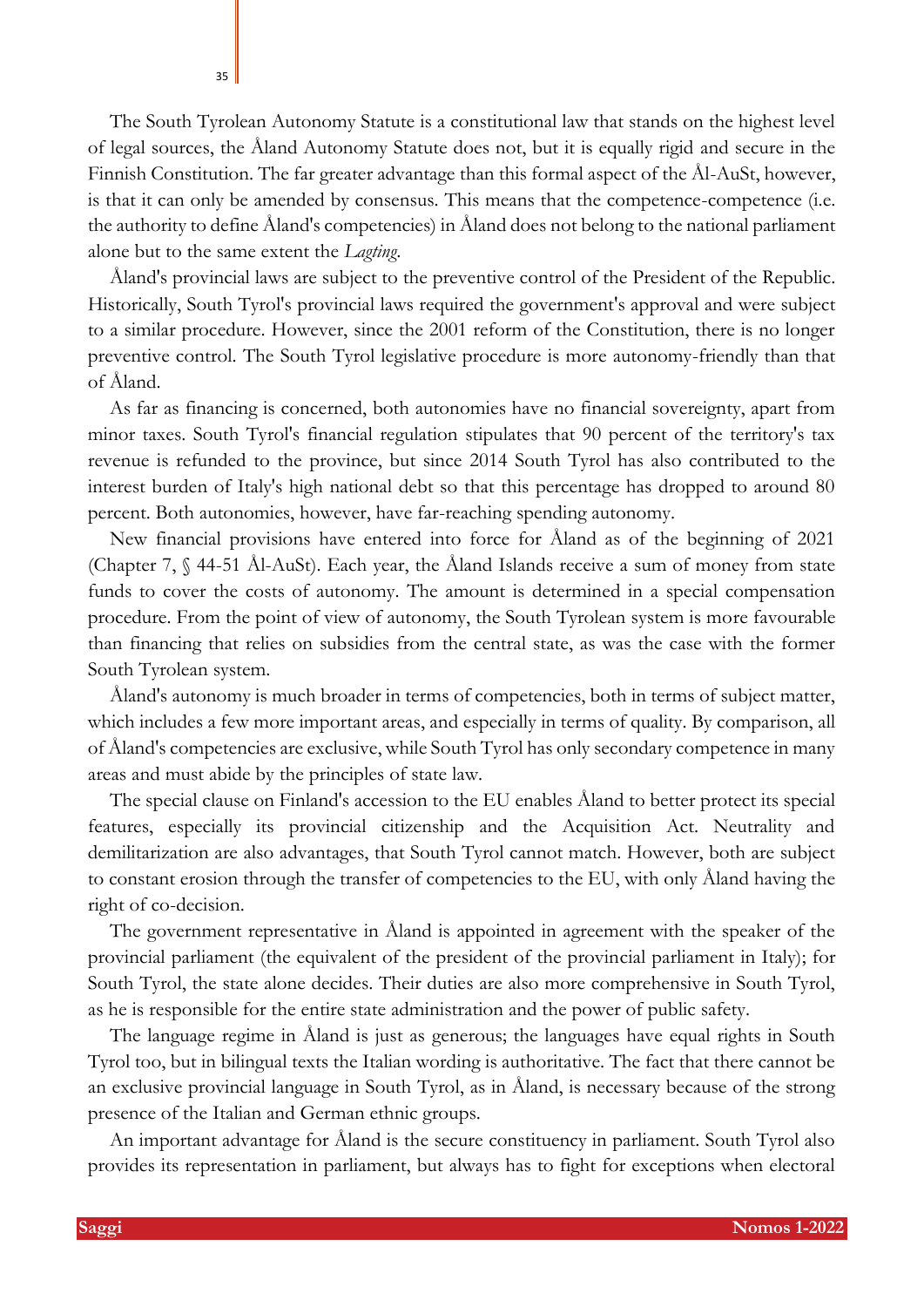laws provide for special thresholds. A separate European seat is on the wish list of both autonomies, whereby South Tyrol would have a better starting position because of its population size. Through an agreement with a nationwide party and a clause for linguistic minorities in the Italian European Election Law, South Tyrol has so far always been able to provide one EU parliamentarian, sometimes even two. The election of one representative is thus favored, but not guaranteed.

In summary, it can be said that both autonomies have reached a degree of self-legislation and self-administration that makes it possible to guarantee the protection of the various language groups. Both are capable of further development; the autonomy of Åland has more comprehensive competencies than South Tyrol, both quantitatively, and especially qualitatively.

No autonomy is static; it must keep pace with social, economic and cultural developments, as well as to adapt to domestic and supranational changes. In Åland, three commissions have been set up to work on updating autonomy and their reports have been submitted: one commission of the central state, one of the Åland Provincial Parliament and one joint between the state and the province87. In South Tyrol, the provincial parliament enacted a specific provincial law (of April 23, 2015, no. 31) and set up an autonomy Convention in a new, participatory process88. The Convention worked for more than one and a half years, from January 2016 to September 2017, collecting several suggestions to improve autonomy89. But since then, nothing has happened and the results risk gathering dust. This would also require agreement with the state. After all, the Statute of Autonomy is almost 50 years old.

In order to design a model for an ideal autonomy, the following conclusions and preconditions can be noted:

1. The first autonomy statutes were unsatisfactory in both cases and led to conflicts. Pacification only set in when autonomy was achieved that allowed for genuine protection and self-administration and legislation.

2. Both autonomies were internationally anchored and bilaterally negotiated. Both have been consolidated domestically through constitutional arrangements. These preconditions ensure each autonomy the necessary sustainability and legal certainty.

3. The autonomies finally brought peace to the conflicts in both countries and guaranteed the protection of the linguistic minority and the peaceful coexistence of the language groups, which is an additional advantage, especially in South Tyrol because of its linguistic diversity.

4. The history of the two ethnic groups shows how resistance to oppressive systems and the will to secede increases the greater the pressure. Conversely, acceptance towards the state increases when a satisfactory solution is found, and an autonomous framework is granted. From this point of view, the granting of satisfactory autonomy is also in the interest of the host state because it reduces the will to secede making its borders more secure.

36

<sup>87</sup> S. SIMOLIN, *The Aims of Åland and Finland Regarding a New Act on the Autonomy of Åland*, in *Journal of Autonomy and Security Studies, JASS,* 2(1) 2018, 8-48.

<sup>88</sup> T. BENEDIKTER, *supra* note [4,](#page-1-0) at 94-98.

<sup>89</sup> EURAC RESEAARCH, *Autonomiekonvent*, [http://www.konvent.bz.it/de/content/autonomiekonvent-stellt-ergebnisse-im](about:blank)[landtag-vor-0.html; http://www.konvent.bz.it/de/files.html.](about:blank)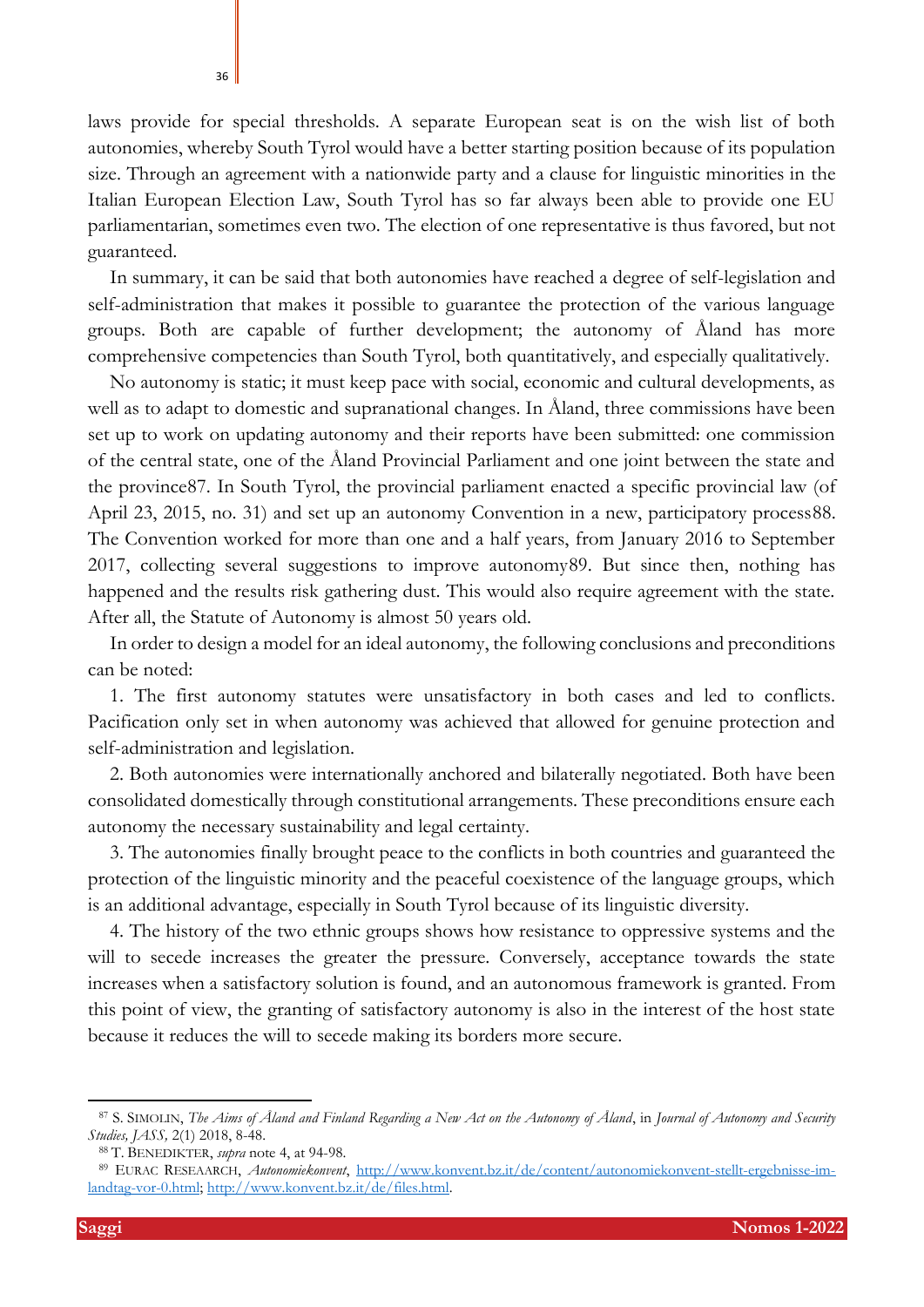5. In both cases, the autonomy is territorial, which means that in the sense of a vertical division of powers, responsibilities in legislation and administration have been transferred to the sub-state level. As well as the protection of minorities, this division also enables a citizen-oriented administration and stronger democratic participation of the citizens, which is expressed in satisfaction.

6. In South Tyrol, this territorial autonomy was complemented by ethnic group protection, i.e., aspects of ethnic autonomy and instruments of concordance democracy, which guarantee the participation of all language groups in public life. In the case of several language groups, this instrument has proven equally effective, as the example of Switzerland also shows.

7. Both autonomies are embedded in democratic states that have enshrined fundamental rights in general, and the protection of minorities in particular, in their constitutions. Democracy, the rule of law and equality for all citizens are essential prerequisites for autonomy<sup>90</sup>. Otherwise, even with the best intentions, it is in danger of falling into disrepair, as the example of Hong Kong not least shows<sup>91</sup>.

8. From the strengths and weaknesses of the two models compared, an ideal model of autonomy can be sketched. It is not only the abundance of competencies that is decisive but their quality. The competencies should be exclusive in an ideal, far-reaching autonomy, to avoid conflicts and legal disputes before the constitutional court, as is the case in Italy.

9. The legislative process in Italy's autonomies, on the other hand, is much more autonomous than in Åland; regional and provincial laws come into force immediately, and the state can challenge them before the Constitutional Court, just as the regions and autonomous provinces can challenge state laws.

10. Peace can probably only be guaranteed in the long term if amendments to the autonomy statutes are made bilaterally (or multilaterally). In Åland, agreement on this is anchored in the Constitution, in South Tyrol, it is politically assured but not anchored.

The models that can be drawn from these considerations are, of course, theoretical ideals. The realities of the world are different everywhere; every model must take into account the different situations presented. It is probably not possible to implement ideals anywhere. However, such ideals can provide a framework and serve as models to ease ethnic conflicts and create peace.

### **ABSTRACT**

Le isole Åland si trovano nell'alto nord nel mar Baltico tra la Svezia e la Finlandia e contano 30.000 abitanti. L'Alto Adige-Südtirol si trova sul versante meridionale delle Alpi, con oltre 500.000 abitanti. Entrambe le aree sembrano avere poco in comune. In realtà, però, sono unite dalla peculiarità di un'autonomia e da un destino comune. Åland è popolata da una popolazione svedese, ma è diventata parte della Finlandia dopo la Prima guerra mondiale. Il Sudtirolo fu staccato dalla madrepatria Tirolo e dall'Austria nello stesso periodo e divenne parte dell'Italia. Dopo anni difficili, hanno raggiunto uno stato di autonomia, apprezzato come un modello per la soluzione dei problemi delle minoranze. Questo studio comparativo analizza la portata di queste autonomie, i loro punti di forza e di debolezza.

<sup>90</sup> T. BENEDIKTER, *supra* note [4,](#page-1-0) 20-23.

<sup>91</sup> O. PETERLINI, *Hongkong - die Schwächen einer starken Autonomie, Gründe für ihre Krise*, in *Europa Ethnica* 3/4, 2020, 113-125.